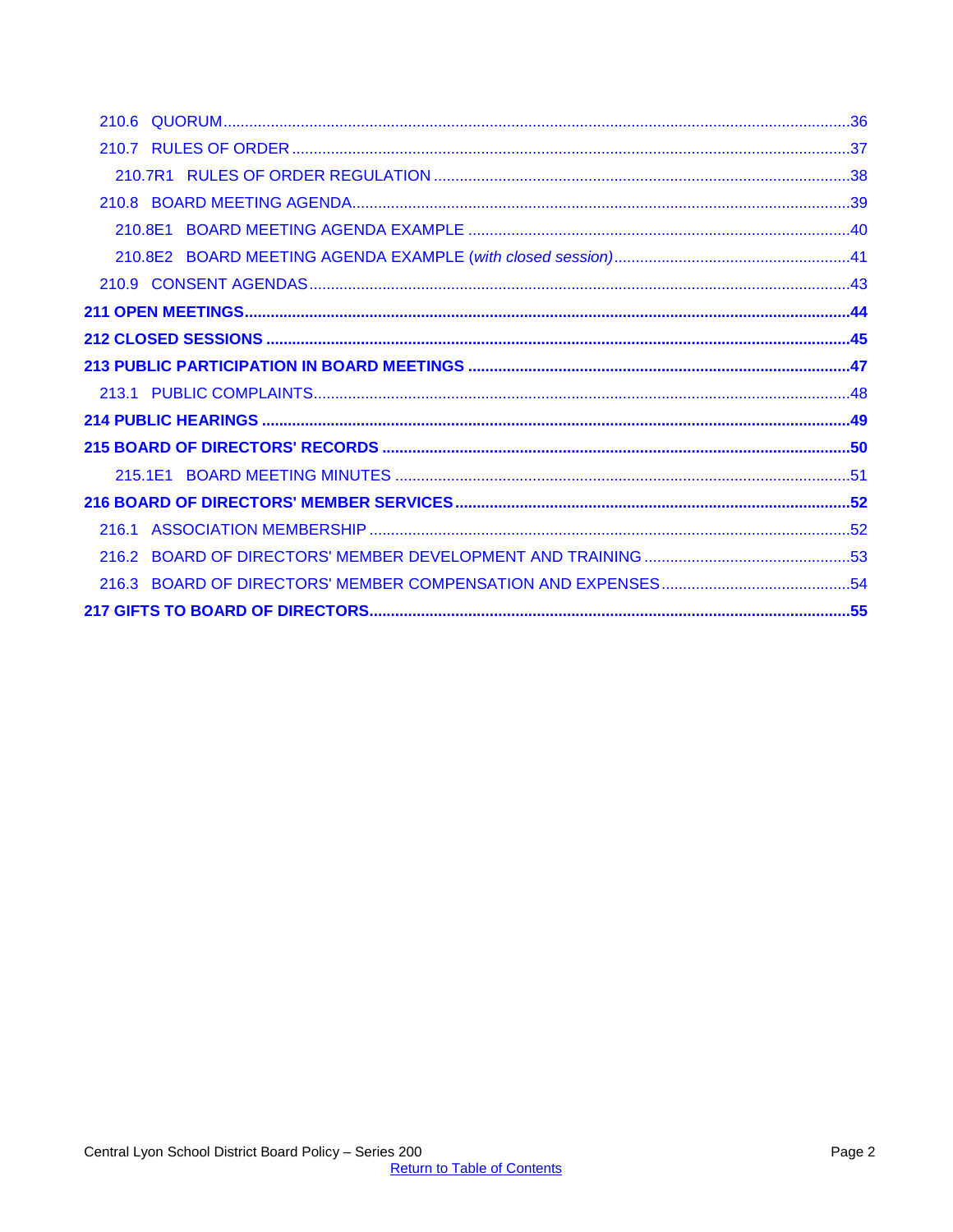## <span id="page-2-1"></span><span id="page-2-0"></span>**200 LEGAL STATUS OF THE BOARD OF DIRECTORS**

#### 200.1 ORGANIZATION OF THE BOARD OF DIRECTORS

The Central Lyon Community School District board is authorized by and derives its organization from Iowa law. The board will consist of five (5) board members. Board members are elected at-large.

The board is organized for the purpose of setting policy and providing general direction for the school district. The board will hold its organizational meeting at the first regular meeting following the canvass of votes. The retiring board will transfer materials, including the board policy manual, and responsibility to the new board.

The organizational meeting allows the outgoing board to approve minutes of its previous meetings, complete unfinished business and review the school election results. The retiring board will adjourn and the new board will then begin. The Business Manager/Board Secretary will administer the oath of office to the newly-elected board members. The Business Manager/Board Secretary will preside while the new board elects the president and vicepresident of the new board.

| Legal Reference: |                              | lowa Code §§ 274.2; 275.23A; 277.23, .28, .31; 279.1, .5, .7, .8, .33.<br>281 I.A.C. 12.3(2).           |                   |                    |
|------------------|------------------------------|---------------------------------------------------------------------------------------------------------|-------------------|--------------------|
| Cross Reference: | 202<br>206.1<br>206.2<br>210 | <b>Board of Directors Members</b><br>President<br>Vice-President<br><b>Board of Directors' Meetings</b> |                   |                    |
|                  | Approved 5/8/95              |                                                                                                         | Reviewed 10/11/21 | Revised<br>3/18/10 |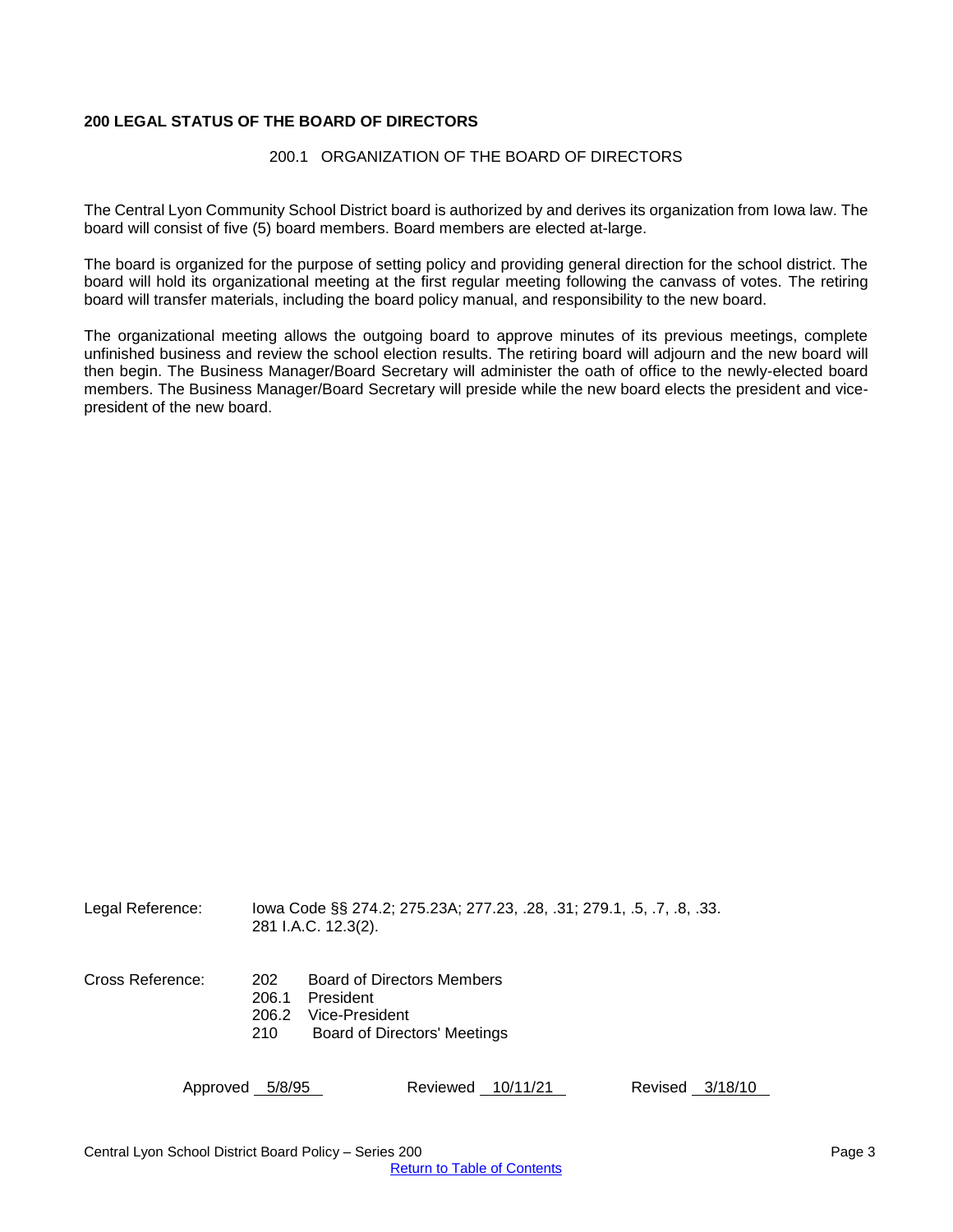## 200.1R1 ORGANIZATIONAL MEETING PROCEDURES

<span id="page-3-0"></span>The board will hold its organizational meeting in odd-numbered years at or before the first regular meeting following the canvass of votes. Notice of the meeting's place and time will be given by the board secretary to each member, member-elect and the public.

The purpose of the meeting is to transfer material and responsibility from the outgoing board to the new board. At the meeting, the board will elect a president and a vice president who will hold office for one year. Once elected, the president and vice president will be entitled to vote on all matters before the board.

#### **Meeting Procedure**

The organizational meeting of the board will be held in two parts: the final meeting of the outgoing board and the organizational meeting of the new board.

- 1. Final Meeting of the Retiring Board
	- (1) Call to order.
	- (2) Roll call.
	- (3) Approval of minutes of previous meeting(s).
	- (4) Visitors.
	- (5) Unfinished business.

(a) Current claims and accounts (for the retiring board to authorize).

- (6) Examine and settle the books for the previous year.
- (7) Review of election results. The board secretary will present the county auditor's official report on the latest elections. Official results are recorded in the minutes.
- (8) Adjournment of the retiring board.
- 2. Organizational Meeting of the New Board
	- (1) The board secretary, as president pro-tem, will preside over the meeting until a new board president is elected.
	- (2) Call to order.
	- (3) Roll call.
	- (4) Oath of office. The board secretary will administer the oath to new members.
	- (5) Election of a president of the board. The president pro-tem calls for nominations; nominations need not be seconded. The board will then vote on the nominations. The board secretary will announce the result of the vote, and will administer the oath of office to the newly elected president and the newly elected president will assume the chair.
	- (6) Election of the vice-president. The president of the board will call for nominations; the nominations need not be seconded. The board will then vote on the nominations. The president will announce the results and administer the oath of office to the vice-president.

Other items of business at the organizational meeting may include:

- (7) Board resolution of appreciation recognizing the public service rendered by retiring board members.
- (8) Determination of dates, times, and places for regular meetings of the board.
- (9) Board resolution to define the operating rules and practices that will be followed by the new board.
- (10) Board resolution to authorize the interim payment of bills pursuant to policy 705.3.
- (11) Visitors.
- (12) Superintendent's report.
- (13) Adjournment.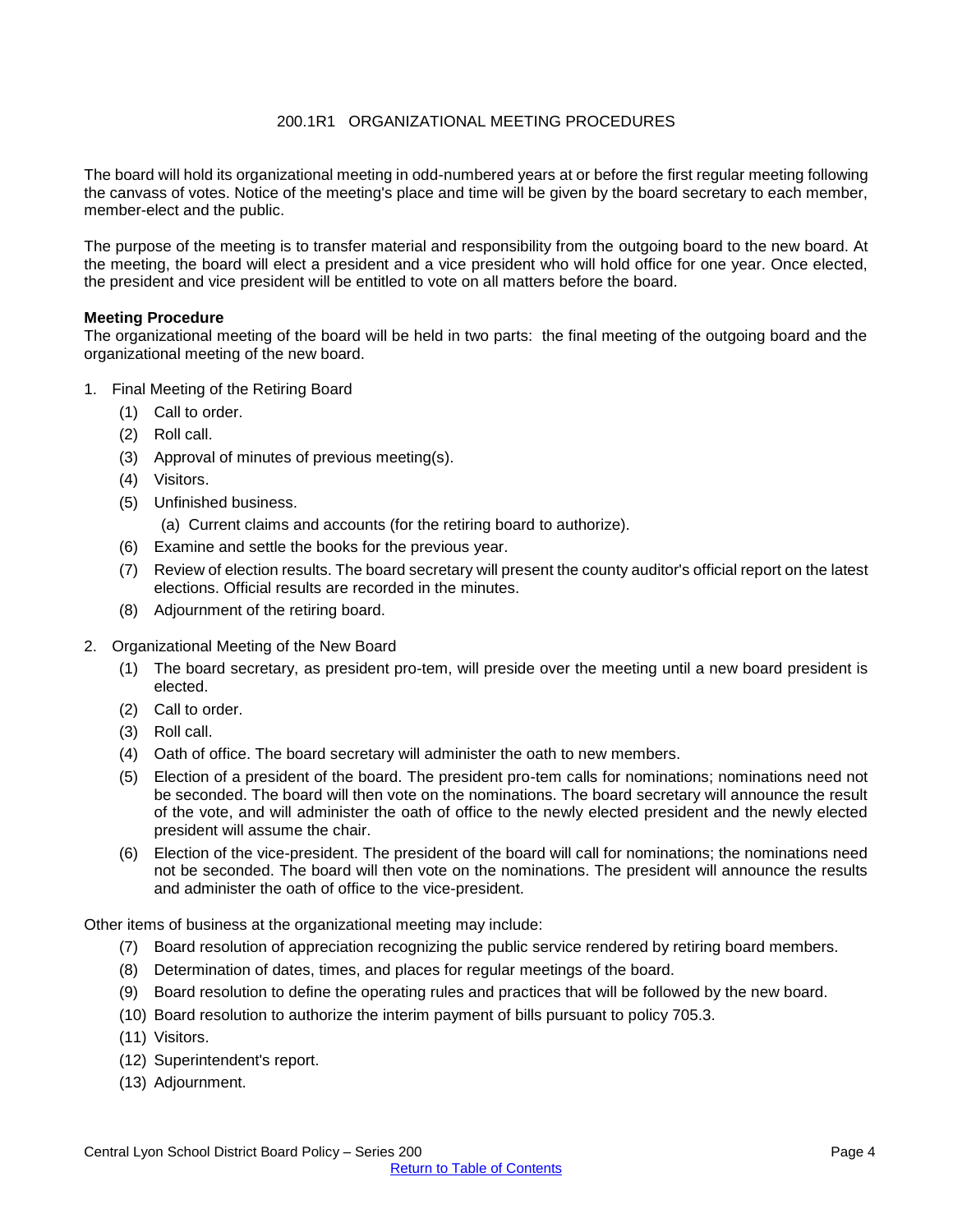## 200.2 POWERS OF THE BOARD OF DIRECTORS

<span id="page-4-0"></span>The board of the Central Lyon Community School District, acting on behalf of the school district, will have jurisdiction over school matters within the territory of the school district.

The board is empowered to make policy for its own governance, for employees, for students and for school district facilities. The board is also empowered to enforce its policies. The board may, through its quasi-judicial power, conduct hearings and rule on issues and disputes confronting the school district.

The board has these powers and all other powers expressly granted to it in federal and state law as well as the powers that can be reasonably implied from the express powers.

| Legal Reference: | Board of Directors of Ind. School Dist. of Waterloo v. Green, 259 Iowa 1260, 147 N.W.2d 854 (1967).<br>lowa Code §§ 28E; 274.1-.2; 279.8.<br>281 I.A.C. 12.1(2). |                                           |                  |  |  |
|------------------|------------------------------------------------------------------------------------------------------------------------------------------------------------------|-------------------------------------------|------------------|--|--|
| Cross Reference: | 209                                                                                                                                                              | Board of Directors' Management Procedures |                  |  |  |
| Approved 5/8/95  |                                                                                                                                                                  | Reviewed 10/11/21                         | Revised 10/11/21 |  |  |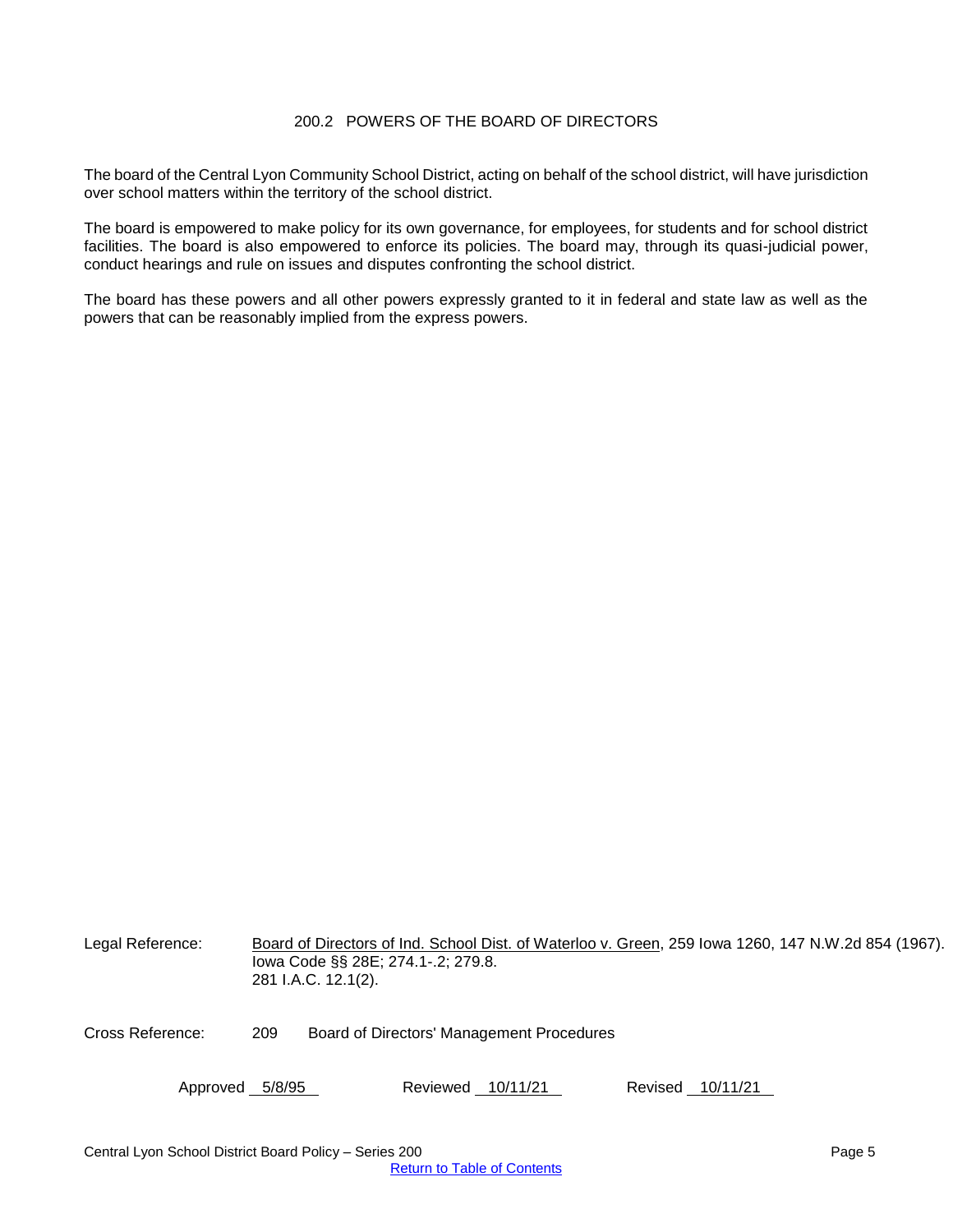#### 200.3 RESPONSIBILITIES OF THE BOARD OF DIRECTORS

<span id="page-5-0"></span>The board is authorized to govern the school district which it oversees. The board is entrusted with public funds and is responsible for overseeing the improvement of student outcomes, including student academic achievement and skill proficiency. As the governing board of the school district, the board has three (3) duties to perform: legislative duty, executive duty and evaluative duty.

As a representative of the citizens of the school district community, the board is responsible for legislating policy for the school district. As a policy making body, the board has jurisdiction to enact policy with the force and effect of law for the management and operation of the school district.

It is the responsibility of the board, under the board's executive duty, to select its chief executive officer, the superintendent, to operate the school district on the board's behalf. The board delegates to the superintendent its authority to carry out board policy, to formulate and carry out rules and regulations and to handle the administrative details in a manner which supports and is consistent with board policy.

The board has a responsibility to review the education program's performance under its evaluative duty. The board regularly reviews the education program and ancillary services. The review includes a careful study and examination of the facts, conditions and circumstances surrounding the amount of funds received or expended and the education program's ability to achieve the board's educational philosophy and goals for the school district.

| Legal Reference: |                          | lowa Code §§ 274.1; 279.1, .8, .20; 280.12.<br>281 I.A.C. 12.3(2).                                                                                                         |
|------------------|--------------------------|----------------------------------------------------------------------------------------------------------------------------------------------------------------------------|
| Cross Reference: | 101<br>103<br>209<br>600 | Educational Philosophy of the School District<br>Long-Range Needs Assessment<br>Board of Directors' Management Procedures<br>Goals and Objectives of the Education Program |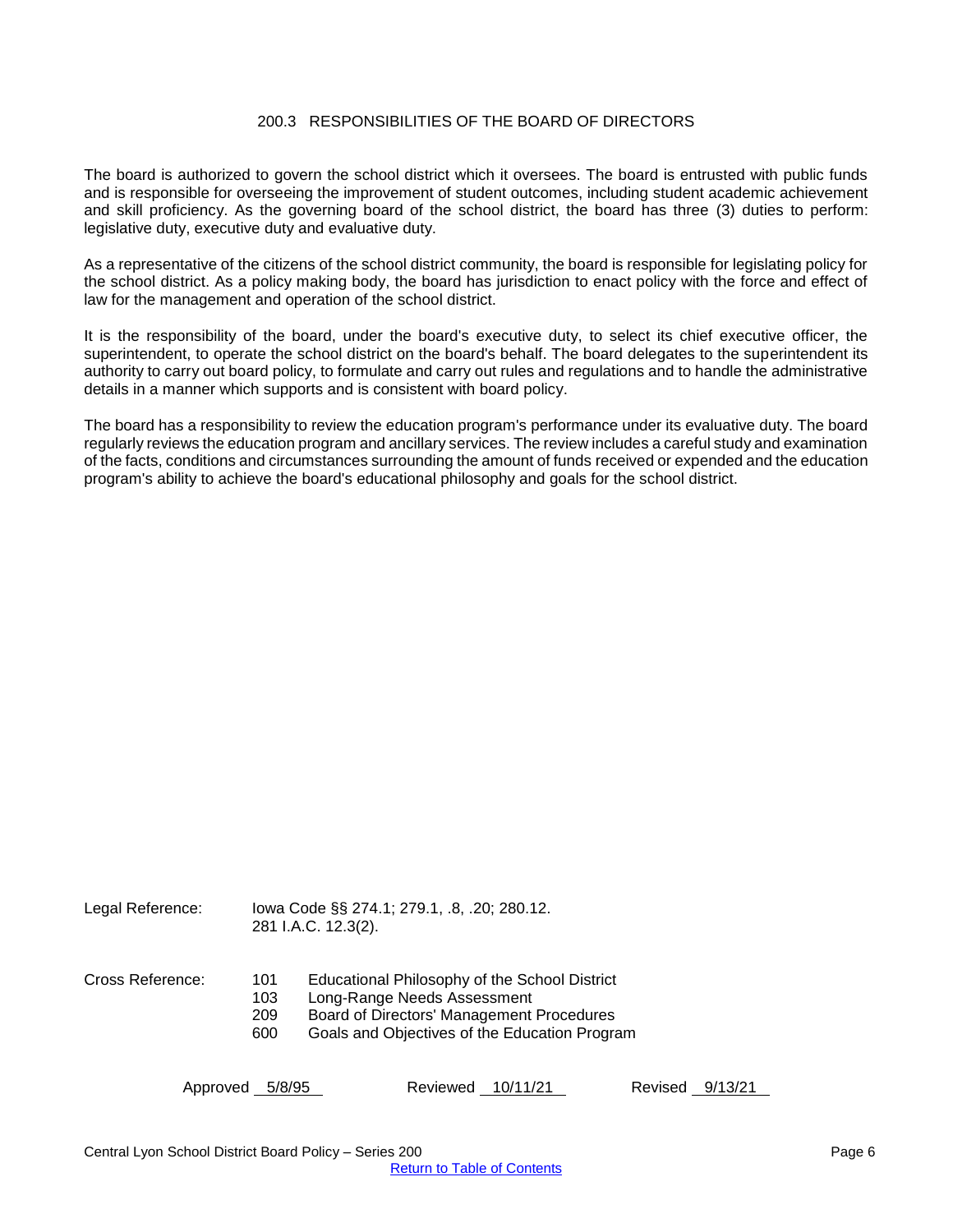## <span id="page-6-0"></span>**201 BOARD OF DIRECTORS' ELECTIONS**

The school election takes place on the first Tuesday after the first Monday in November of odd-numbered years. Each school election is used to elect citizens to the board to maintain a 5-member board and to address questions that are submitted to the voters.

Citizens of the school district community seeking a seat on the board must file their nomination papers with the board secretary, or the board secretary's designee in accordance with the timelines established by law.

If a vacancy occurs on the board it shall be filled in accordance with law and board policy.

It is the responsibility of the county commissioner of elections to conduct school elections.

Legal Reference: Iowa Code §§ 39; 45; 63; 69; 274.7; 277; 278.1; 279.7.

Cross Reference: 202 Board of Directors Members

202.3 Term of Office

202.4 Vacancies<br>203 Board of D

203 Board of Directors' Conflict of Interest

| Approved 5/8/95 | Reviewed 10/11/21 | Revised 5/18/21 |
|-----------------|-------------------|-----------------|
|-----------------|-------------------|-----------------|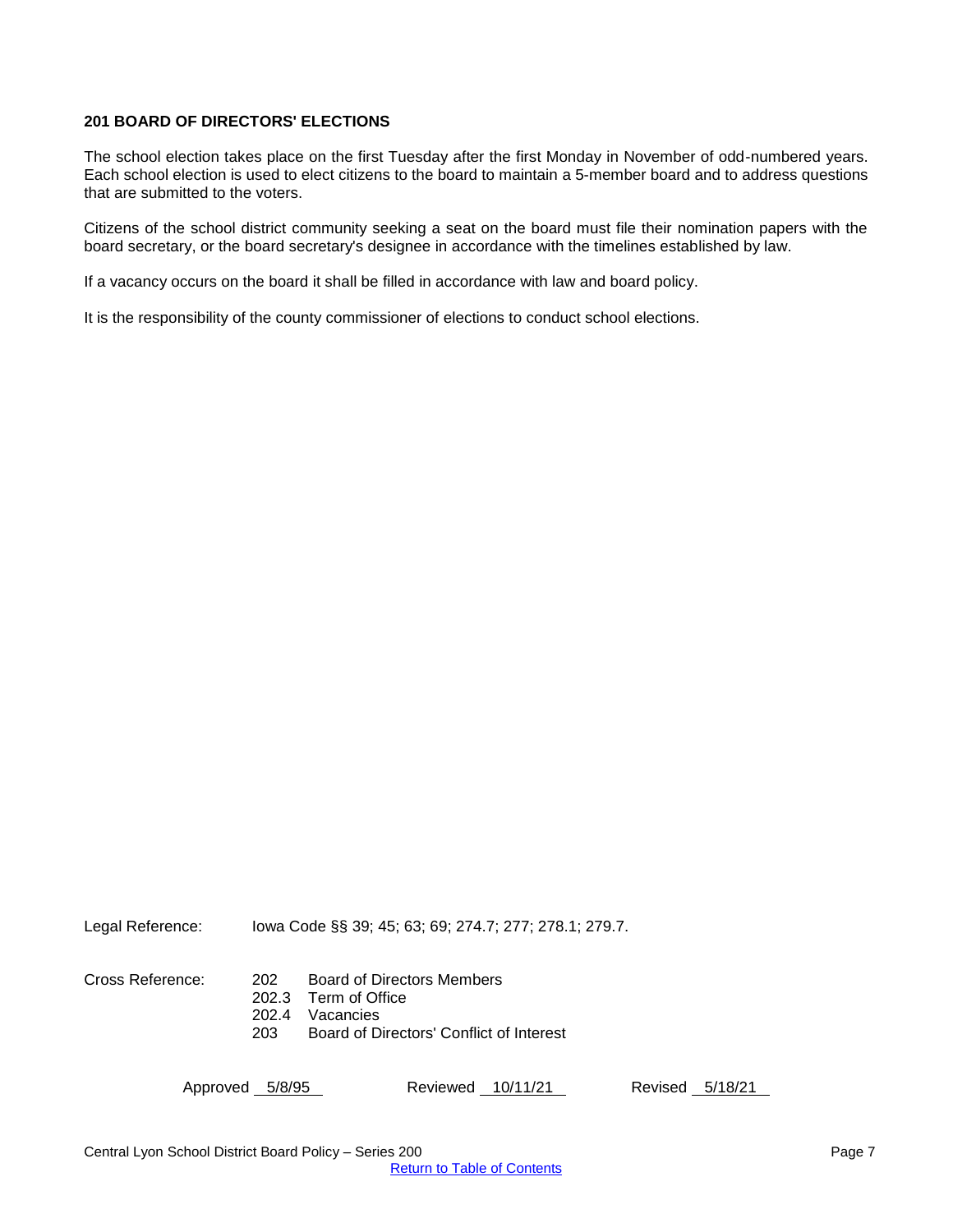#### <span id="page-7-1"></span><span id="page-7-0"></span>**202 BOARD OF DIRECTORS MEMBERS**

#### 202.1 QUALIFICATIONS

Serving on the board of directors is an honor and privilege. Its rewards are respect from the community, students, and employees and the satisfaction from knowing each board member contributed to the success of the children in the school district community. Only those who are willing to put forth the effort to care and to make a difference should consider running for a position on the board.

Individuals who are willing to serve on the board should believe public education is important, support the democratic process, willingly devote time and energy to board work, respect educators and have the ability to examine the facts and make a decision. The board believes an individual considering a position on the school board should possess these characteristics.

Citizens wanting to run for a position on the board must be a citizen of the school district, an eligible elector of the district and free from a financial conflict of interest with the position.

Legal Reference: Iowa Code §§ 63; 68B; 277.4, .27; 279.7A.

Cross Reference: 201 Board of Directors' Elections 202.4 Vacancies<br>203 Board of D 203 Board of Directors' Conflict of Interest

| Approved 5/8/95 | Reviewed 10/11/21 | Revised 10/11/21 |
|-----------------|-------------------|------------------|
|                 |                   |                  |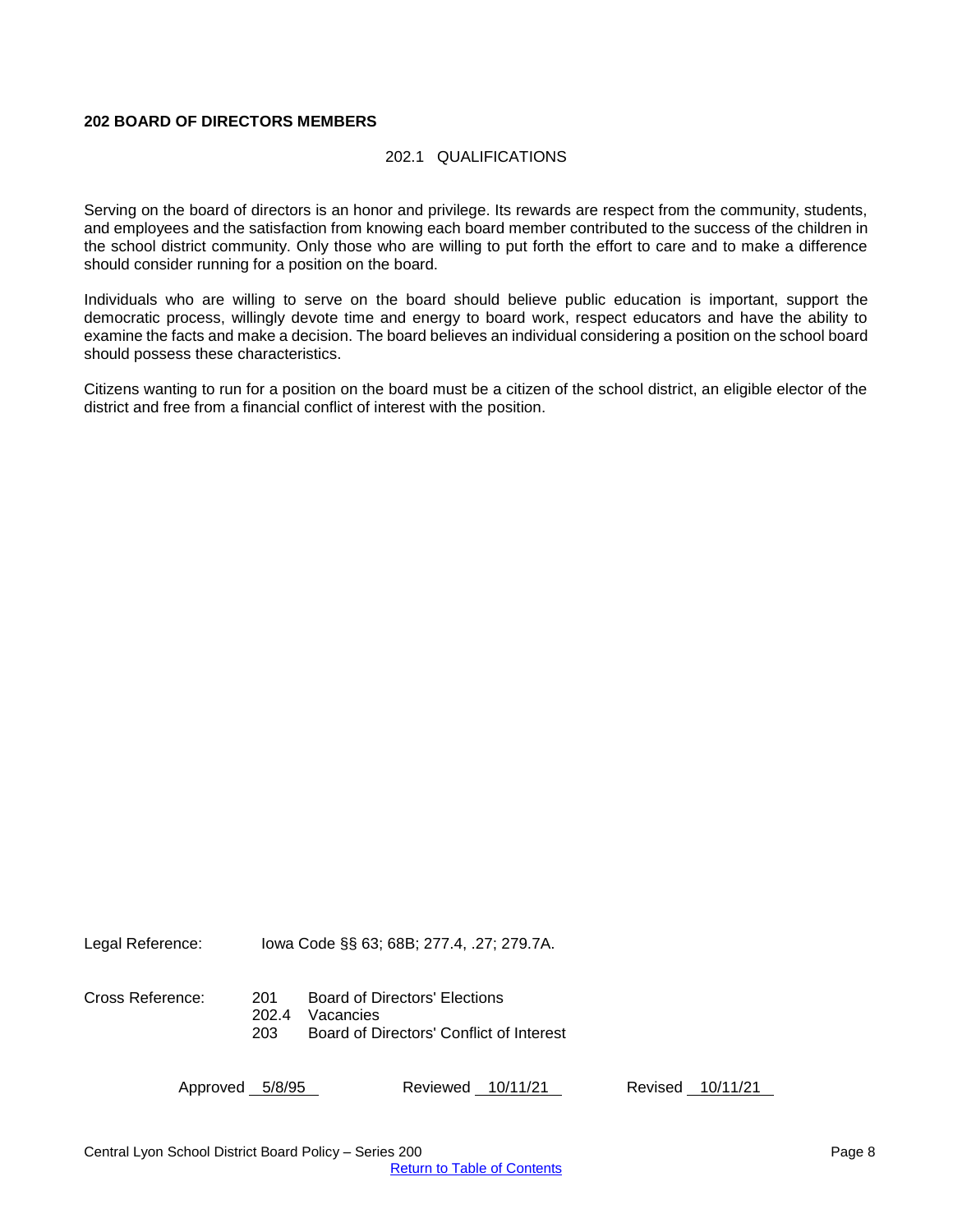#### 202.2 OATH OF OFFICE

<span id="page-8-0"></span>Board members are officials of the state. As a public official, each board member must pledge to uphold the Iowa and the United States Constitution and carry out the responsibilities of the office to the best of the board member's ability.

Each newly-elected board member will take the oath of office prior to any action taken as a school official. The oath of office is taken by each new board member elected at the school election at or before the organizational meeting of the board. In the event of an appointment or special election to fill a vacancy, the new board member will take the oath of office within ten days of the appointment or election.

Board members elected to offices of the board will also take the same oath of office but replacing the office of board member with the title of the office to which they were elected.

The oath of office is administered by the board secretary and does not need to be given at a board meeting. In the event the board secretary is absent, the oath is administered by another board member.

> "Do you solemnly swear that you will support the Constitution of the United States and the Constitution of the state of Iowa, and that you will faithfully and impartially to the best of your ability discharge the duties of the office of (naming the office) in (naming the district) as now and hereafter required by law?"

Legal Reference: Iowa Code §§ 277.28; 279.1, .6.

Cross Reference: 200.1 Organization of the Board of Directors

- 201 Board of Directors' Elections
- 202 Board of Directors Members
- 204 Code of Ethics
- 206 Board of Directors' Officers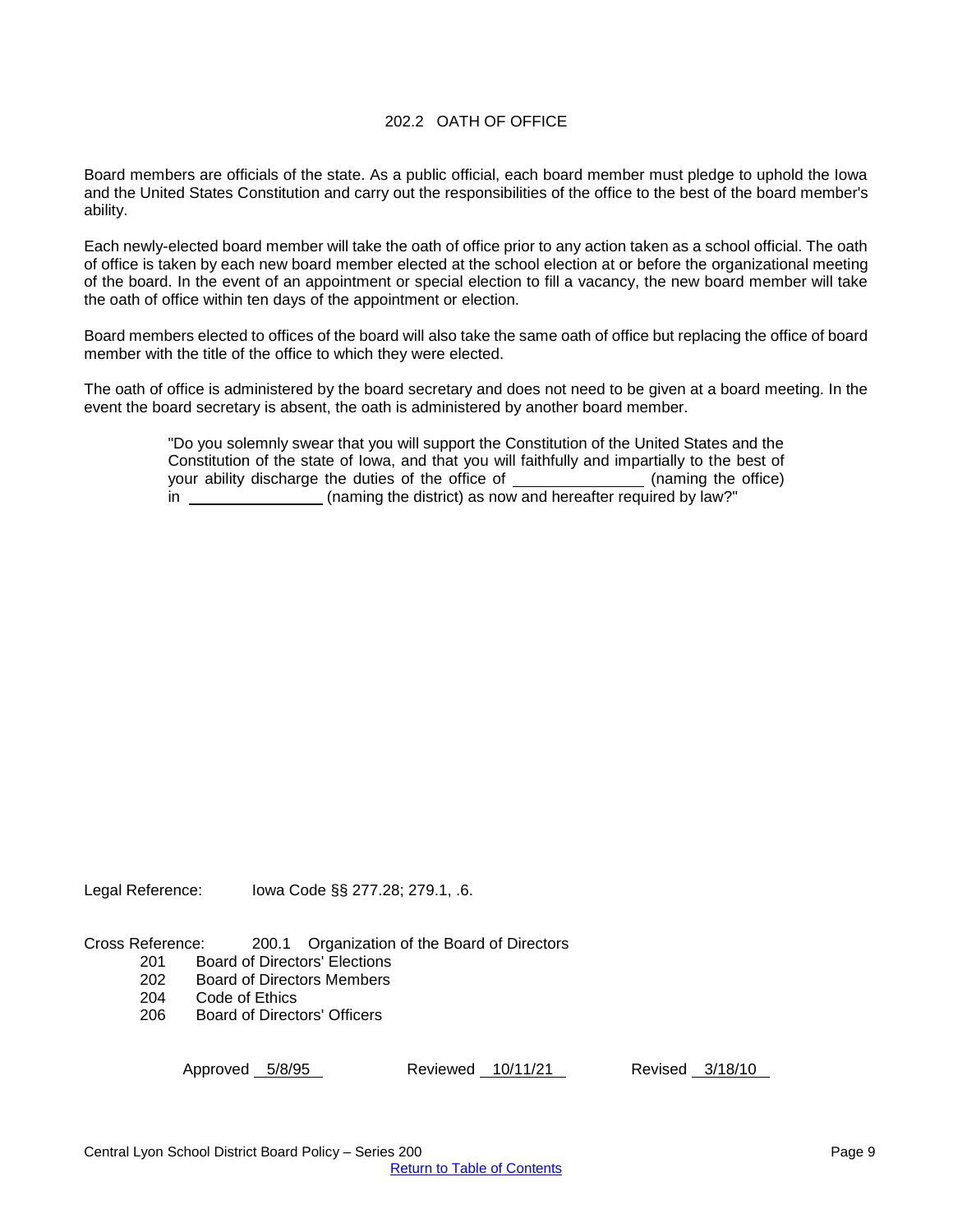## 202.3 TERM OF OFFICE

<span id="page-9-0"></span>Board members elected for a full term at a regularly scheduled school election in November, of odd-numbered years, serve for four years. Board members appointed to fill a vacant position will serve until a successor is elected and qualified at the next regular school election, unless there is an intervening special election for the school district, in which event a successor shall be elected at the intervening special election. A board member elected to fill a vacancy will serve out the unexpired term.

Being a board member is a unique opportunity for a citizen to participate on a governing board of the school district. Eligible board members are encouraged to consider running for more than one term.

Legal Reference: Iowa Code §§ 69.12; 274.7; 279.6; 279.7

Cross Reference: 201 Board of Directors' Elections Board of Directors Members 202.4 Vacancies

| Approved 5/8/95 |  | Reviewed 10/11/21 |  | Revised 5/18/21 |  |
|-----------------|--|-------------------|--|-----------------|--|
|-----------------|--|-------------------|--|-----------------|--|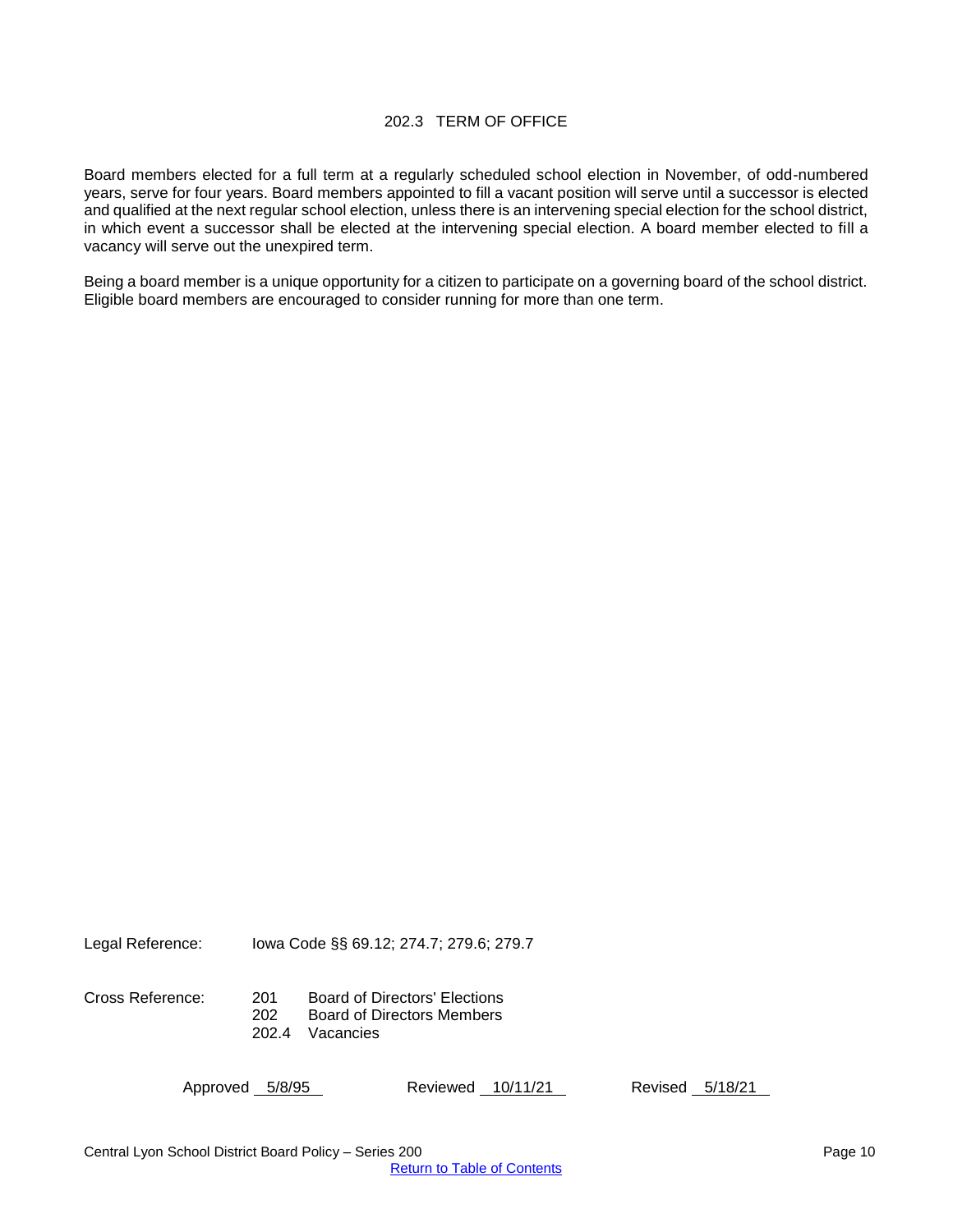#### 202.4 VACANCIES

<span id="page-10-0"></span>A vacancy occurs as provided by law, which includes but is not limited to when a board member dies, resigns or leaves office, or fails to reside in the school district or director district.

If a vacancy occurs prior to the expiration of a term of office, the vacancy will be filled by board appointment within 30 days of the vacancy. The board shall publish notice stating that the board intends to fill the vacancy by appointment, but the electors of the school district have the right to file a petition within 14 days of the publication of the notice requiring the vacancy be filled by a special election.

A person appointed to fill a vacancy shall hold office until a successor is elected and qualified at the next regular school election, unless there is an intervening special election for the school district, in which event a successor shall be elected at the intervening special election.

If the board is unable to fill a vacancy by appointment within 30 days after the vacancy occurs or if a valid petition is submitted, the board secretary will call a special election to be held no sooner than 60 days and not later than 70 days after the vacancy occurred. A board member elected at the special election will serve the remaining portion of the unexpired term.

| Legal Reference: | lowa Code §§ 69; 277.29; 279.<br>Good v. Crouch, 397 N.W.2d 757 (lowa 1986).<br>Board of Directors of Grimes Independent School Dist. v. County Board of Public<br>Instruction of Polk Co., 257 Iowa 106, 131 N.W.2d 802 (1965).<br>Board of Directors of Menlo Consol. School Dist. v. Blakesburg, 240 Iowa 910, 36<br>N.W.2d 751 (1949). |
|------------------|--------------------------------------------------------------------------------------------------------------------------------------------------------------------------------------------------------------------------------------------------------------------------------------------------------------------------------------------|
| Cross Reference: | Board of Directors' Elections<br>201<br>202<br><b>Board of Directors Members</b><br>202.3<br>Term of Office                                                                                                                                                                                                                                |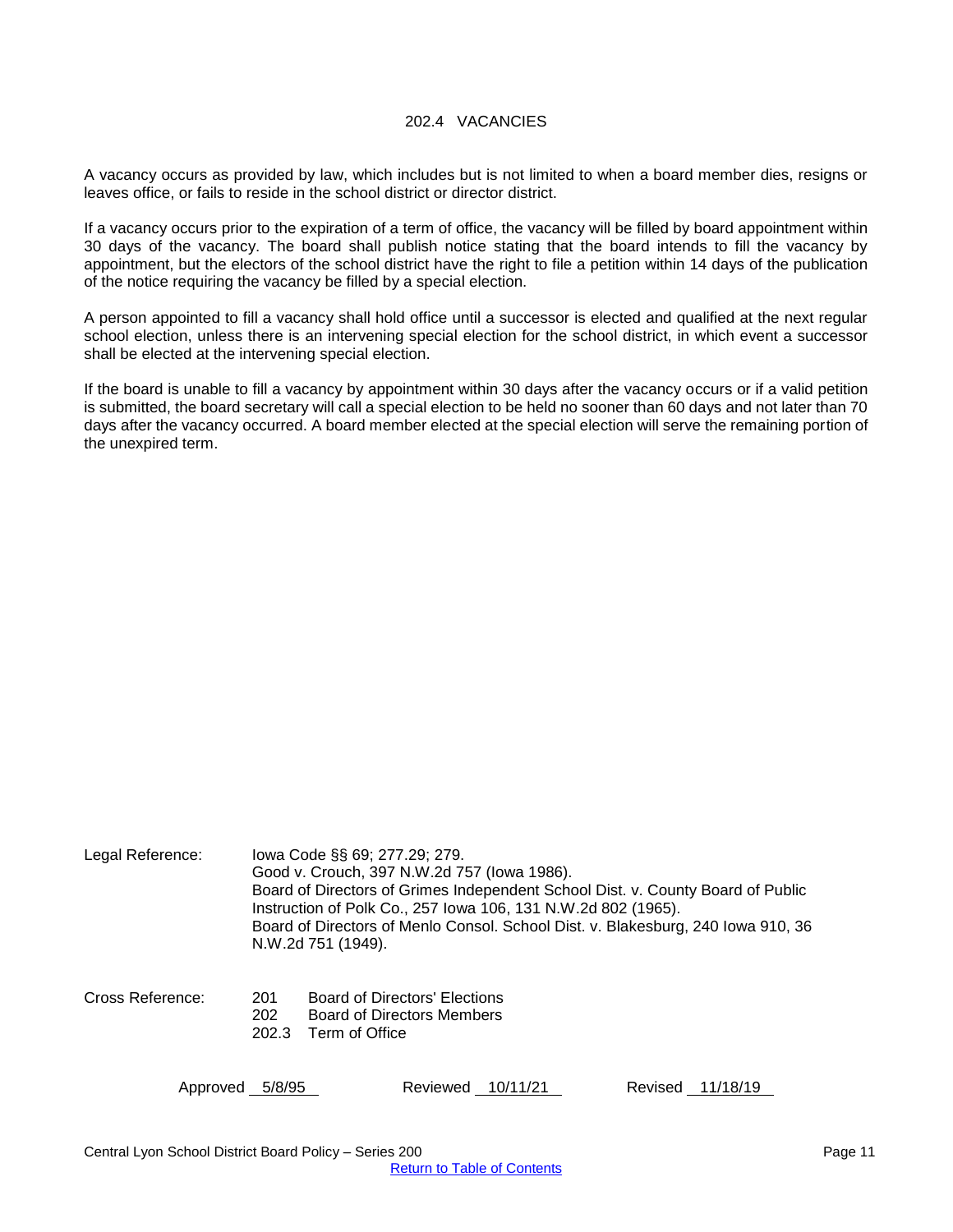#### <span id="page-11-0"></span>**203 BOARD OF DIRECTORS' CONFLICT OF INTEREST**

Board members must be able to make decisions objectively. It is a conflict of interest for a board member to receive direct compensation from the school district, unless exempted in law or policy, for anything other than reimbursement of actual and necessary expenses, including travel, incurred in the performance of official duties. A board member will not act as an agent for school textbooks or school supplies including sports apparel or equipment, in any transaction with a director, officer, or other staff member of the school district during the board member's term of office. It will not be a conflict of interest for board members to receive compensation from the school district for contracts for the purchase of goods or services which benefits a board member, or to compensation for parttime or temporary employment which benefits a board member, if the benefit to the board member does not exceed \$6,000 in a fiscal year or if the contracts are made by the board, upon competitive bid in writing, publicly invited and opened.

The conflict of interest provisions do not apply to a contract that is a bond, note or other obligation of a school corporation if the contract is not acquired directly from the school corporation, but is acquired in a transaction with a third party, who may or may not be the original underwriter, purchaser, or obligee of the contract, or to a contract in which a director has an interest solely by reason of employment if the contract was made by competitive bid, in writing, publicly invited and opened, or if the remuneration for employment will not be directly affected as a result of the contract and duties of employment do not involve any of the preparation or procurement of any part of the contract. The competitive bid section of the conflict of interest provision does not apply to a contract for professional services not customarily awarded by competitive bid.

It will also be a conflict of interest for a board member to engage in any outside employment or activity which is in conflict with the board member's official duties and responsibilities. In determining whether outside employment or activity of a board member creates a conflict of interest, situations in which an unacceptable conflict of interest is deemed to exist includes, but are not limited to, any of the following:

- (1) The outside employment or activity involves the use of the school district's time, facilities, equipment and supplies or the use of the school district badge, uniform, business card or other evidence of office to give the board member or member of the board member's immediate family an advantage or pecuniary benefit that is not available to other similarly situated members or classes of members of the general public. For purposes of this section, a person is not "similarly situated" merely by being related to a board member.
- (2) The outside employment or activity involves the receipt of, promise of, or acceptance of money- or other consideration by the board member or a member of the board member's immediate family from anyone other than the state or the school district for the performance of any act that the board member would be required or expected to perform as part of the board member's regular duties or during the hours in which the board member performs service or work for the school district.
- (3) The outside employment or activity is subject to the official control, inspection, review, audit, or enforcement authority of the board member, during the performance of the board member's duties of office or employment.

If the outside employment or activity is employment or activity in (1) or (2) above, the board member must cease the employment of or activity. If the activity or employment falls under (3), then the board member must:

- Cease the outside employment or activity, or;
- Publicly disclose the existence of the conflict and refrain from taking any official action or performing any official duty that would detrimentally affect or create a benefit for the outside employment or activity. Official action or official duty includes, but is not limited to, participating in any vote, taking affirmative action to influence any vote, determining the facts or law in a contested case or rulemaking proceeding, conducting any inspection, or providing any other official service or thing that is not available generally to members of the public in order to further the interests of the outside employment or activity.

When procurement is supported by Federal Child Nutrition funds, board members will not participate in the selection, award, or administration of a contract if there is a real or apparent conflict of interest in the contract. Contract, for purposes of this paragraph, includes a contract where the board member, board member's immediate family, partner, or a non-school district employer of these individuals is a party to the contract.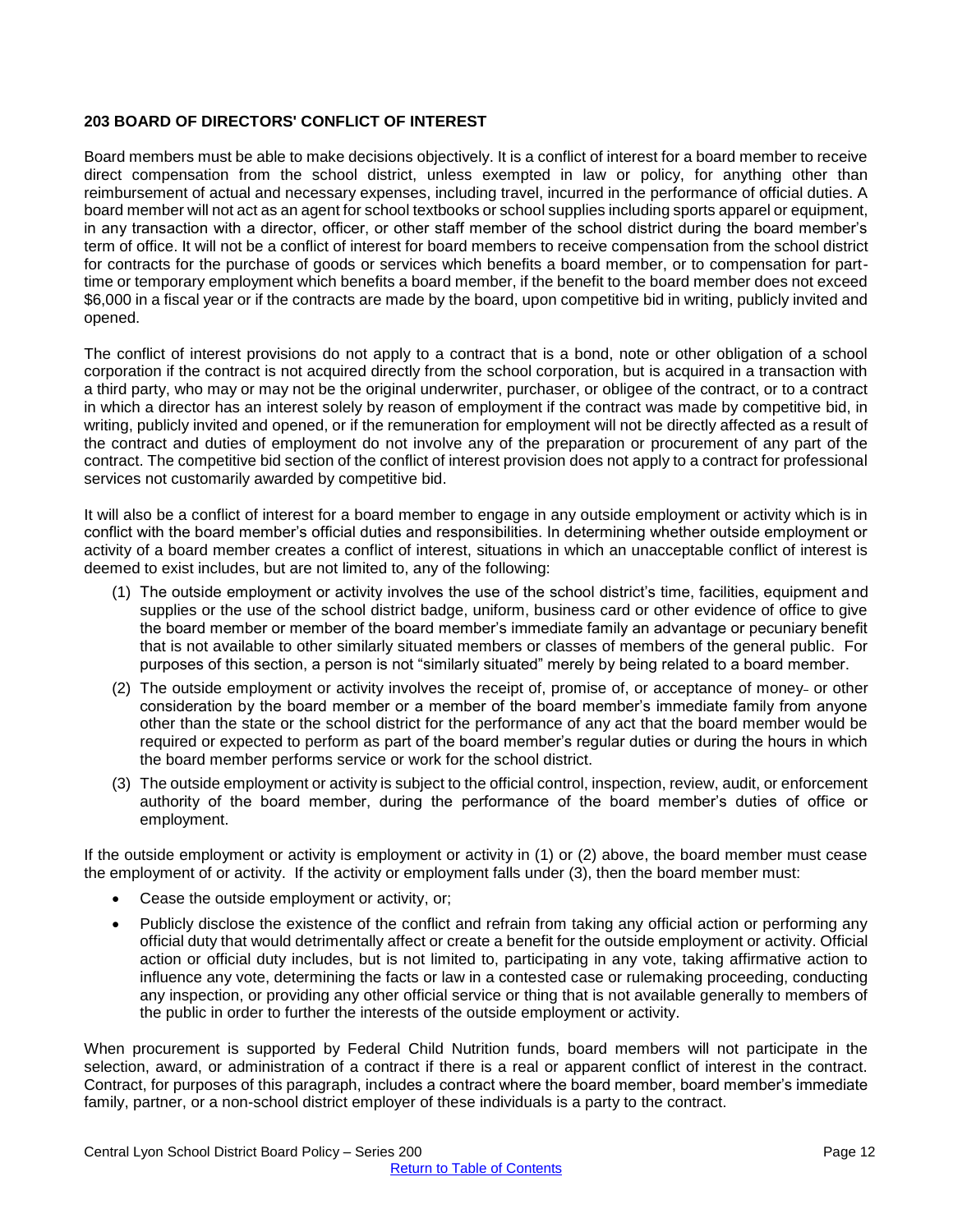It is the responsibility of each board member to be aware of and take the action necessary to eliminate a potential conflict of interest should it arise.

Legal Reference: 22 C.F.R. § 518.42. Iowa Code §§ 68B; 71.1; 277.27; 279.7A; 301.28.

- Cross Reference: 201 Board of Directors' Elections
	- 202.1 Qualifications<br>204 Code of Ethics
	- Code of Ethics
	- 216.3 Board of Directors' Member Compensation and Expenses<br>217 Gifts to Board of Directors
	- Gifts to Board of Directors
	- 401.3 Nepotism

| Approved 5/8/95 |  | Reviewed 10/11/21 |  |  | Revised 11/18/19 |
|-----------------|--|-------------------|--|--|------------------|
|-----------------|--|-------------------|--|--|------------------|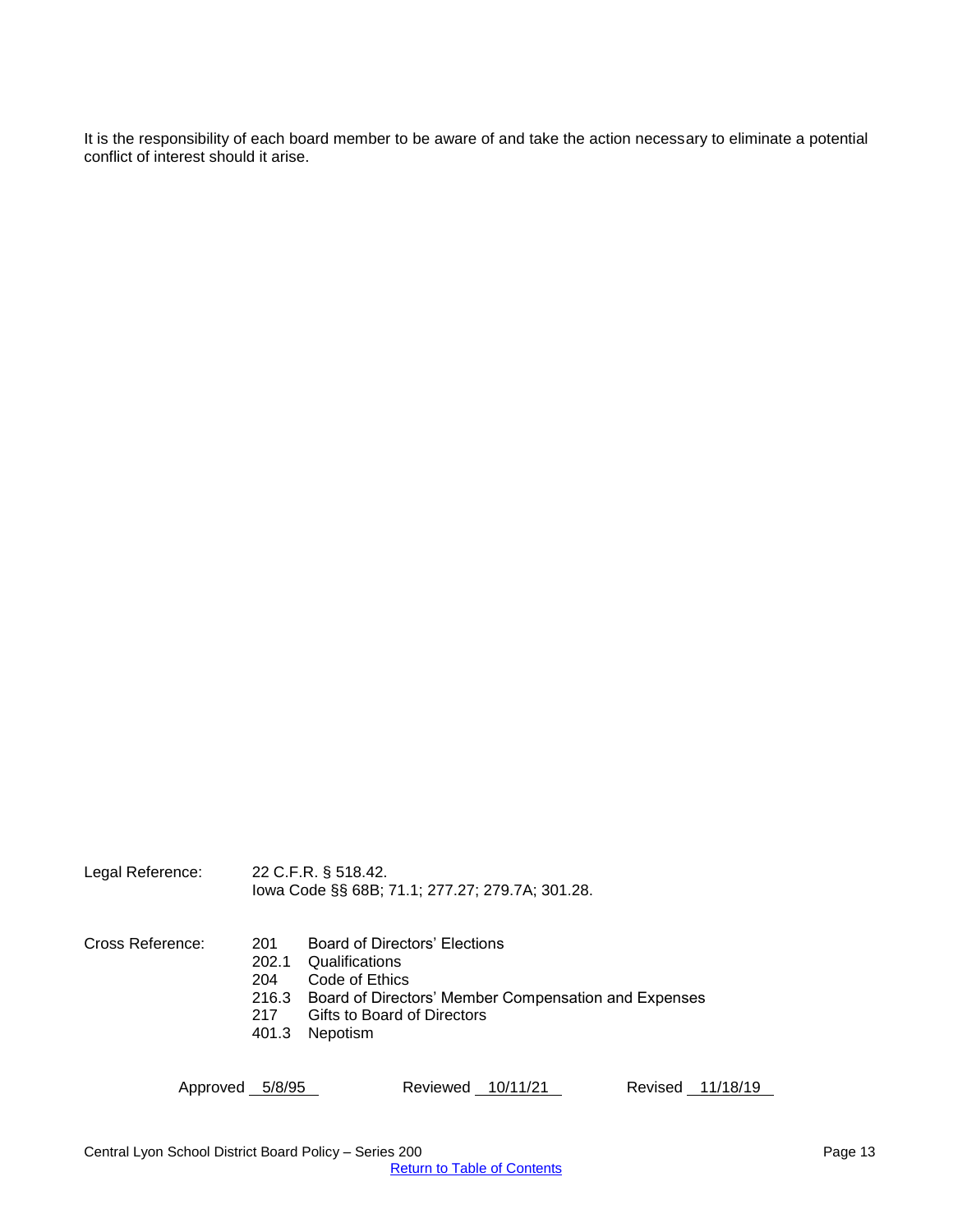#### <span id="page-13-0"></span>**204 CODE OF ETHICS**

Board members' actions, verbal and nonverbal, reflect the attitude and the beliefs of the school district. Therefore, board members must conduct themselves professionally and in a manner fitting to their position.

Each board member shall follow the code of ethics stated in this policy.

#### AS A SCHOOL BOARD MEMBER:

- 1. I will listen.
- 2. I will respect the opinion of others.
- 3. I will recognize the integrity of my predecessors and associates and the merit of their work.
- 4. I will be motivated only by an earnest desire to serve my school district and the children of my school district community in the best possible way.
- 5. I will not use the school district or any part of the school district program for my own personal advantage or for the advantage of my friends or supporters.
- 6. I will vote for a closed session of the board if the situation requires it, but I will consider "star chamber" or "secret" sessions of board members unethical.
- 7. I will recognize that to promise in advance of a meeting how I will vote on any proposition which is to be considered is to close my mind and agree not to think through other facts and points of view which may be presented in the meeting.
- 8. I will expect, in board meetings, to spend more time on education programs and procedures than on business details.
- 9. I will recognize that authority rests with the board in legal session and not with individual members of the board, except as authorized by law.
- 10. I will make no disparaging remarks, in or out of the board meeting, about other members of the board or their opinions.
- 11. I will express my honest and most thoughtful opinions frankly in board meetings in an effort to have decisions made for the best interests of the children and the education program.
- 12. I will insist that the members of the board participate fully in board action and recommend that when special committees are appointed, they serve only in an investigative and advisory capacity.
- 13. I will abide by majority decisions of the board.
- 14. I will carefully consider petitions, resolutions and complaints and will act in the best interests of the school district.
- 15. I will not discuss the confidential business of the board in my home, on the street or in my office; the place for such discussion is the board meeting.
- 16. I will endeavor to keep informed on local, state and national educational developments of significance so I may become a better board member.

#### IN MEETING MY RESPONSIBILITY TO MY SCHOOL DISTRICT COMMUNITY

- 1. I will consider myself a trustee of public education and will do my best to protect it, conserve it, and advance it, giving to the children of my school district community the educational facilities that are as complete and adequate as it is possible to provide.
- 2. I will consider it an important responsibility of the board to interpret the aims, methods and attitudes of the school district to the community.
- 3. I will earnestly try to interpret the needs and attitudes of the school district community and do my best to translate them into the education program of the school district.
- 4. I will attempt to procure adequate financial support for the school district.
- 5. I will represent the entire school district rather than individual electors, patrons or groups.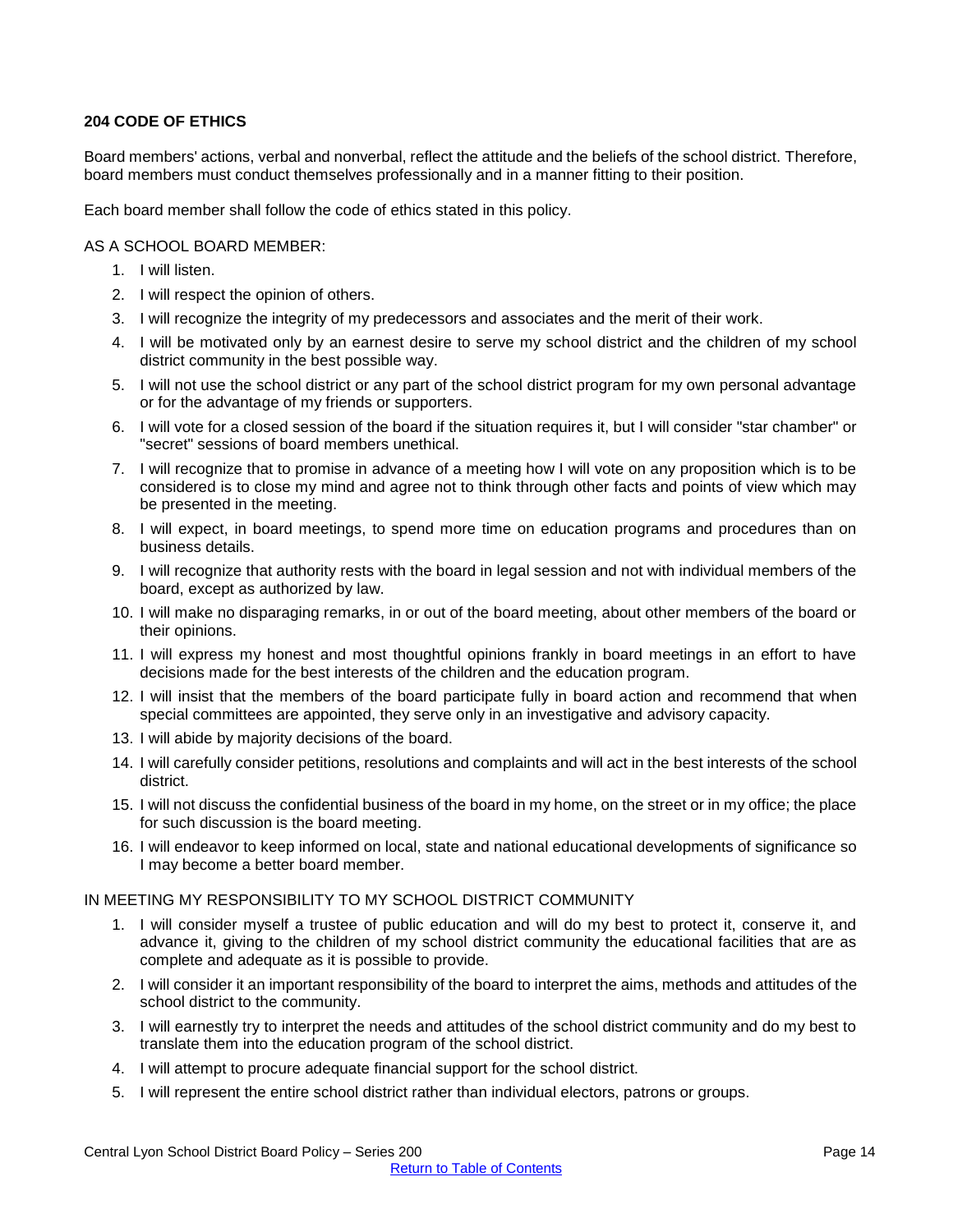6. I will not regard the school district facilities as my own private property but as the property of the people.

#### IN MY RELATIONSHIP WITH SUPERINTENDENT AND EMPLOYEES

- 1. I will function, in meeting the legal responsibility that is mine, as a part of a legislative, evaluative, policyforming body, not as an administrative officer.
- 2. I will recognize that it is my responsibility, together with that of my fellow board members, to see the school district is properly run and not to run them myself.
- 3. I will expect the school district to be administered by the best-trained technical and professional people it is possible to procure within the financial resources of the school district.
- 4. I will recognize the superintendent as executive officer of the board.
- 5. I will work through the administrative employees of the board, not over or around them.
- 6. I will expect the superintendent to keep the board adequately informed through oral and written reports.
- 7. I will vote to employ employees only after the recommendation of the superintendent has been received.
- 8. I will insist that contracts be equally binding on teachers and the board.
- 9. I will give the superintendent power commensurate with the superintendent's responsibility and will not in any way interfere with, or seek to undermine, the superintendent's authority.
- 10. I will give the superintendent friendly counsel and advice.
- 11. I will present any personal criticism of employees to the superintendent.
- 12. I will refer complaints to the proper administrative officer.

#### TO COOPERATE WITH OTHER SCHOOL BOARDS

- 1. I will not employ a superintendent, principal or teacher who is already under contract with another school district without first securing assurance from the proper authority that the person can be released from contract.
- 2. I will consider it unethical to pursue any procedure calculated to embarrass a neighboring board or its representatives.
- 3. I will associate myself with board members of other school districts for the purpose of discussing school district issues and cooperating in the improvement of the education program.

Legal Reference: Iowa Code §§ 21.6(3)(d); 68B; 69; 277.28; 279.7A, 279.8, 301.28.

Cross Reference: 202 Board of Directors Members 203 Board of Directors' Conflict of Interest

| Approved 5/8/95 | Reviewed 10/11/21 |  | Revised 10/11/21 |
|-----------------|-------------------|--|------------------|
|                 |                   |  |                  |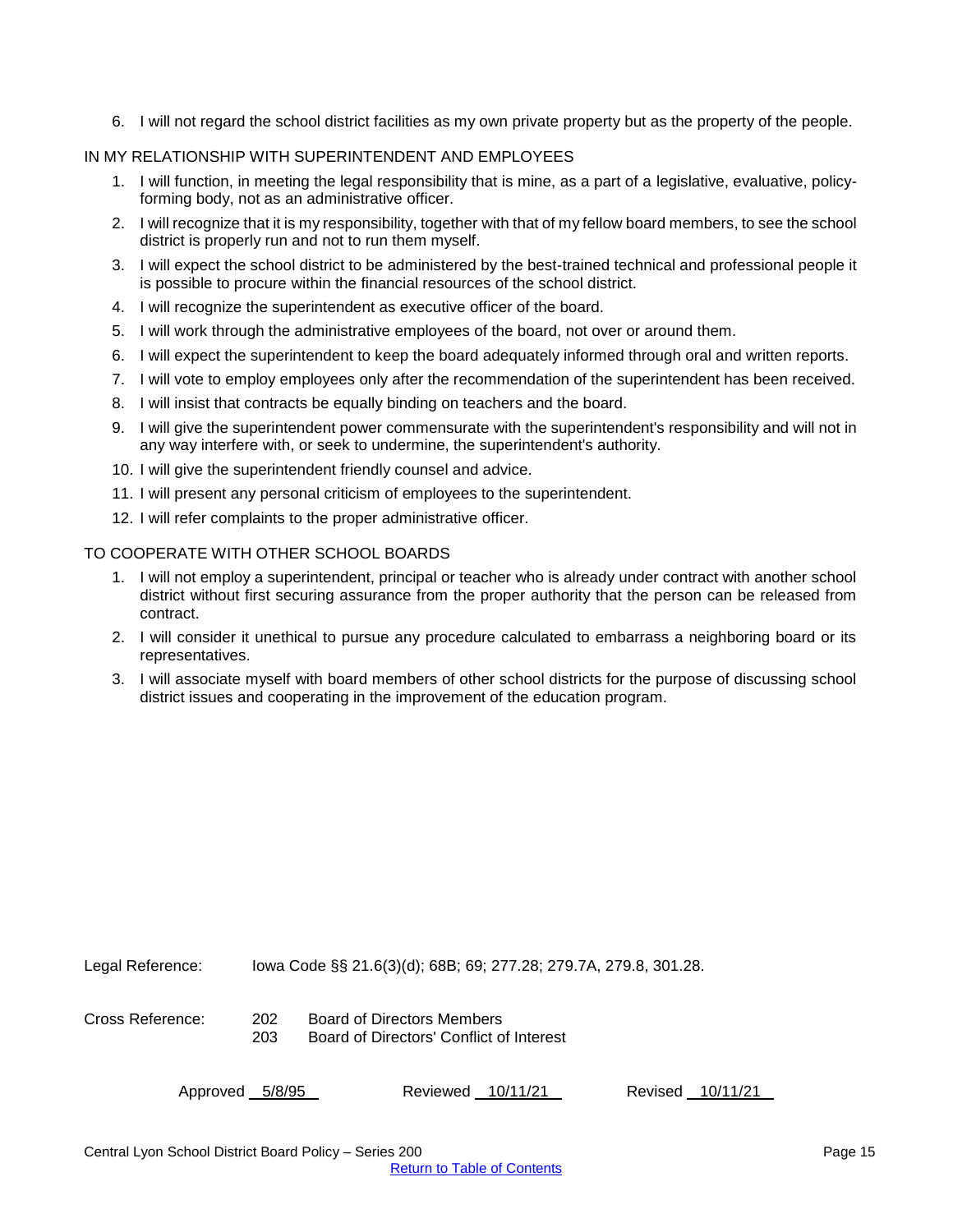#### <span id="page-15-0"></span>**205 BOARD MEMBER LIABILITY**

Board members will not be held personally liable for actions taken in the performance of their duties and responsibilities vested in them by the laws of Iowa and the members of the school district community. In carrying out the duties and responsibilities of their office, board members will act in good faith.

The school district will defend, save harmless and indemnify board members against tort claims or demands, whether groundless or otherwise, arising out of an alleged act or omission occurring within the scope of their official duties, unless the act constitutes a willful or wanton act or omission. The school district, however, cannot save harmless or indemnify board members for punitive damages.

Legal Reference: *Wood v. Strickland*, 420 U.S. 308 (1975). 42 U.S.C. §§ Iowa Code ch. 670.

Cross Reference: 709 Insurance Program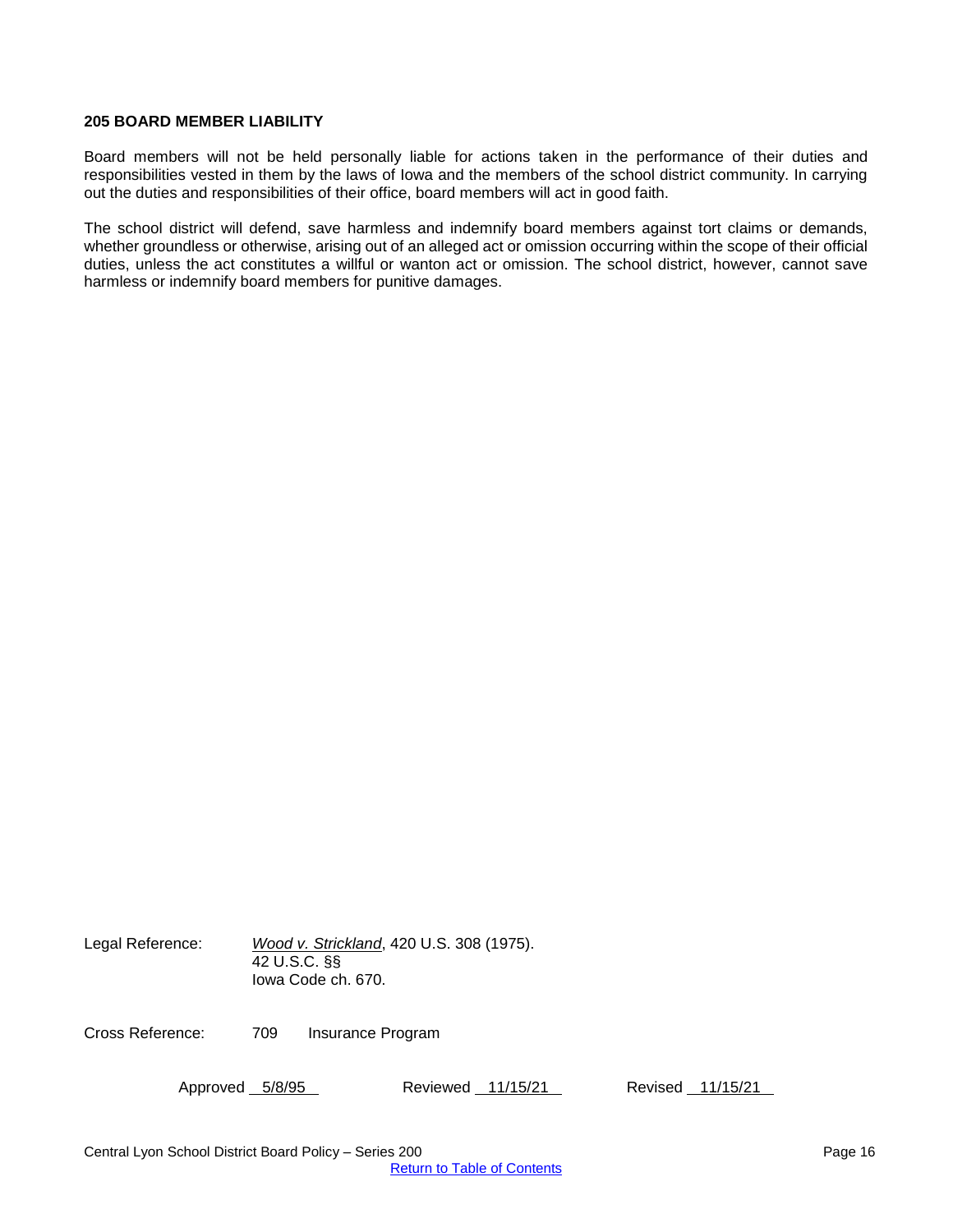#### <span id="page-16-0"></span>**206 BOARD OF DIRECTORS' OFFICERS**

#### 206.1 PRESIDENT

It is the responsibility of the board president to lead a well-organized board in an efficient and effective manner. The board president will set the tone of the board meetings and, as the representative of the consensus of the board, speak on behalf of the board to the public.

The president of the board is elected to serve a one-year term by a majority vote at the organizational meeting in odd-numbered years, or, in even-numbered years, at a regular meeting held between twelve to thirteen months after the most recent organizational meeting.

The president, in addition to presiding at the board meetings, will take an active role in board decisions by discussing and voting on each motion before the board in the same manner as other board members. Before making or seconding a motion, the board president will turn over control of the meeting to either the vice-president or other board member.

The board president has the authority to call special meetings of the board. Prior to board meetings, the board president will consult with the superintendent on the development of the agenda for the meeting.

The board president, as the chief officer of the school district, will sign employment contracts and sign other contracts and school district warrants approved by the board and appear on behalf of the school corporation in causes of action involving the school district.

Legal Reference: Iowa Code §§ 279.1-.2; 291.1.

Cross Reference: 200.1 Organization of the Board of Directors 202.2 Oath of Office 206.2 Vice-President

Approved 5/8/95 Reviewed 9/13/21 Revised 9/13/21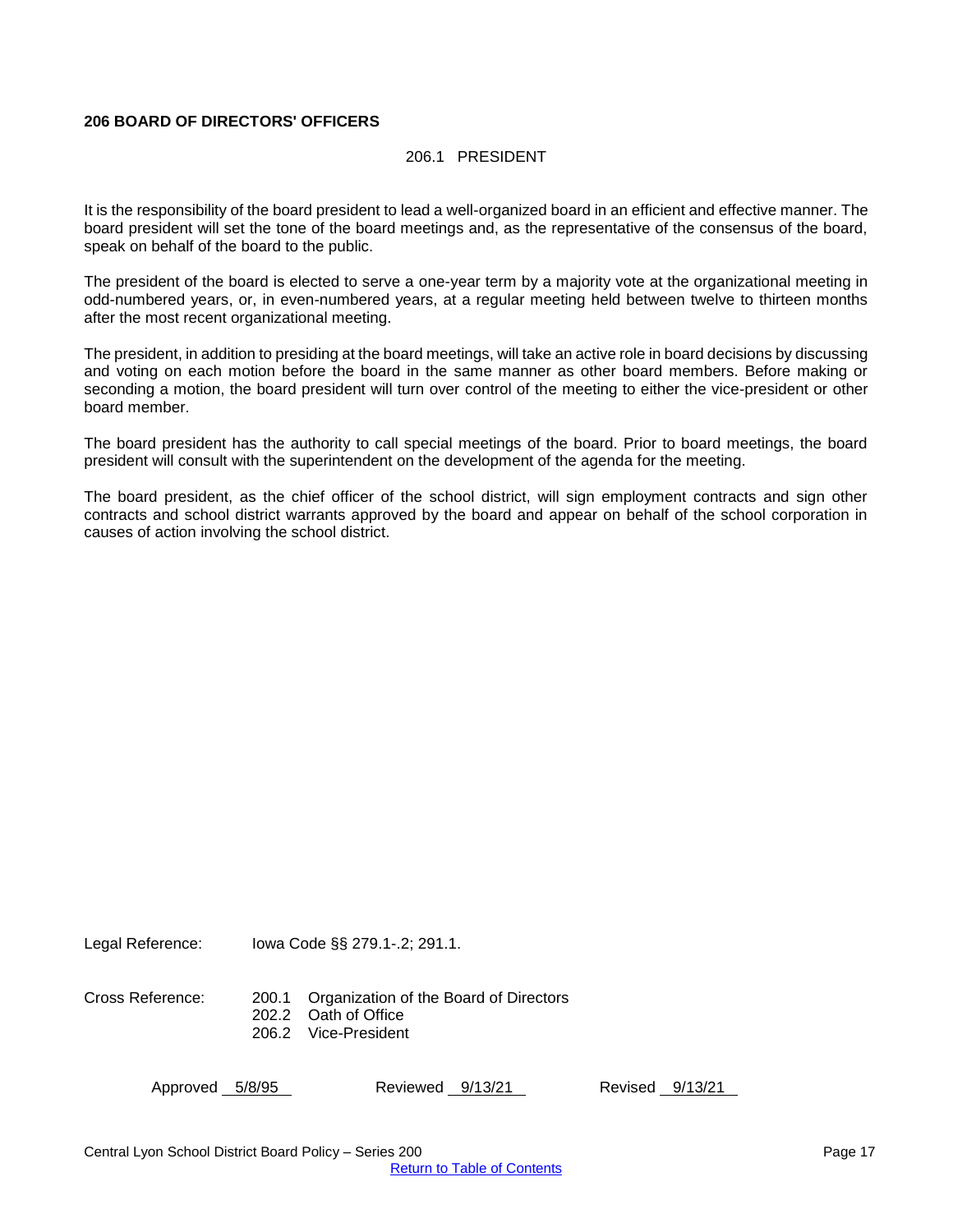The vice-president of the board is elected by a majority vote at the organizational meeting in odd-numbered years, or, in even-numbered years, at a regular meeting held between twelve to thirteen months after the most recent organizational meeting, to serve a one-year term of office.

By this election, if the board president is unable or unwilling to carry out the duties required, it is the responsibility of the Vice-President of the board to carry out the duties of the president. If the president is unable or unwilling to complete the term of office, the vice-president will serve as president for the balance of the president's term of office, and a new vice-president will be elected.

The vice-president will accept control of the meeting from the president when the president wishes to make or second a motion. The vice-president will take an active role in board decisions by discussing and voting on matters before the board in the same manner as other board members.

Legal Reference: Iowa Code § 279.5

Cross Reference: 200.1 Organization of the Board of Directors 202.2 Oath of Office 206.1 President

Approved 5/8/95 Reviewed 9/13/21 Revised 9/13/21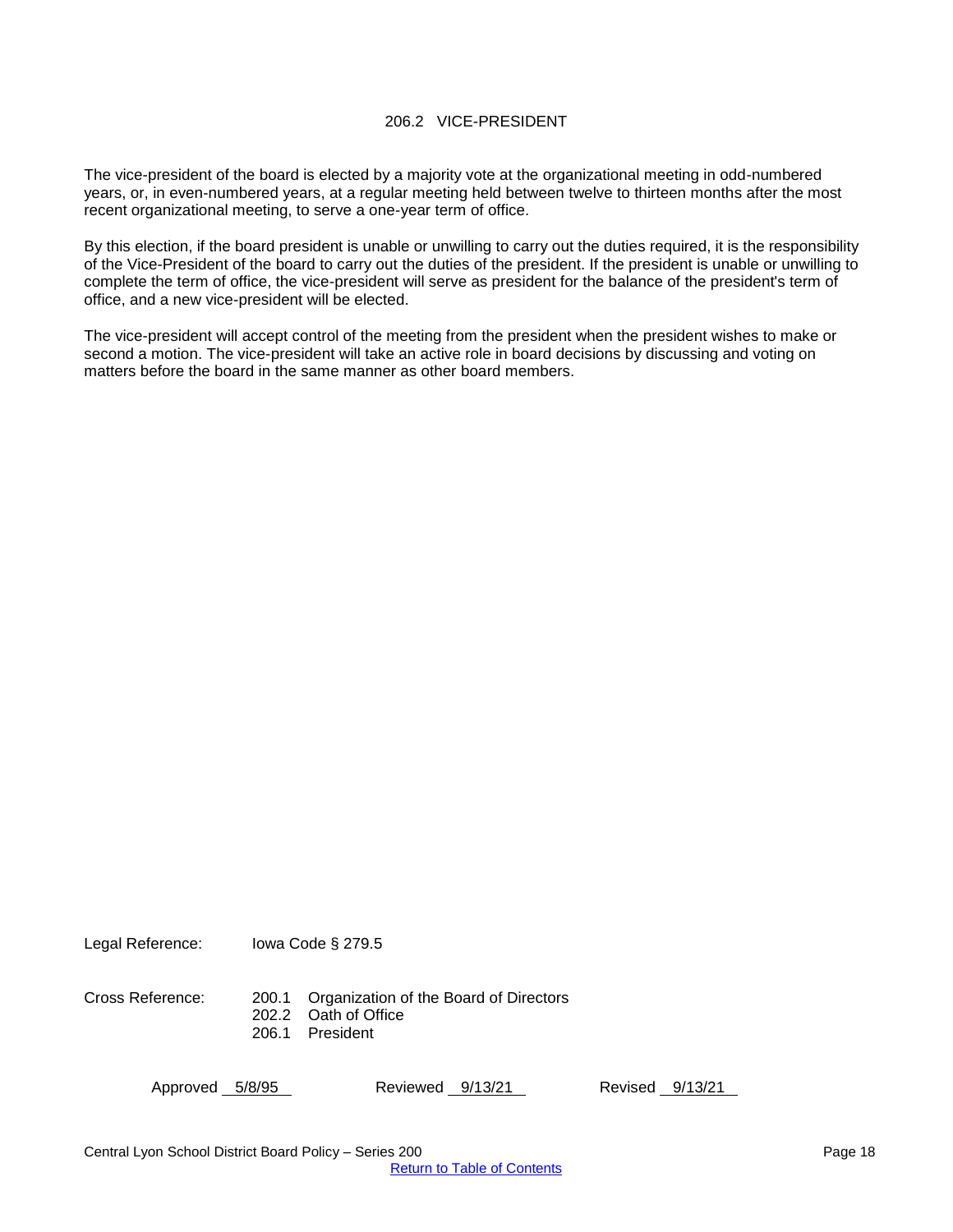#### 206.3 BOARD SECRETARY/BUSINESS MANAGER

<span id="page-18-0"></span>A board secretary may be appointed from employees, other than a position requiring a teaching certificate, or from the public. To finalize the appointment, the board secretary will take the oath of office during the meeting at which the individual was appointed or no later than ten (10) days thereafter*.* It is the responsibility of the superintendent to evaluate the board secretary annually.

It is the responsibility of the board secretary/business manager, as custodian of school district records, to preserve and maintain the records and documents pertaining to the business of the board; to keep complete minutes of special and regular board meetings, including closed sessions; to keep a record of the results of regular and special elections; to keep an accurate account of school funds; to sign warrants drawn on the school funds after board approval; and collect data on truant students. The board secretary/business manager will also be responsible for filing the required reports with the Iowa Department of Education.

In the event the board secretary is unable to fulfill the responsibilities set out by the board and the law, the Superintendent will assume those duties until the board secretary/business manager is able to resume the responsibility or a new board secretary/business manager is appointed. The board secretary/business manager will give bond in an amount set by the board. The cost of the bond will be paid by the school district.

Legal Reference: Iowa Code §§ 64; 279.3, .5, .7, .32, .33, .35; 291.2-.4, .6-.8, .10-.11; 299.10. 281 I.A.C. 12.3(1). Cross Reference: 202.2 Oath of Office 206.4 Treasurer 210.1 Annual Meeting 215 Board of Directors' Records 501.10 Truancy - Unexcused Absences

- 707.1 Secretary's Reports
- 708 Care, Maintenance and Disposal of School District Records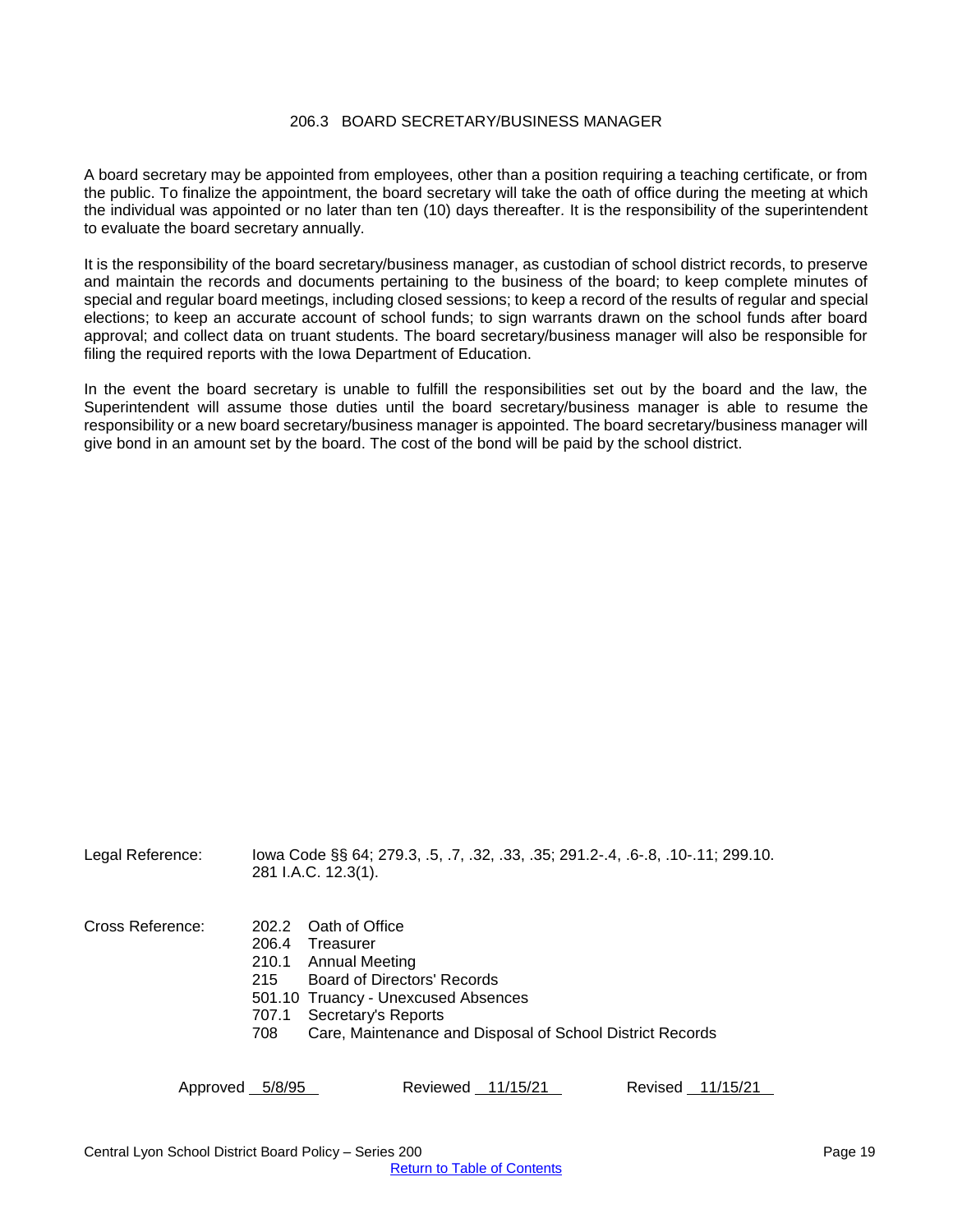#### 206.4 TREASURER

<span id="page-19-0"></span>It is the responsibility of the board to appoint a treasurer. The board may appoint a treasurer from its employees, other than a position requiring a teaching certificate, or from the public. To finalize the appointment, the treasurer will take the oath of office during the meeting at which the individual was appointed or no later than 10 days thereafter.

It is the responsibility of the treasurer to oversee the investment portfolio, to receive funds of the school district, to pay out the funds for expenses approved by the board, to maintain accurate accounting records for each fund, to report monthly regarding the investment portfolio and the status of each fund and to file required reports with the appropriate state agencies and other entities.

If the treasurer is unable or unwilling to carry out the duties required, it is the responsibility of the Superintendent to carry out the duties of the treasurer.

The treasurer will give bond in an amount set by the board. The cost of the bond will be paid by the school district.

Legal Reference: Iowa Code §§ 12B.10; 12C; 279.3, .31-.33; 291.2-.4, .8, .11, 12, 14. 281 I.A.C. 12.3(1).

- Cross Reference: 202.2 Oath of Office
	- 206.3 Secretary
	- 210.1 Annual Meeting
	- 215 Board of Directors' Records
	- 704.3 Investments
	- 707 Fiscal Reports

Approved 11/11/02 Reviewed 11/15/21 Revised 11/15/21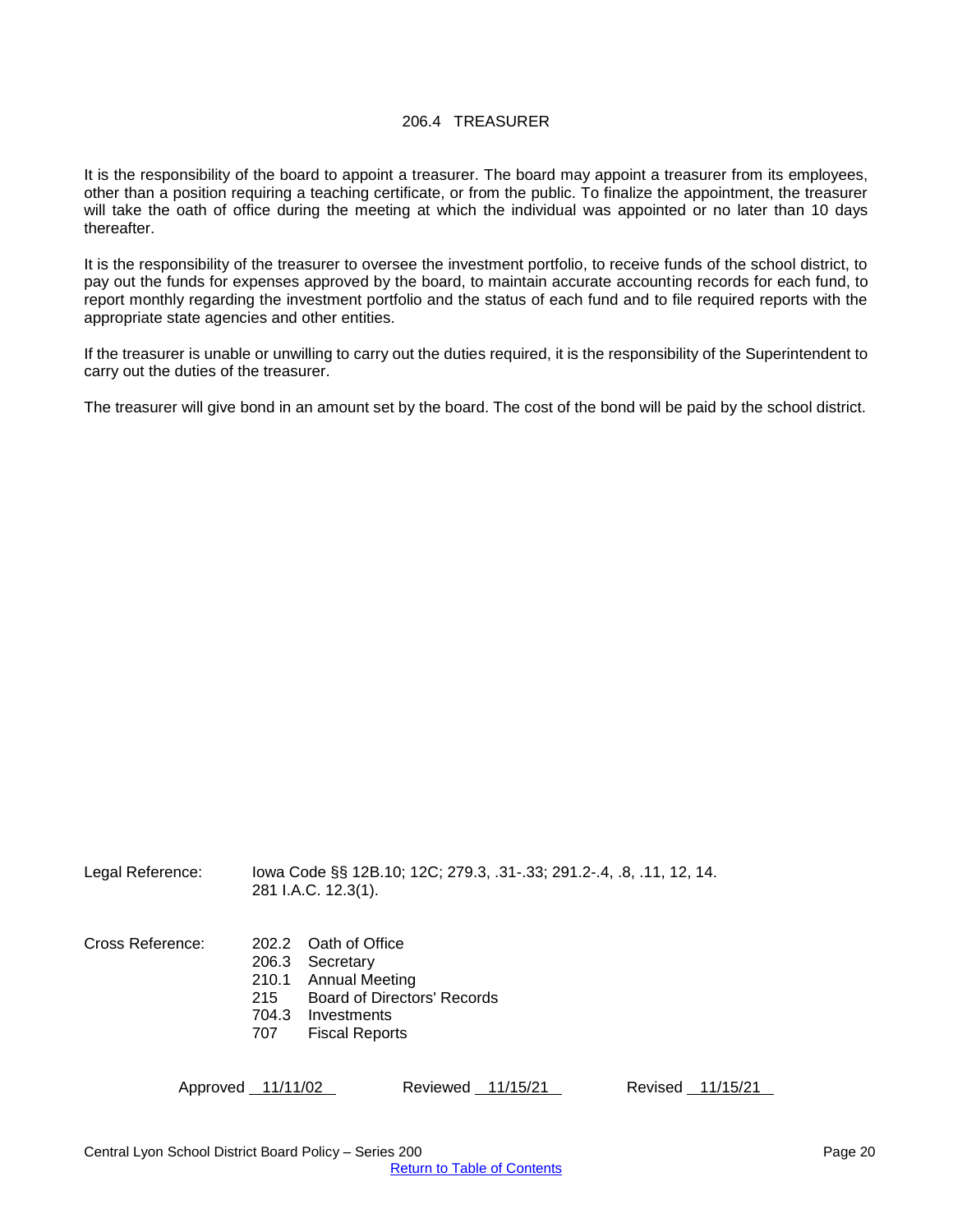#### <span id="page-20-0"></span>**207 BOARD OF DIRECTORS' LEGAL COUNSEL**

It is the responsibility of the board to employ legal counsel to assist the board and the administration in carrying out their duties with respect to the numerous legal issues confronting the school district. The board may appoint legal counsel at its annual meeting.

The superintendent and board secretary/business manager will have the authority to contact the board's legal counsel on behalf of the board when the superintendent believes it is necessary for the management of the school district. The board president may contact and seek advice from the school board's legal counsel. The board's legal counsel will attend both regular and special school board meetings upon the request of the board or the superintendent. Board members may contact legal counsel upon approval of a majority of the board. It is the responsibility of each board member to pay the legal fees, if any, of an attorney the board member consulted regarding matters of the school district unless the board has authorized the board member to consult an attorney on the matter.

It is the responsibility of the superintendent to keep the board president informed of matters for which legal counsel was consulted, particularly if the legal services will involve unusual expense for the school district.

| Legal Reference: |     | lowa Code § 279.37.                    |                   | Bishop v. Iowa State Board of Public Instruction, 395 N.W.2d 888 (lowa 1986). |                  |  |
|------------------|-----|----------------------------------------|-------------------|-------------------------------------------------------------------------------|------------------|--|
| Cross Reference: | 200 | Legal Status of the Board of Directors |                   |                                                                               |                  |  |
| Approved 5/8/95  |     |                                        | Reviewed 11/15/21 |                                                                               | Revised 11/15/21 |  |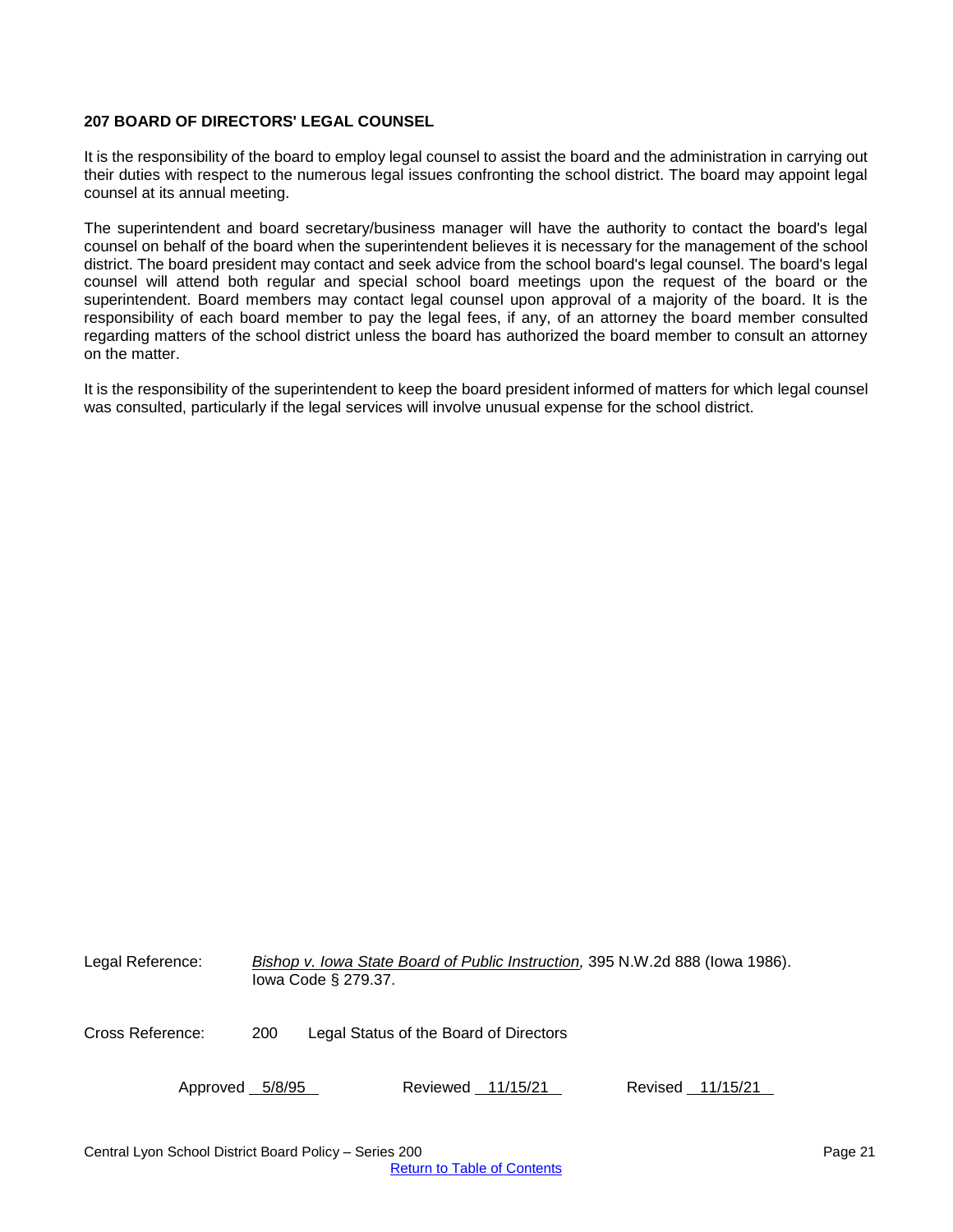#### <span id="page-21-0"></span>**208 AD HOC COMMITTEES**

Whenever the board/superintendent deems it necessary, the board/superintendent may appoint a committee composed of citizens, employees or students to assist the board. Committees formed by the board are ad hoc committees.

An ad hoc committee may be formed by board/superintendent resolution which will outline the duties and purpose of the committee. The committee is advisory in nature and has no duty or responsibility other than that specifically stated in the board/superintendent resolution. The committee will automatically dissolve upon the delivery of its final recommendation to the board or superintendent upon completion of the duties outlined in the board/superintendent resolution. The board/superintendent will receive the report of the committee for consideration. The board retains the authority to make a final decision on the issue. The committee may be subject to the open meetings law.

The method for selection of committee members will be stated in the board/superintendent resolution. When possible, and when the necessary expertise required allows, the committee members will be representative of the school district community and will consider the various viewpoints on the issue. The board/superintendent may designate a board member and the superintendent to serve on an ad hoc committee. The committee will select its own chairperson, unless the board/superintendent designates otherwise.

Legal Reference: Iowa Code §§ 21; 279.8; 280.12(2). 281 I.A.C. 12.3(3), .3(8); .5(8).

- Cross Reference: 103 Long-Range Needs Assessment
	- 211 Open Meetings
	- 212 Closed Sessions
	- 215 Board of Directors' Records
	- 605.1 Instructional Materials Selection
	- 900 Principles and Objectives for Community Relations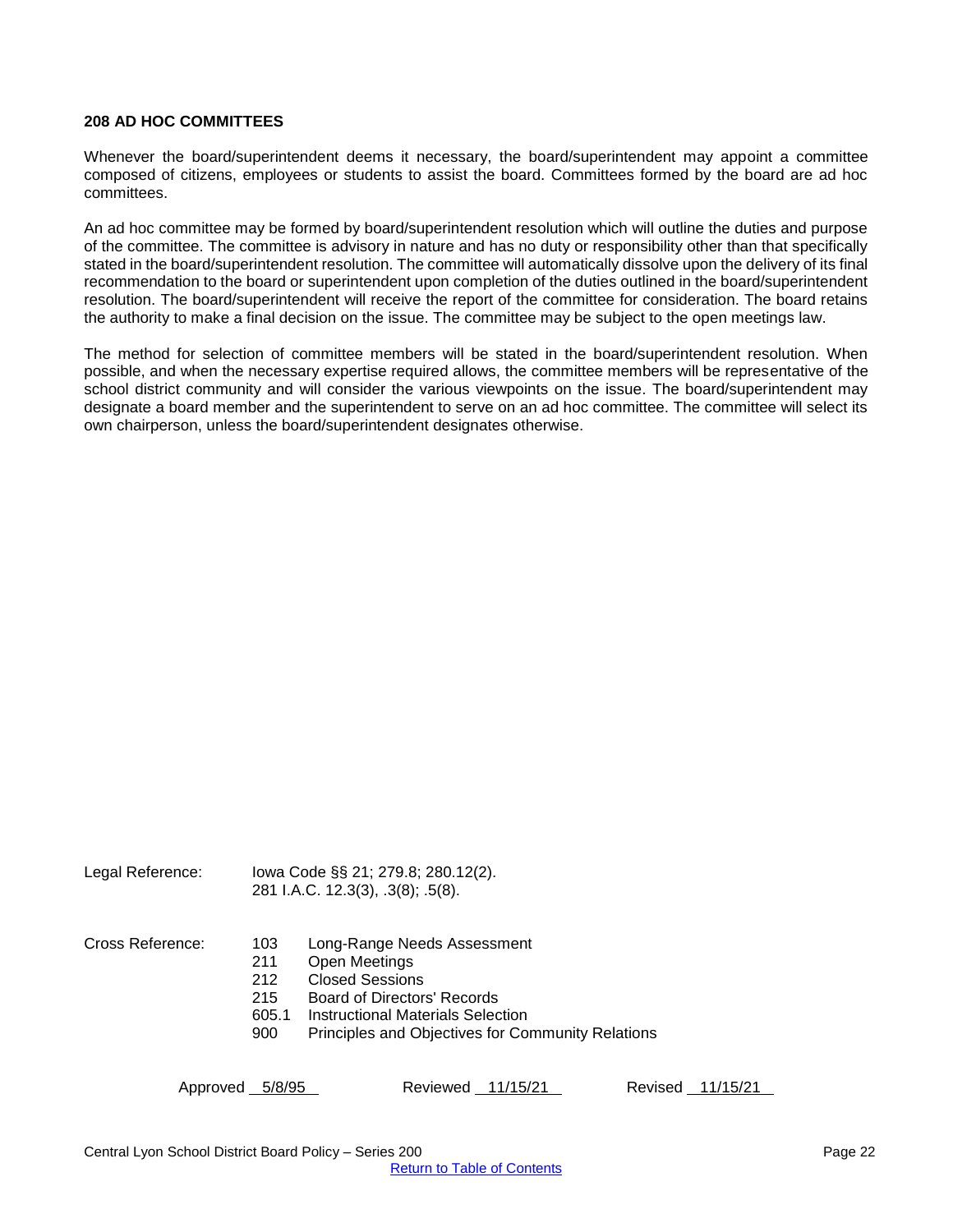#### 208.1E1 AD HOC COMMITTEES EXHIBIT

#### <span id="page-22-0"></span>**Ad Hoc Committee Purpose and Function**

The specific purpose of each ad hoc committee varies. Generally, the primary function of an ad hoc committee is to give specific advice and suggestions. The advice and suggestions should focus on the purpose and duties stated in the board resolution establishing the committee. It is the board's role to take action based on information received from the ad hoc committee and other sources. Ad hoc committees may be subject to the open meetings law.

#### **Role of an Ad Hoc Committee Member**

The primary role of an ad hoc committee member is to be a productive, positive member of the committee. In doing so, it is important to listen to and respect the opinions of others. When the ad hoc committee makes a recommendation to the board, it is important for the ad hoc committee members to support the majority decision of the ad hoc committee. An ad hoc committee will function best when its members work within the committee framework and bring items of business to the ad hoc committee.

#### **Ad Hoc Committee Membership**

Ad hoc committee members may be appointed by the board. The board may request input from individuals or organizations, or it may seek volunteers to serve. Only the board or superintendent has the authority to appoint members to an ad hoc committee. Boards must follow the legal limitations or requirements regarding the membership of an ad hoc committee.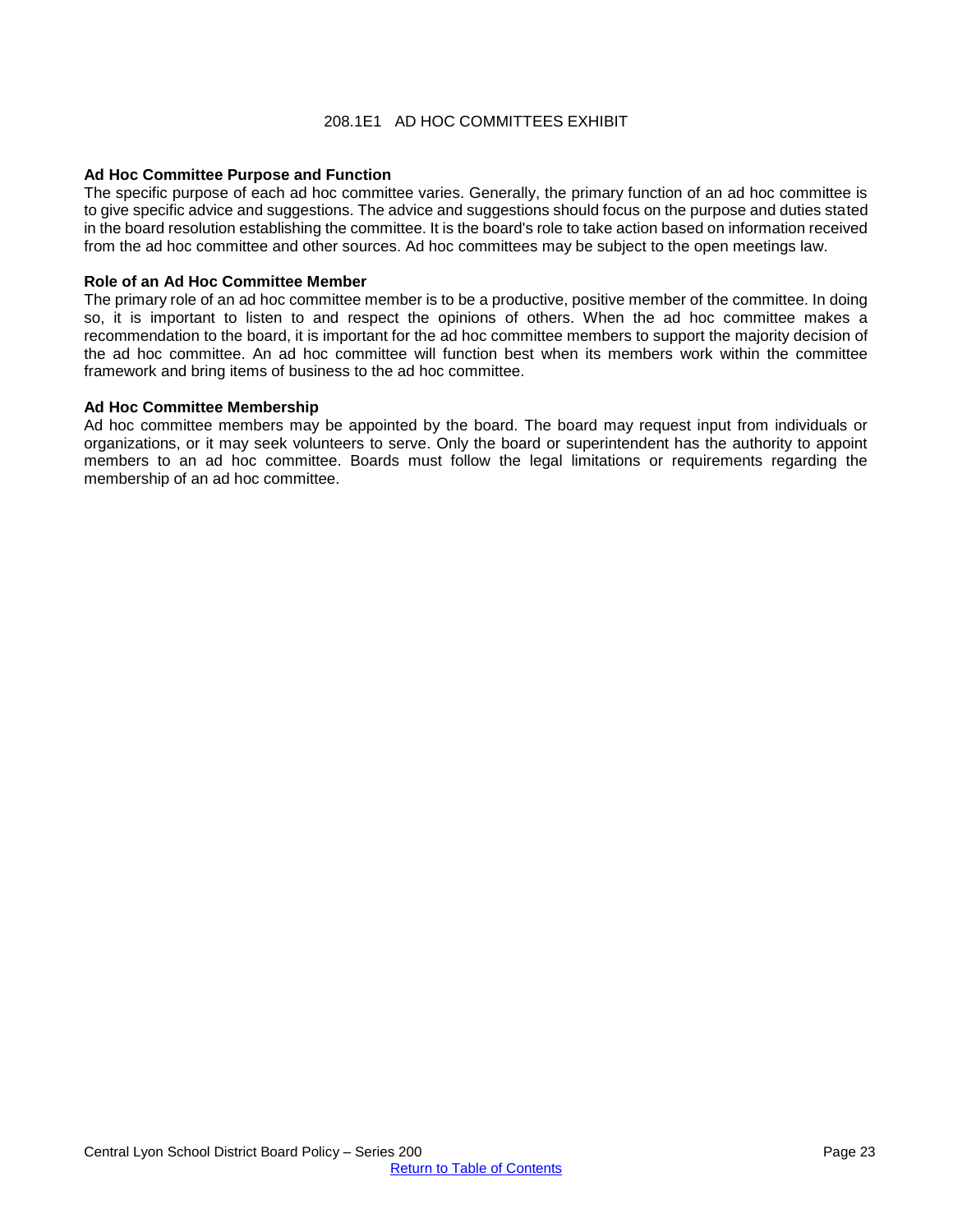#### <span id="page-23-1"></span><span id="page-23-0"></span>**209 BOARD OF DIRECTORS' MANAGEMENT PROCEDURES**

#### 209.1 DEVELOPMENT OF POLICY

The board has jurisdiction to legislate policy for the school district with the force and effect of law. Board policy provides the general direction as to what the board wishes to accomplish and why it wishes to accomplish it while allowing the superintendent to implement board policy.

The written policy statements contained in this manual provide guidelines and goals to the citizens, administration, employees and students in the school district community. The policy statements are the basis for the formulation of regulations by the administration. The board will determine the effectiveness of the policy statements by evaluating periodic reports from the administration.

Policy statements may be proposed by a board member, administrator, employee, student or member of the school district community. Proposed policy statements or ideas will be submitted to the superintendent's office for possible placement on the board agenda. It is the responsibility of the superintendent to bring these proposals to the attention of the board.

Legal Reference: Iowa Code §§ 274.1-.2; 279.8. 281 I.A.C. 12.3(2).

- Cross Reference: 101 Educational Philosophy of the School District
	- 200.2 Powers of the Board of Directors
	- 200.3 Responsibilities of the Board of Directors<br>209 Board of Directors' Management Procedu
	- Board of Directors' Management Procedures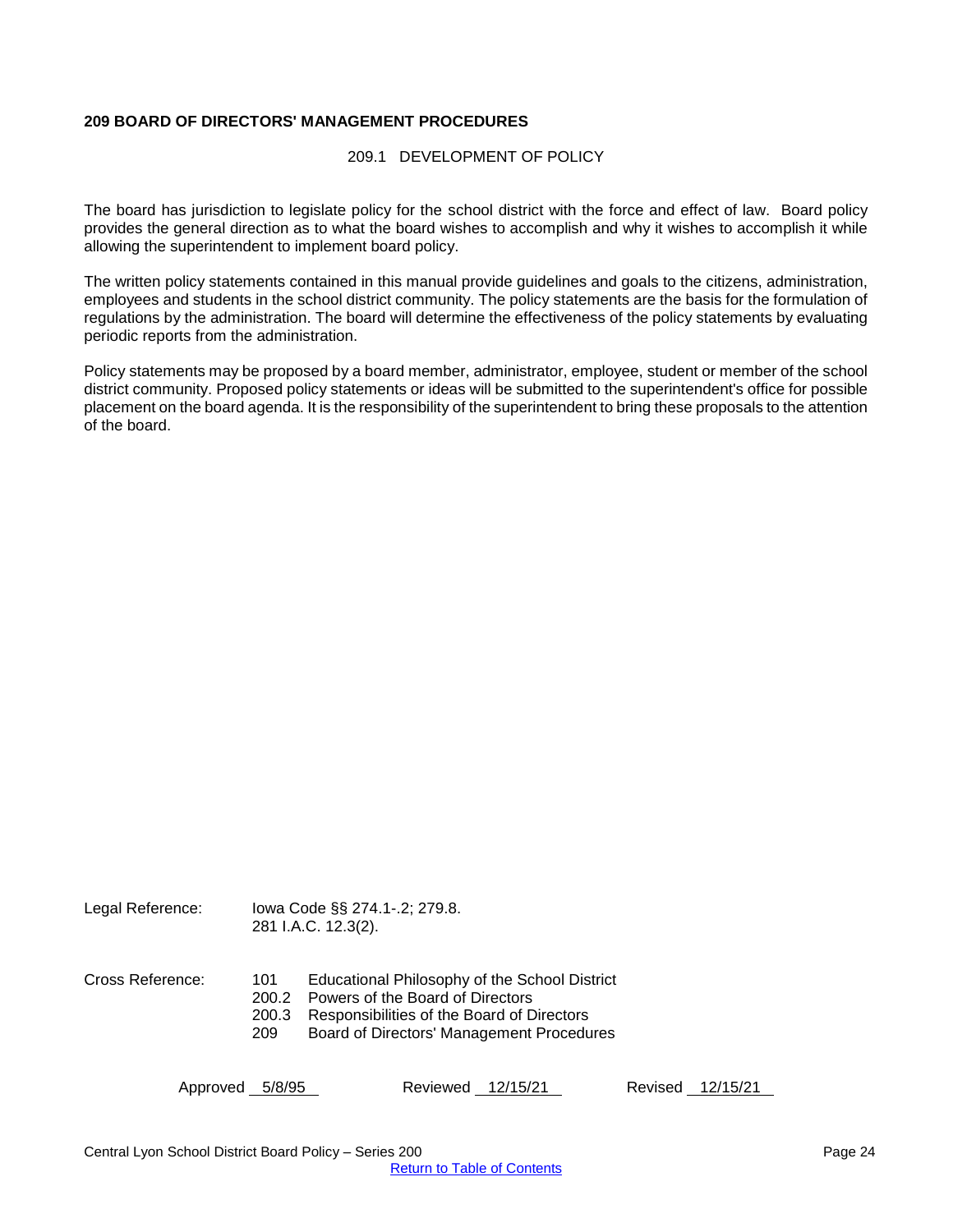#### 209.2 ADOPTION OF POLICY

<span id="page-24-0"></span>The board will give notice of adoption of new policies by placing the item on the agenda of two (2) regular board meetings. This notice procedure will be required except for emergency situations. If the board adopts a policy in an emergency situation, a statement regarding the emergency and the need for immediate adoption of the policy will be included in the minutes. The board will have complete discretion to determine what constitutes an emergency situation.

The final action taken to adopt the proposed policy will be approved by a simple majority vote of the board at the next regular meeting after the meeting allowing public discussion. The policy will be effective on the later of the date of passage or the date stated in the motion.

In the case of an emergency, a new or changed policy may be adopted by a majority vote of a quorum of the board. The emergency policy will expire at the close of the third (3rd) regular meeting following the emergency action, unless the policy adoption procedure stated above is followed and the policy is reaffirmed.

Legal Reference: Iowa Code § 279.8. 281 I.A.C. 12.3(2). Cross Reference: 200.2 Powers of the Board of Directors 200.3 Responsibilities of the Board of Directors 209 Board of Directors' Management Procedures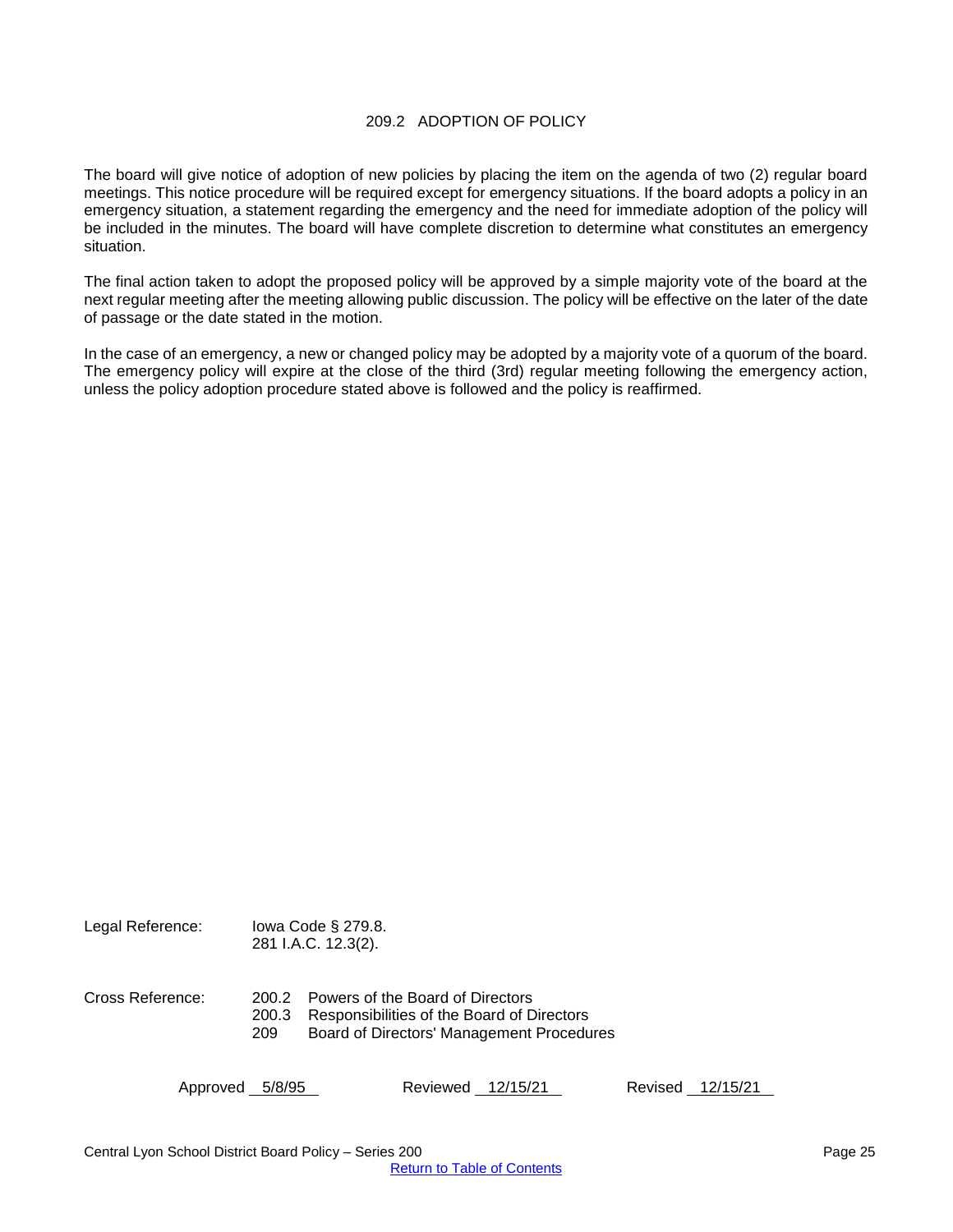## 209.3 DISSEMINATION OF POLICY

<span id="page-25-0"></span>The board policy manual is available electronically. Persons unable to access the policy manual electronically should contact the board secretary for assistance.

Copies of changes in board policy will also be included in or attached to the minutes of the meetings in which the final action was taken to adopt the new or changed policy.

| Legal Reference: | lowa Code §§ 277.31; 279.8.<br>281 I.A.C. 12.3(2). |                                                                                         |  |  |
|------------------|----------------------------------------------------|-----------------------------------------------------------------------------------------|--|--|
| Cross Reference: | 200.3<br>209                                       | Responsibilities of the Board of Directors<br>Board of Directors' Management Procedures |  |  |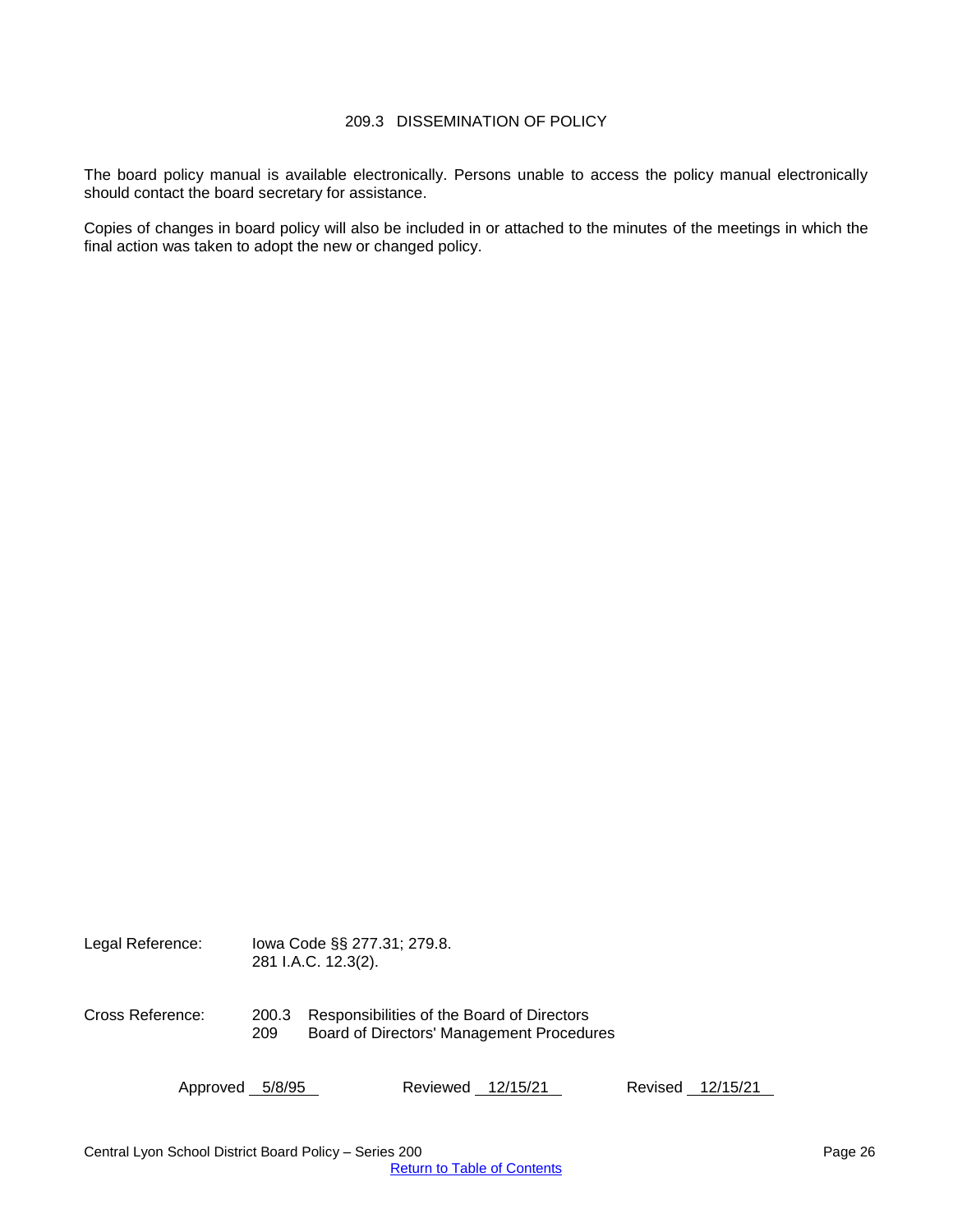## 209.4 SUSPENSION OF POLICY

<span id="page-26-0"></span>Generally, the board will follow board policy and enforce it equitably. The board, and only the board, may, in extreme emergencies of a very unique nature, suspend policy. It is within the discretion of the board to determine when an extreme emergency of a very unique nature exists. Reasons for suspension of board policy will be documented in board minutes.

| Legal Reference: |              | lowa Code § 279.8.<br>281 I.A.C. 12.3(2).                                               |
|------------------|--------------|-----------------------------------------------------------------------------------------|
| Cross Reference: | 200.3<br>209 | Responsibilities of the Board of Directors<br>Board of Directors' Management Procedures |

Approved 1/11/22 Reviewed 1/11/22 Revised 1/11/22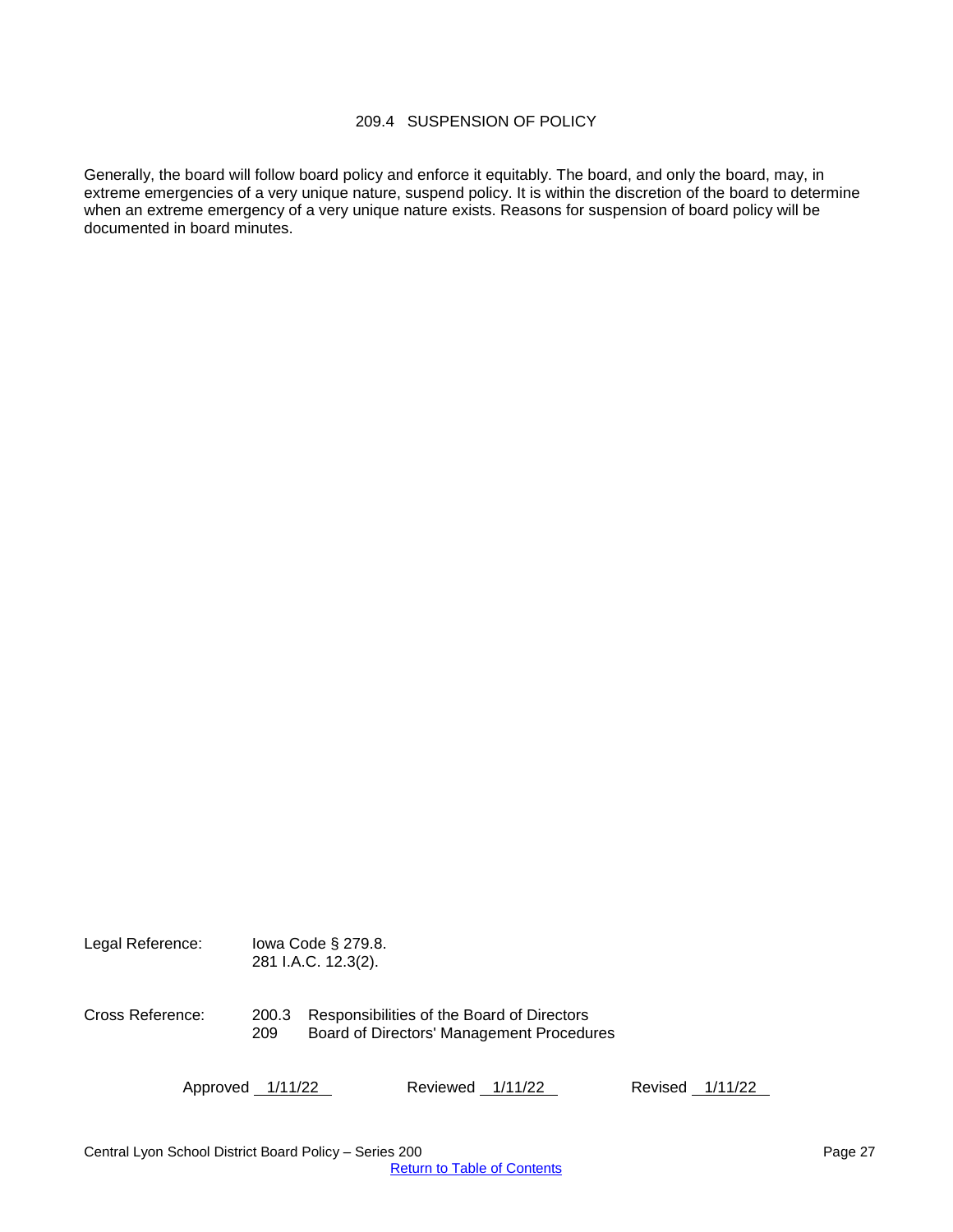## 209.5 ADMINISTRATION IN THE ABSENCE OF POLICY

<span id="page-27-0"></span>When there is no board policy in existence to provide guidance on a matter, the superintendent is authorized to act appropriately under the circumstances surrounding the situation keeping in mind the educational philosophy and financial condition of the school district.

It is the responsibility of the superintendent to inform the board of the situation and the action taken and to document the action taken. If needed, the superintendent will draft a proposed policy for the board to consider.

| Legal Reference: |                              | lowa Code § 279.8.<br>281 I.A.C. 12.3(2).                                                           |          |                                           |         |          |  |
|------------------|------------------------------|-----------------------------------------------------------------------------------------------------|----------|-------------------------------------------|---------|----------|--|
| Cross Reference: | 200.3<br>209<br>302.4<br>304 | Responsibilities of the Board of Directors<br><b>Superintendent Duties</b><br>Policy Implementation |          | Board of Directors' Management Procedures |         |          |  |
| Approved         | 5/8/95                       |                                                                                                     | Reviewed | 12/15/21                                  | Revised | 12/15/21 |  |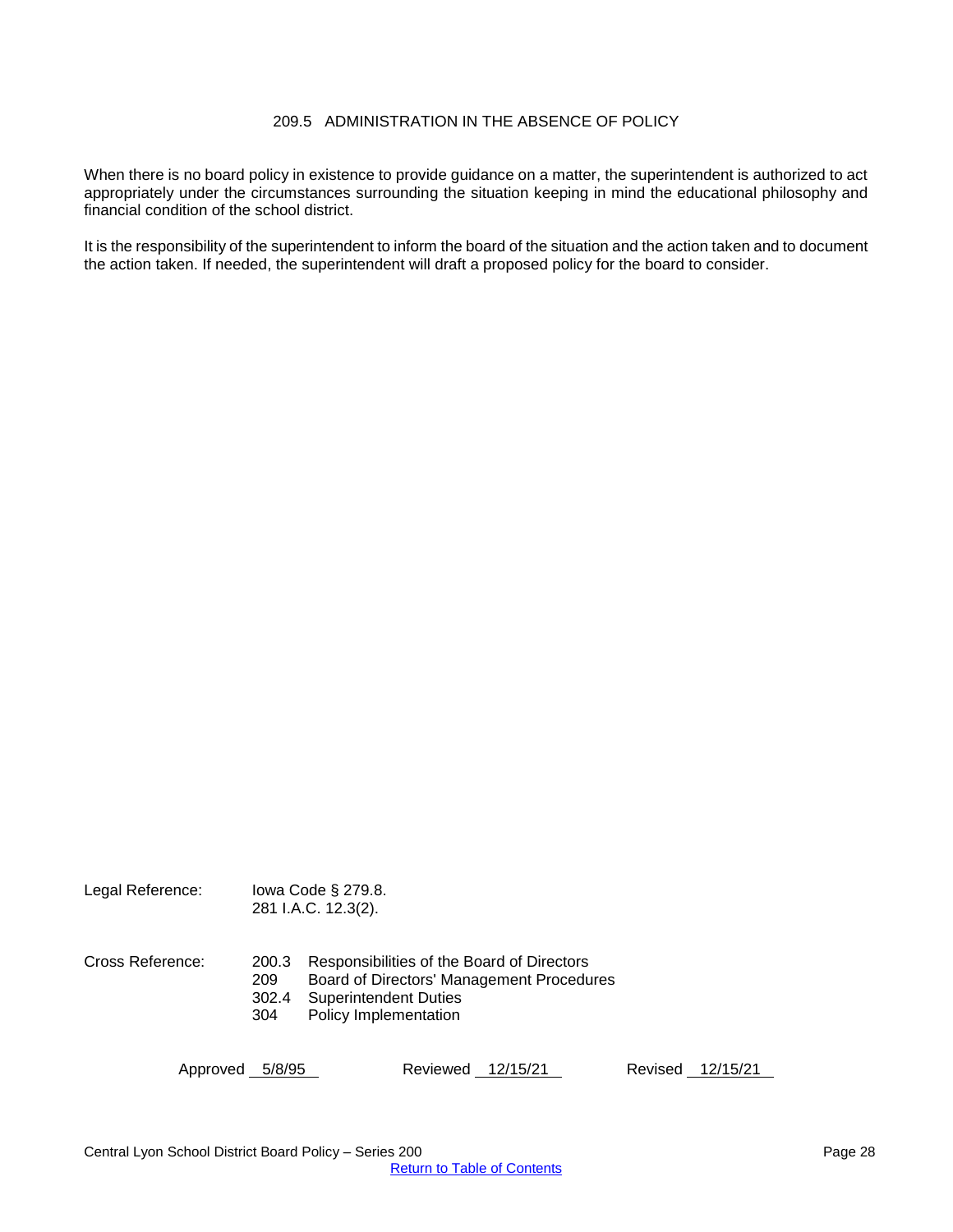#### 209.6 REVIEW AND REVISION OF POLICY

<span id="page-28-0"></span>The board shall, at least once every five years, review board policy. Once the policy has been reviewed, even if no changes were made, a notation of the date of review is made on the face of the policy statement.

The board will review one-fifth of the policy manual annually according to the following subject areas:

- School District, Education Program (Series 100 and 600)
- Board of Directors, Administration (Series 200 and 300)
- Employees (Series 400)
- Students (Series 500)
- Noninstructional Operations and Business Services, Buildings and Sites, School District-Community Relations (Series 700, 800 and 900)

It is the responsibility of the superintendent to keep the board informed as to legal changes at both the federal and state levels. The superintendent will also be responsible for bringing proposed policy statement revisions to the board's attention.

If a policy is revised because of a legal change over which the board has no control or a change which is minor, the policy may be approved at one meeting at the discretion of the board.

| Legal Reference: |              | lowa Code $\S$ 279.8.<br>281 I.A.C. 12.3(2). |          |                                                                                         |         |        |
|------------------|--------------|----------------------------------------------|----------|-----------------------------------------------------------------------------------------|---------|--------|
| Cross Reference: | 200.3<br>209 |                                              |          | Responsibilities of the Board of Directors<br>Board of Directors' Management Procedures |         |        |
| Approved         | 5/8/95       |                                              | Reviewed | 12/15/21                                                                                | Revised | 3/8/21 |

Central Lyon School District Board Policy – Series 200 **Page 29** Page 29 [Return to Table of Contents](#page-0-0)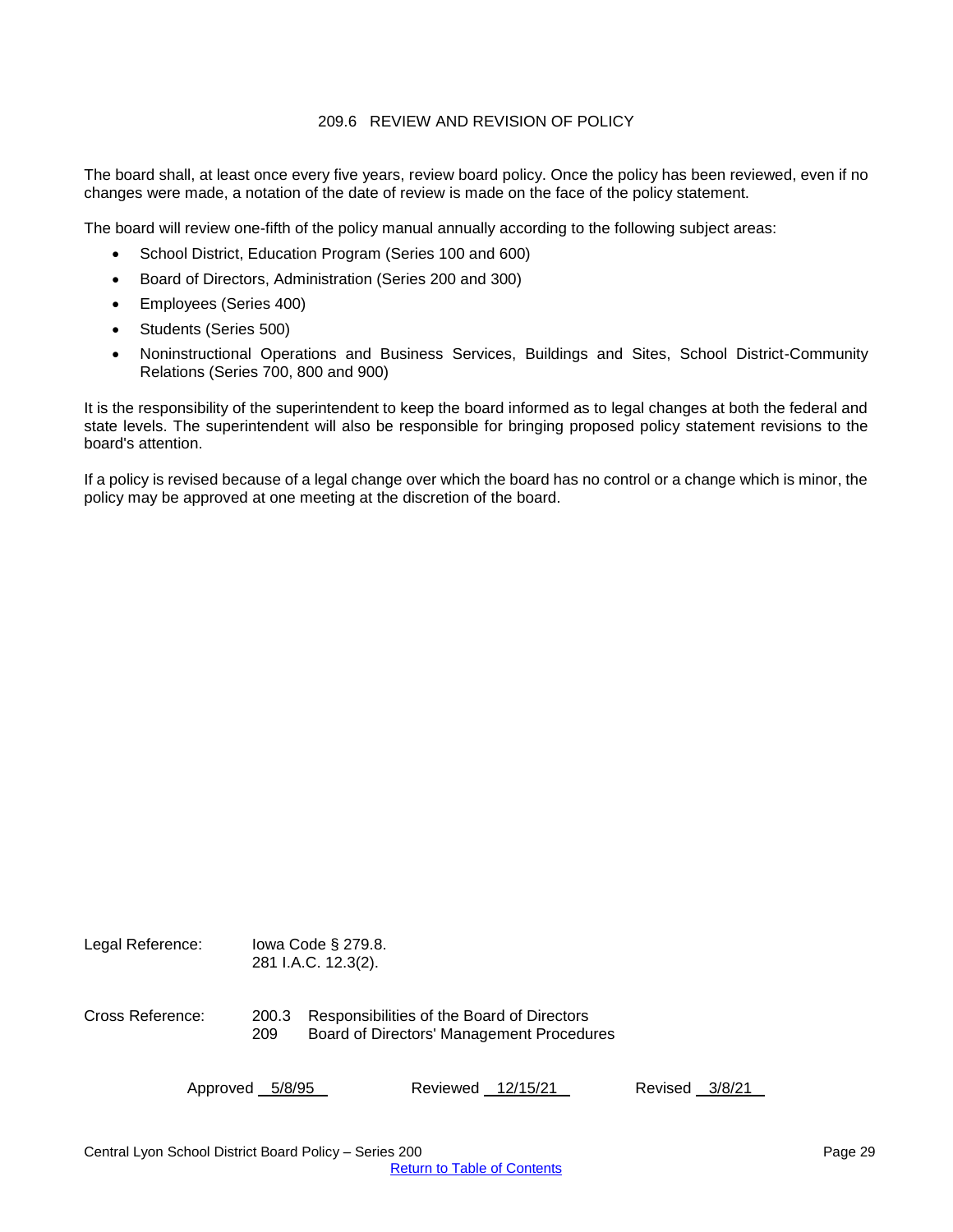## 209.7 REVIEW OF ADMINISTRATIVE REGULATIONS

<span id="page-29-0"></span>Board policy sets the direction for the administration of the education program and school district operations. Some policies require administrative regulations for implementation.

It is the responsibility of the superintendent to develop administrative regulations to implement the board policies. The regulations, including handbooks, will be approved or reviewed by the board prior to their use in the school district.

The administrative regulations will be available no later than the two (2) regular board meetings after the adoption of the board policy unless the board directs otherwise.

Legal Reference:Iowa Code §§ 279.8, .20.

Cross Reference:200.3 Responsibilities of the Board of Directors 209 Board of Directors' Management Procedures

Approved 5/8/95 Reviewed 12/15/21 Revised 12/15/21

Central Lyon School District Board Policy – Series 200 **Page 30** Page 30 [Return to Table of Contents](#page-0-0)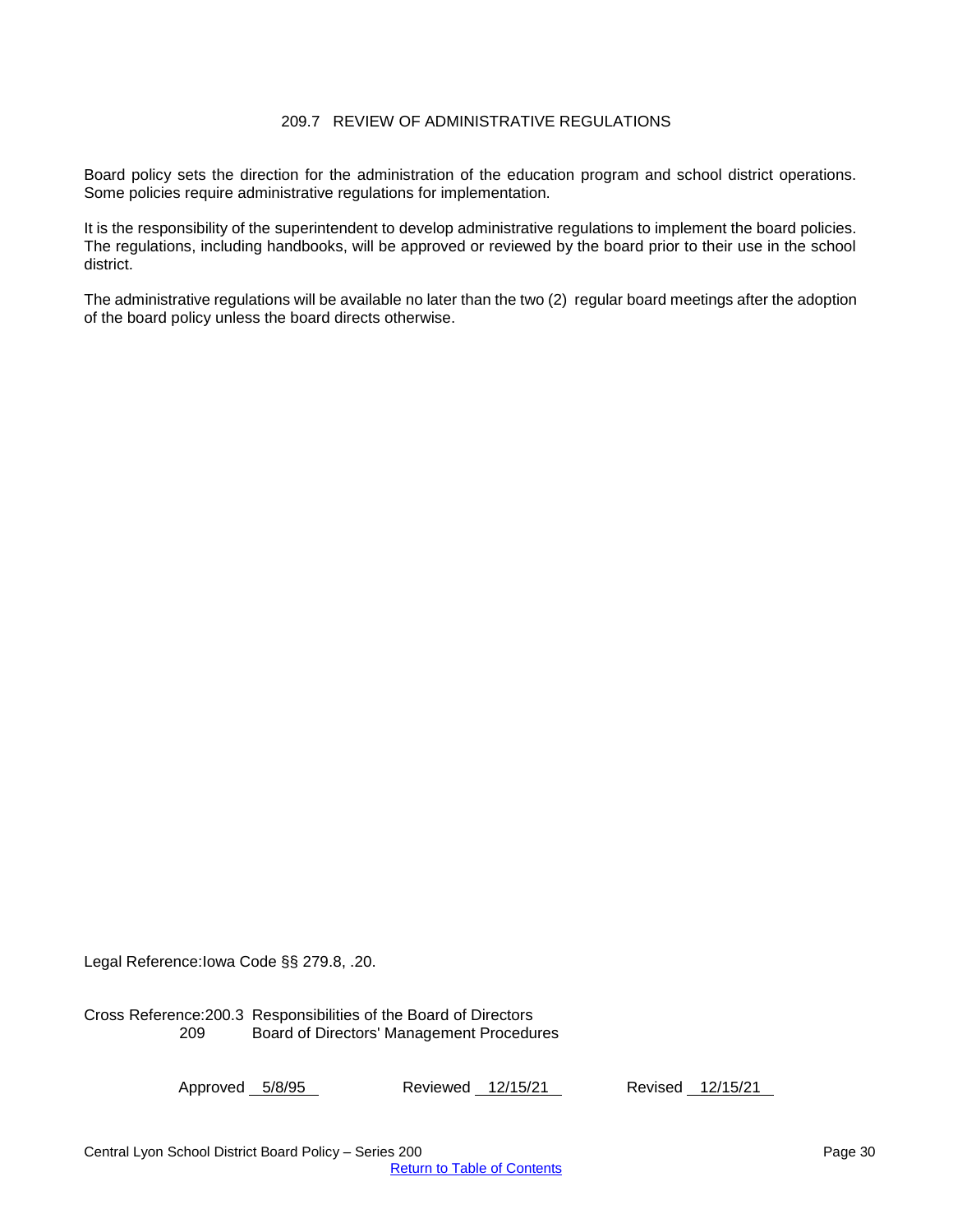## <span id="page-30-1"></span><span id="page-30-0"></span>**210 BOARD OF DIRECTORS' MEETINGS**

#### 210.1 ANNUAL MEETING

Each year after August 31 and prior to the organizational meeting of the board in odd-numbered years, the board will hold its annual meeting.

At the annual meeting, the board will examine the financial books and settle the secretary's and treasurer's statements for the fiscal year ending the preceding June 30. As part of the annual reports, the treasurer will present affidavits from depository banks. The board may also appoint the board's legal counsel at the annual meeting.

Legal Reference: Iowa Code §§ 279.1, .3, .33.

| Cross Reference: | 206.3 Secretary           |
|------------------|---------------------------|
|                  | 206.4 Treasurer           |
|                  | 701.1 Depository of Funds |
|                  |                           |

707 Fiscal Reports

Approved 11/11/02 Reviewed 12/15/21 Revised 12/15/21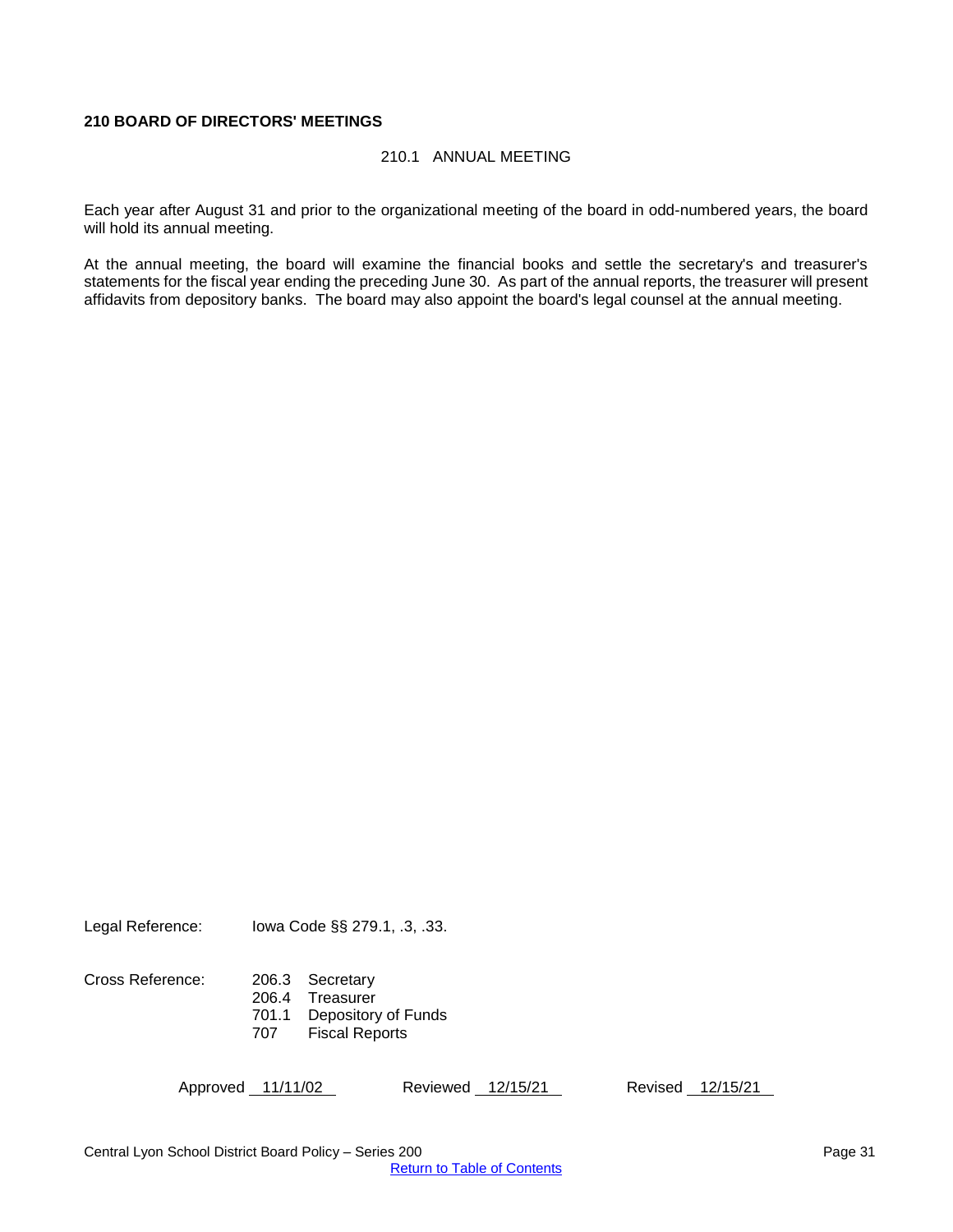#### 210.2 REGULAR MEETING

<span id="page-31-0"></span>The regular meeting time and date will be set by the board at the organizational meeting in odd-numbered years, or at the annual meeting in even-numbered years.

Generally, the regular meetings of the board will be held on the second Monday of each month. Meetings will begin promptly at 7:00 p.m. The board will adhere to this meeting date and time unless the board requires additional meetings or, due to circumstances beyond the board's control, the meeting cannot be held on the regular meeting date, and the meeting will be re-scheduled in accordance with law and policy. Public notice of the meetings will be given.

Legal Reference: Iowa Code §§ 21.3, .4; 279.1

Cross Reference: 200.1 Organization of the Board of Directors<br>210 Board of Directors' Meetings Board of Directors' Meetings

Approved 1/11/22 Reviewed 1/11/22 Revised 1/11/22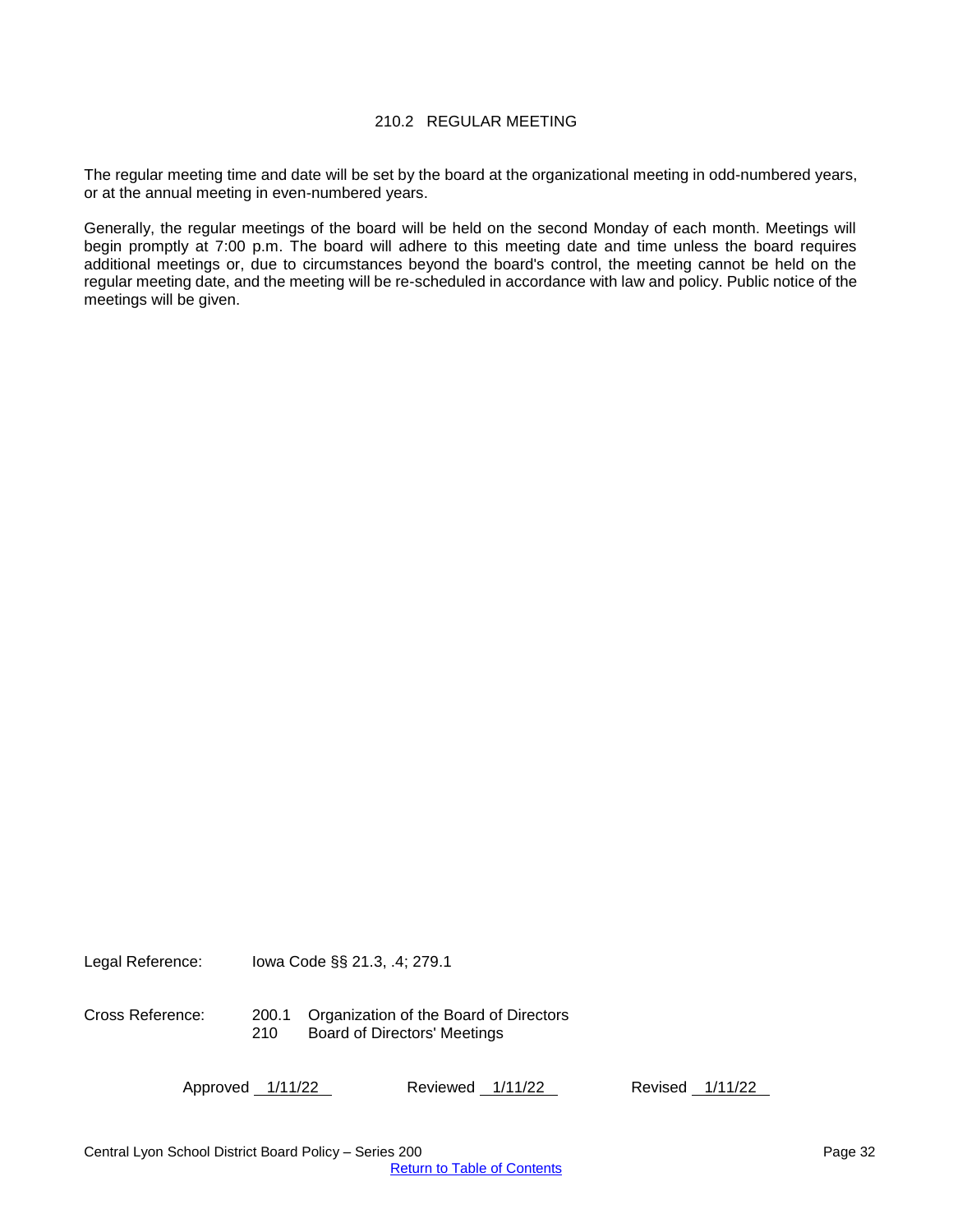#### 210.3 SPECIAL MEETING

<span id="page-32-0"></span>It may be necessary for the board to conduct a special meeting in addition to the regularly scheduled board meeting. Special meetings may be called by the president of the board or by the board secretary/business manager at the request of a majority of the board. Should a special meeting be called, public notice will be given.

If the special meeting called is an emergency meeting and the board cannot give public notice in its usual manner, the board will give public notice of the meeting as soon as practical and possible in light of the situation. Emergency meetings will only be held when an issue cannot wait twenty-four hours necessary for a special meeting. The reason for the emergency meeting and why notice in its usual manner could not be given will be stated in the minutes.

Only the purpose or issue for which the special meeting was called may be discussed and decided in the special meeting. The board will strictly adhere to the agenda for the special meeting and action on other issues will be reserved for the next regular or special board meeting.

Cross Reference: 200.1 Organization of the Board of Directors 210 Board of Directors' Meetings

Approved 5/8/95 Reviewed 12/15/21 Revised 12/15/21

Legal Reference: Iowa Code §§ 21.3, .4; 279.2.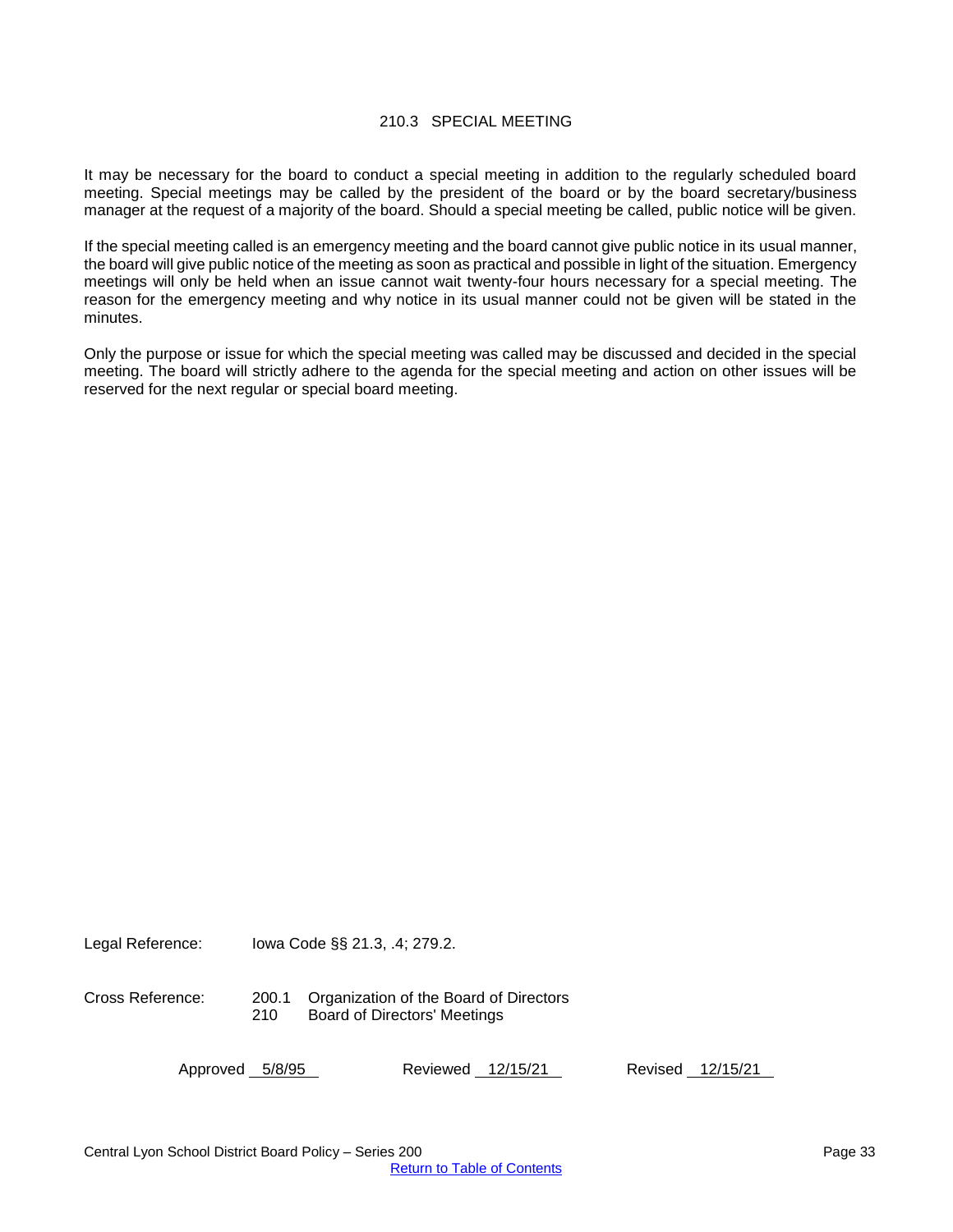#### 210.4 WORK SESSIONS

<span id="page-33-0"></span>The board, as a decision making body, is confronted with a continuing flow of problems, issues and needs which require action. While the board is determined to expedite its business, it is also mindful of the importance of planning, brainstorming and thoughtful discussion without action. Therefore, the board may schedule work sessions and retreats in order to provide its members and the administration with such opportunities. The board has the authority to hire an outside facilitator to assist them in work sessions.

Topics for discussion and study will be announced publicly, and work sessions and retreats will be conducted in open session. No board action will take place at the work session.

Legal Reference: Iowa Code §§ 21; 279.8.

Cross Reference: 210 Board of Directors' Meetings Open Meetings

Approved 5/8/95 Reviewed 12/15/21 Revised 12/15/21

Central Lyon School District Board Policy – Series 200 **Page 34** Page 34 [Return to Table of Contents](#page-0-0)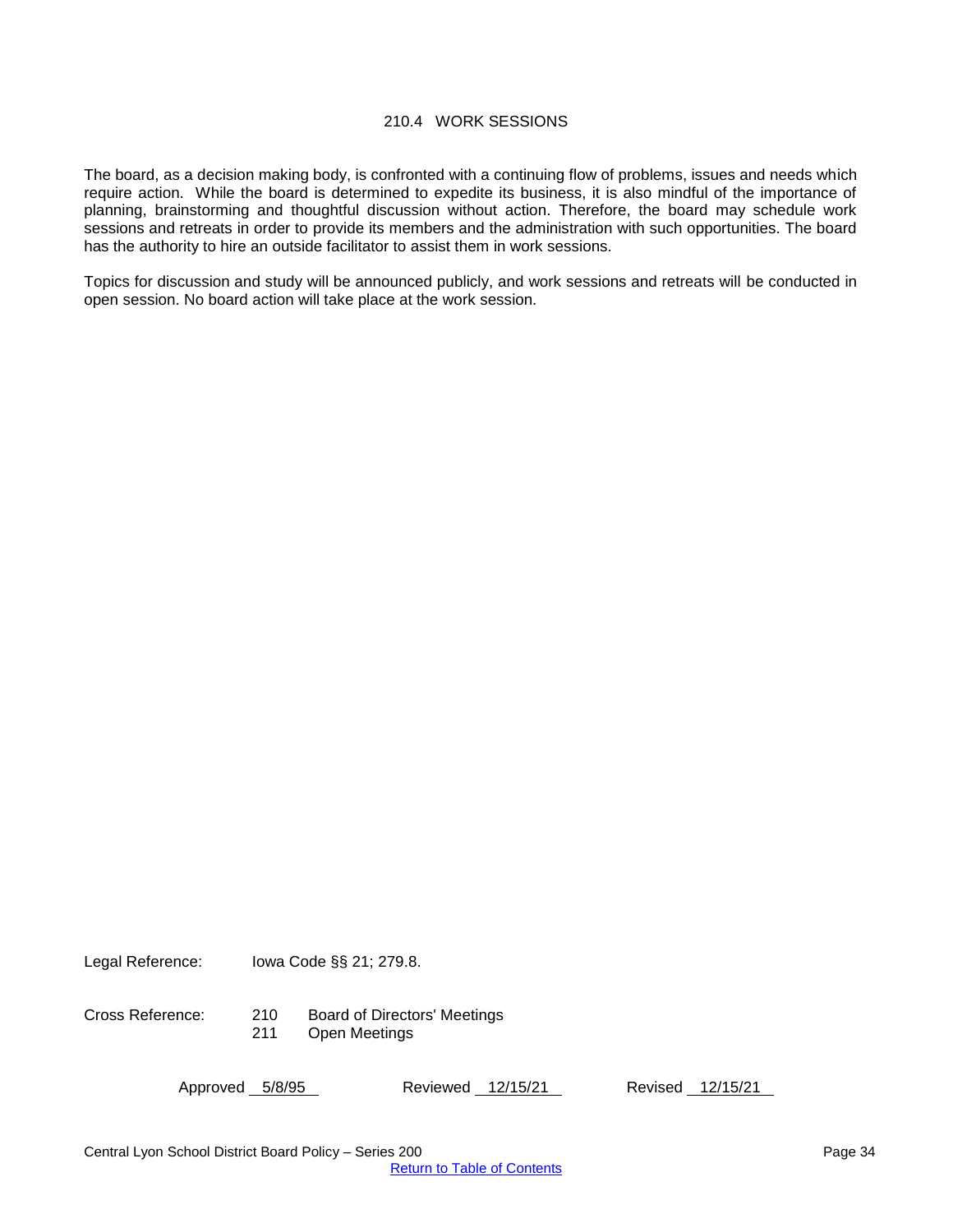#### 210.5 MEETING NOTICE

<span id="page-34-0"></span>Public notice will be given for meetings and work sessions held by the board. Public notice will indicate the time, place, date and tentative agenda of board meetings. The public notice will be posted on the bulletin board or another prominent place clearly designated for posting agendas in the central administration office at least two (2) days before it is scheduled, but, at the minimum, twenty-four (24) hours' notice needs to be given.

A copy of the public notice will be provided to those who have filed a request for notice with the secretary. A copy of the public notice will also be accessible to employees and students.

In the case of special meetings, public notice will be given in the same manner as for a regular meeting unless it is an emergency meeting. In that case, public notice of the meeting will be given as soon as practical and possible in light of the situation. The media and others who have requested notice will be notified of the emergency meeting. Attendance at a special meeting or emergency meeting by the media or board members will constitute a waiver of notice.

It is the responsibility of the board secretary to give public notice of board meetings and work sessions.

| Legal Reference: | Dobrovolny v. Reinhardt, 173 N.W.2d 837 (lowa 1970).<br>lowa Code §§ 21.2-.4; 279.1, .2. |                                                                           |  |  |
|------------------|------------------------------------------------------------------------------------------|---------------------------------------------------------------------------|--|--|
| Cross Reference: | 210<br>210.8                                                                             | <b>Board of Directors' Meetings</b><br>Board of Directors' Meeting Agenda |  |  |
| Approved 5/8/95  |                                                                                          | Reviewed 12/15/21<br>Revised 11/18/19                                     |  |  |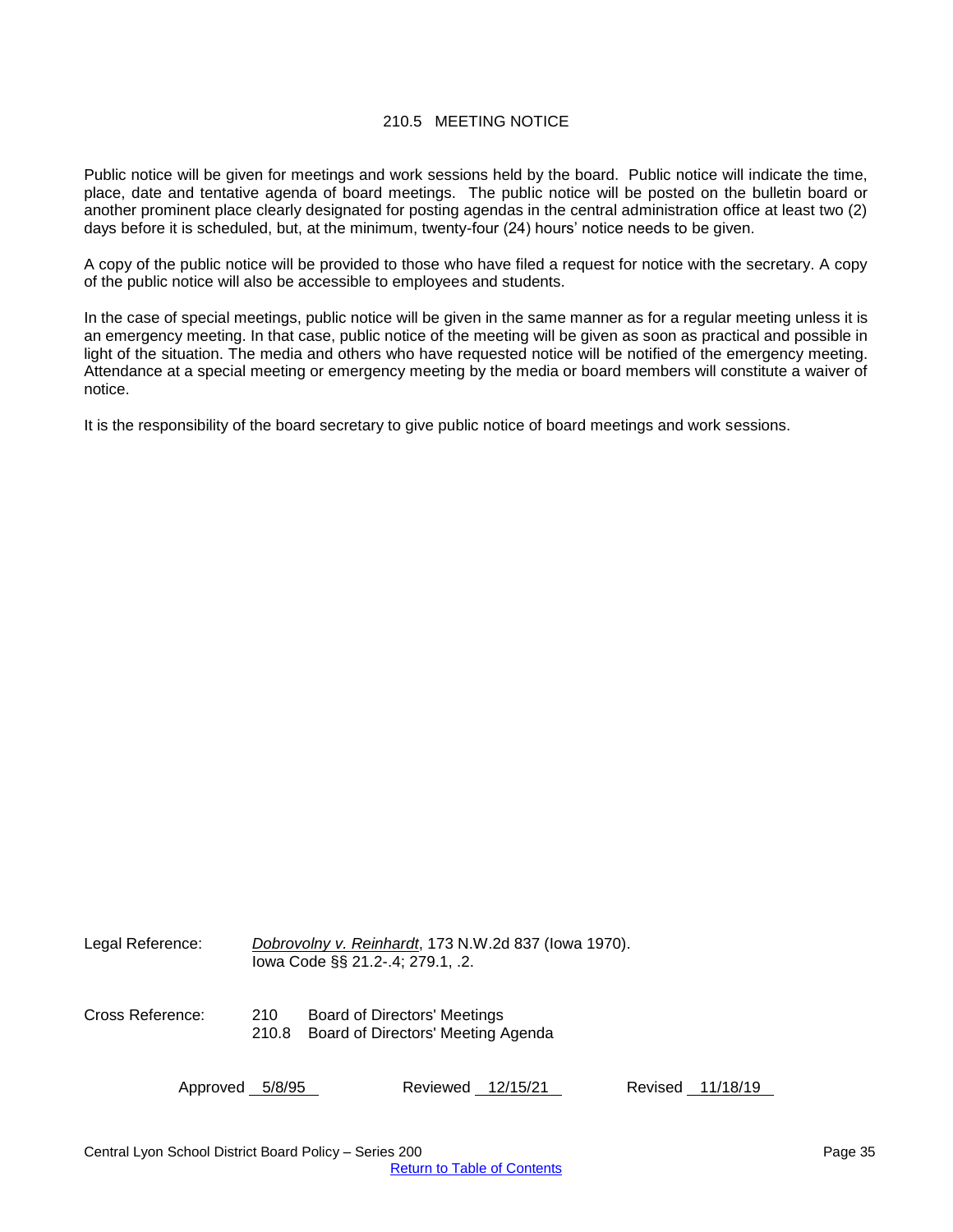#### 210.6 QUORUM

<span id="page-35-0"></span>Action by the board regarding the affairs of the school district may be taken only when a quorum, a majority of the board members, is in attendance at the board meeting. While in person participation is encouraged, board members may attend meetings either in person or electronically provided each member can hear and be heard in real time by all members present and the public.

While board members are encouraged to attend board meetings, three (3) members will constitute a quorum and are a sufficient number to transact business of the school corporation. The adjournment of a meeting may be executed without a quorum.

An affirmative vote of a majority of the votes cast is sufficient to pass a motion or take action unless law or board policy requires a vote of a greater number.

It is the responsibility of each board member to attend board meetings.

Legal Reference: Iowa Code §§ 21.5(1); 279.4.

Cross Reference: 210 Board of Directors' Meetings

Approved 5/8/95 Reviewed 12/15/21 Revised 11/18/19

Central Lyon School District Board Policy – Series 200 **Page 36** Page 36 [Return to Table of Contents](#page-0-0)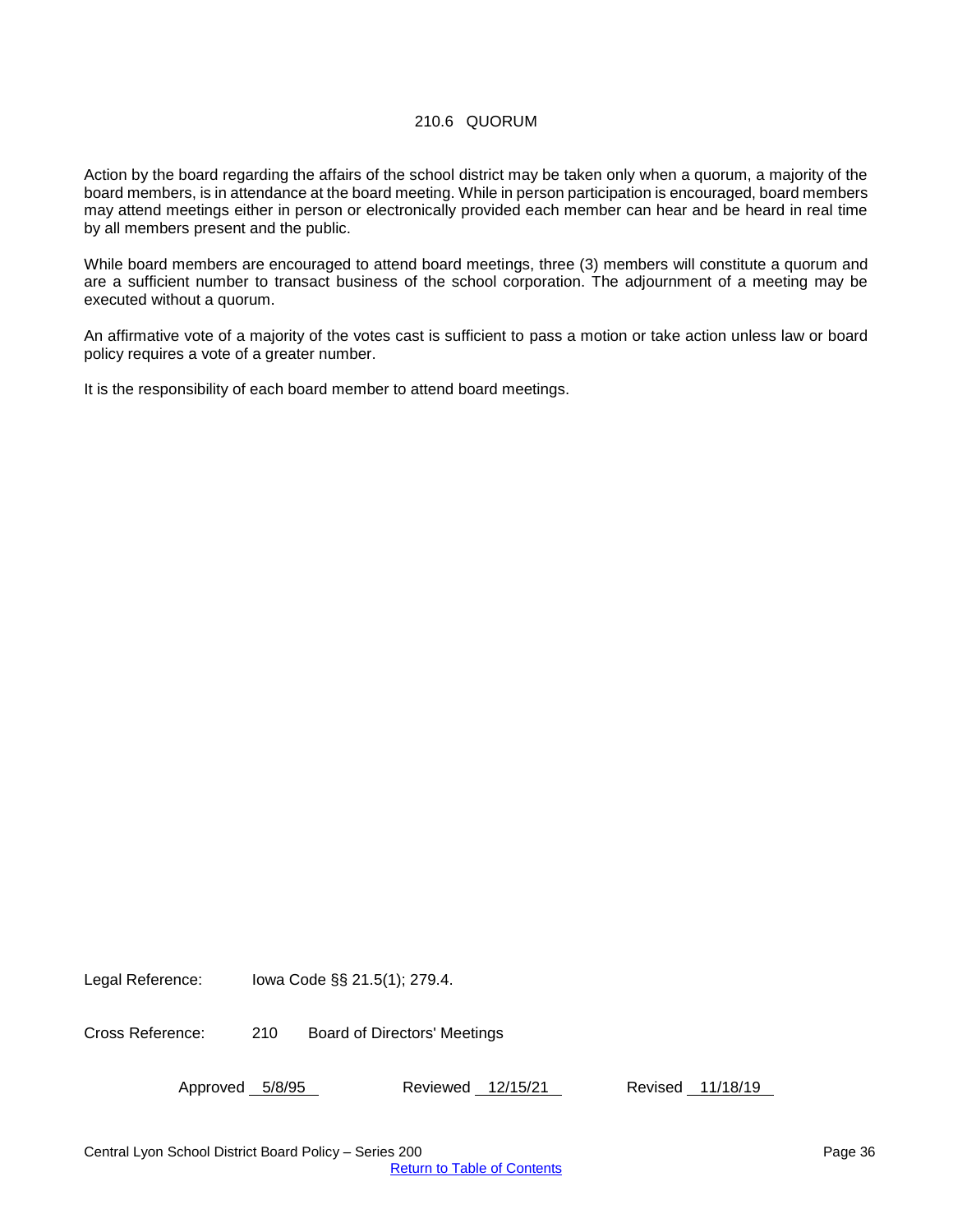#### 210.7 RULES OF ORDER

<span id="page-36-0"></span>An orderly board meeting allows the board members to participate in the discussion and decision process on an issue confronting the school district. Rules of order for board meetings allow school district business and the relative information concerning the business to be brought to the attention of the board. They also allow the board to discuss, act upon and make a clear record of school district business in a regular, ordered, reasonable and consistent manner.

The board will follow Robert's Rule of Order, Revised, latest edition as modified by this policy and subsequent rule.

The purpose of modified rules adopted by the board are:

- To establish guidelines by which the business of the governing board can be conducted in a regular and internally consistent manner;
- To organize the meetings so all necessary matters can be brought to the board and decisions of the board can be made in an orderly and reasonable manner;
- To ensure members of the board, concentrating on the substantive issues at hand, have the necessary information to make decisions, and to ensure adequate discussion of decisions to be made; and,
- To ensure meetings and actions of the board are conducted so as to be informative to the staff and the public, and to produce a clear record of actions taken and decisions made.

It is the responsibility of each board member to follow the rules of order stated in this policy at each meeting, and it is the responsibility of the presiding officer to conduct the board meeting within these rules.

Legal Reference: Iowa Code §§ 21.2, .7; 279.8.

Cross Reference: 210 Board of Directors' Meetings 210.8 Board Meeting Agenda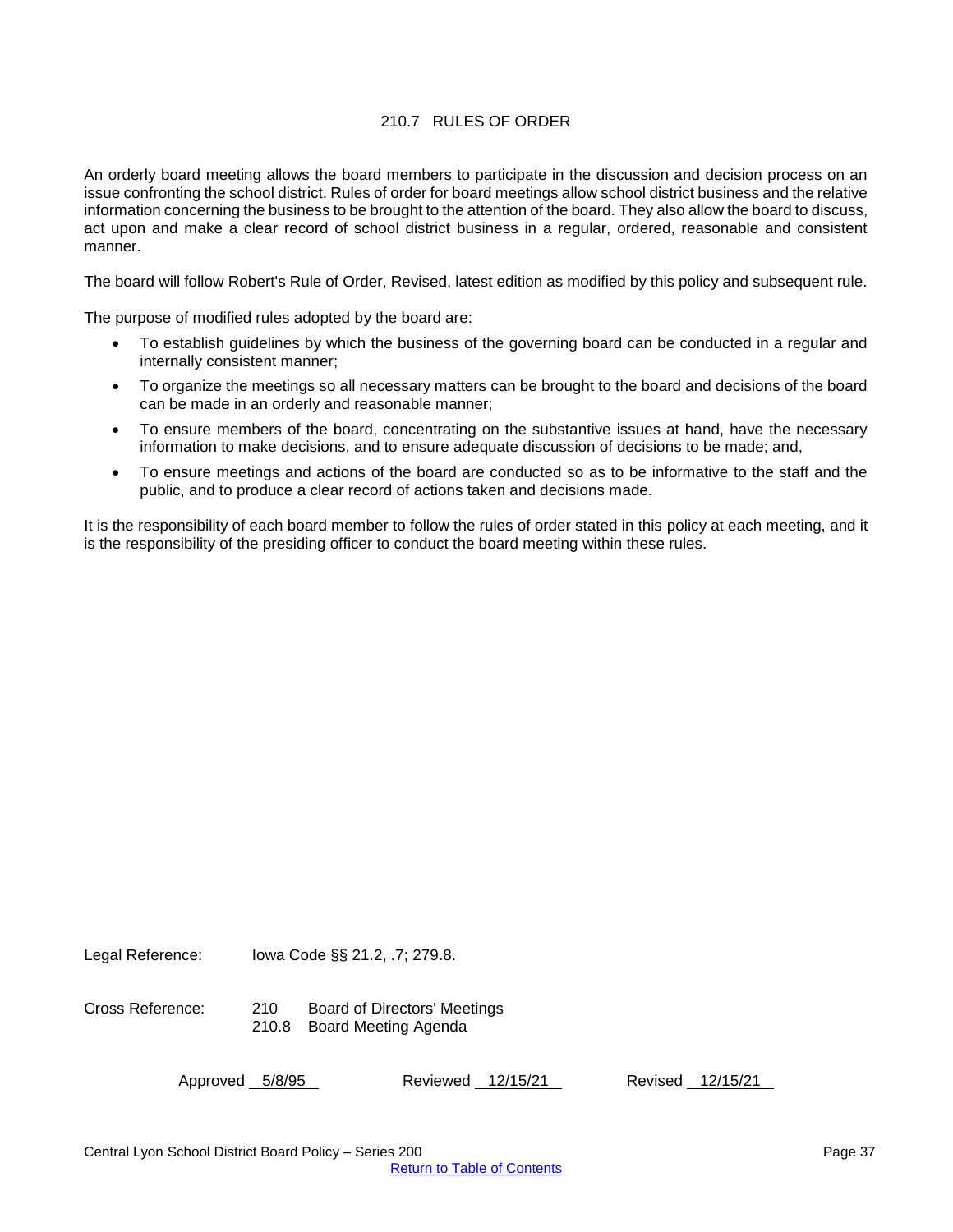#### 210.7R1 RULES OF ORDER REGULATION

<span id="page-37-0"></span>The following rules of procedure have been adopted by the board at the annual or organizational meeting:

- 1. Board members need not rise to gain the recognition of the board president.
- 2. All motions will be made as a positive action.
- 3. A motion will be adopted or carried if it receives an affirmative vote from more than half of the votes cast. Only "yes" and "no" votes are counted in this calculation. It should be noted that some motions require larger numbers of affirmative votes, such as to move into a closed session.
- 4. All motions shall receive a second, prior to opening the issue for discussion of the board. If a motion does not receive a second, the board president may declare the motion dead for lack of a second.
- 5. The board president may decide the order in which board members will be recognized to address an issue. An attempt should be made to alternate between pro and con positions.
- 6. The board president shall rule on all motions that come before the board.
- 7. The board president may rule on points of order brought before the board.
- 8. The board president shall have complete authority to recognize a member of the audience regarding a request to participate in the board meeting. Members of the public who wish to participate shall follow board policy.
- 9. The board president has the authority to declare a recess at any time for the purpose of restoring decorum to the meeting.
- 10. The board president has the same authority and responsibility as each board member to vote on all issues.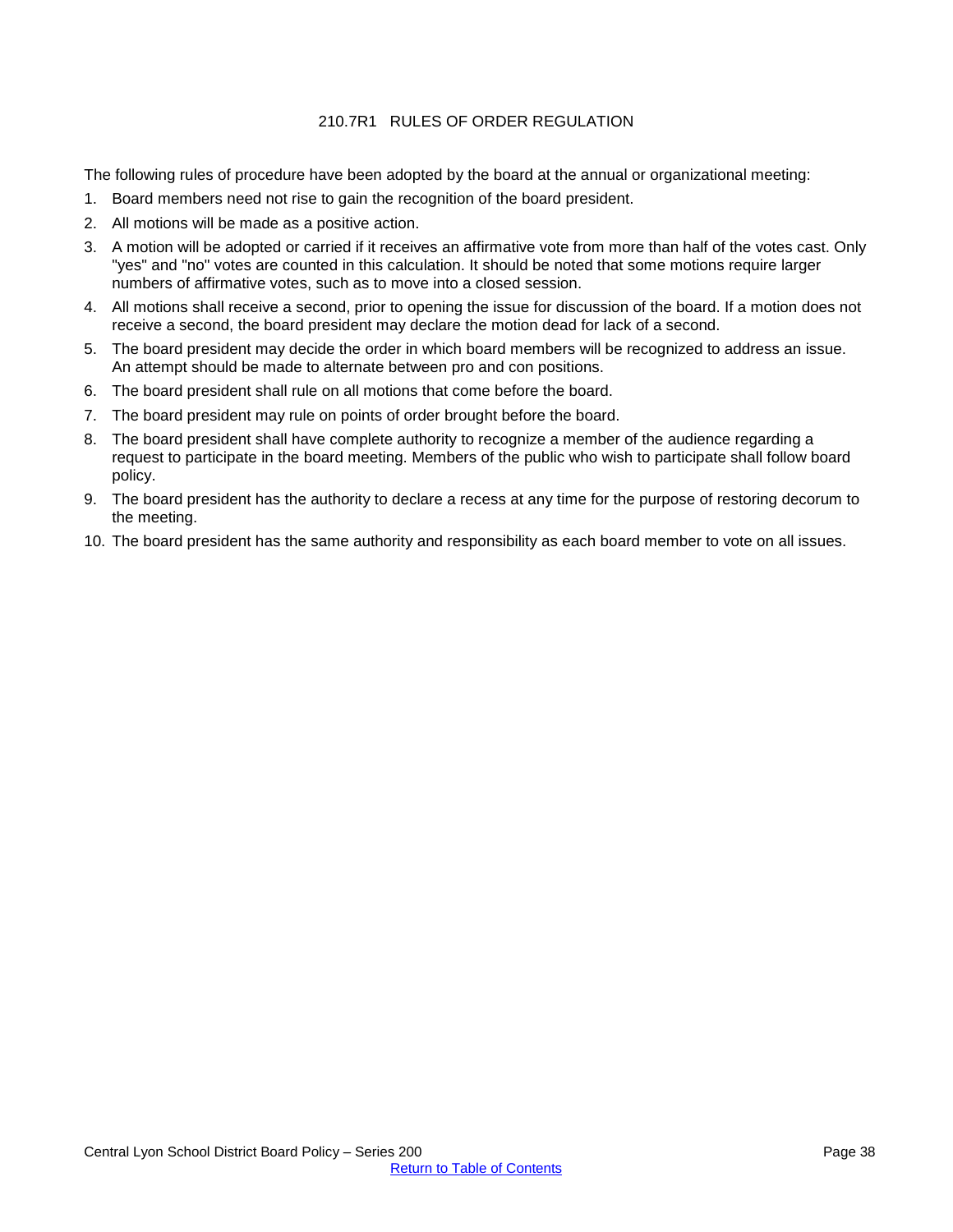#### 210.8 BOARD MEETING AGENDA

<span id="page-38-0"></span>The tentative agenda for each board meeting will state the topics for discussion and action at the board meeting. The agenda is part of the public notice of the board meeting and will be posted and distributed.

Persons requesting to place an item on the agenda must make a request to the superintendent three (3) work days prior to the drafting of the tentative agenda. The person making the request must state the person's name, address, purpose of the presentation, action desired and pertinent background information. Requests from the public may be added to the tentative agenda at the discretion of the superintendent after consultation with the board president. Requests received after the deadline may only be added to the agenda for good cause.

The tentative agenda and supporting documents will be sent to the board members two (2) days prior to the scheduled board meeting. These documents are the private property of the board member. Persons wishing to view the tentative agenda and supporting documents may do so at the central administration office.

The board will take action only on the items listed on the tentative agenda posted with the public notice. Items added to the agenda may be discussed or taken under advisement by the board. If an added item is acted upon, the minutes of the board meeting will state the reason justifying the immediate action.

It is the responsibility of the board president and superintendent to develop the agenda for each board meeting.

| Legal Reference: |                                            | lowa Code §§ 21; 279.8.<br>1980 Op. Att'y Gen. 269.                                                                                                                                                                                 |
|------------------|--------------------------------------------|-------------------------------------------------------------------------------------------------------------------------------------------------------------------------------------------------------------------------------------|
| Cross Reference: | 210<br>211<br>213<br>215<br>402.5<br>502.4 | <b>Board of Directors' Meetings</b><br><b>Open Meetings</b><br><b>Public Participation in Board Meetings</b><br>Board of Directors' Records<br><b>Public Complaints About Employees</b><br><b>Student Complaints and Grievances</b> |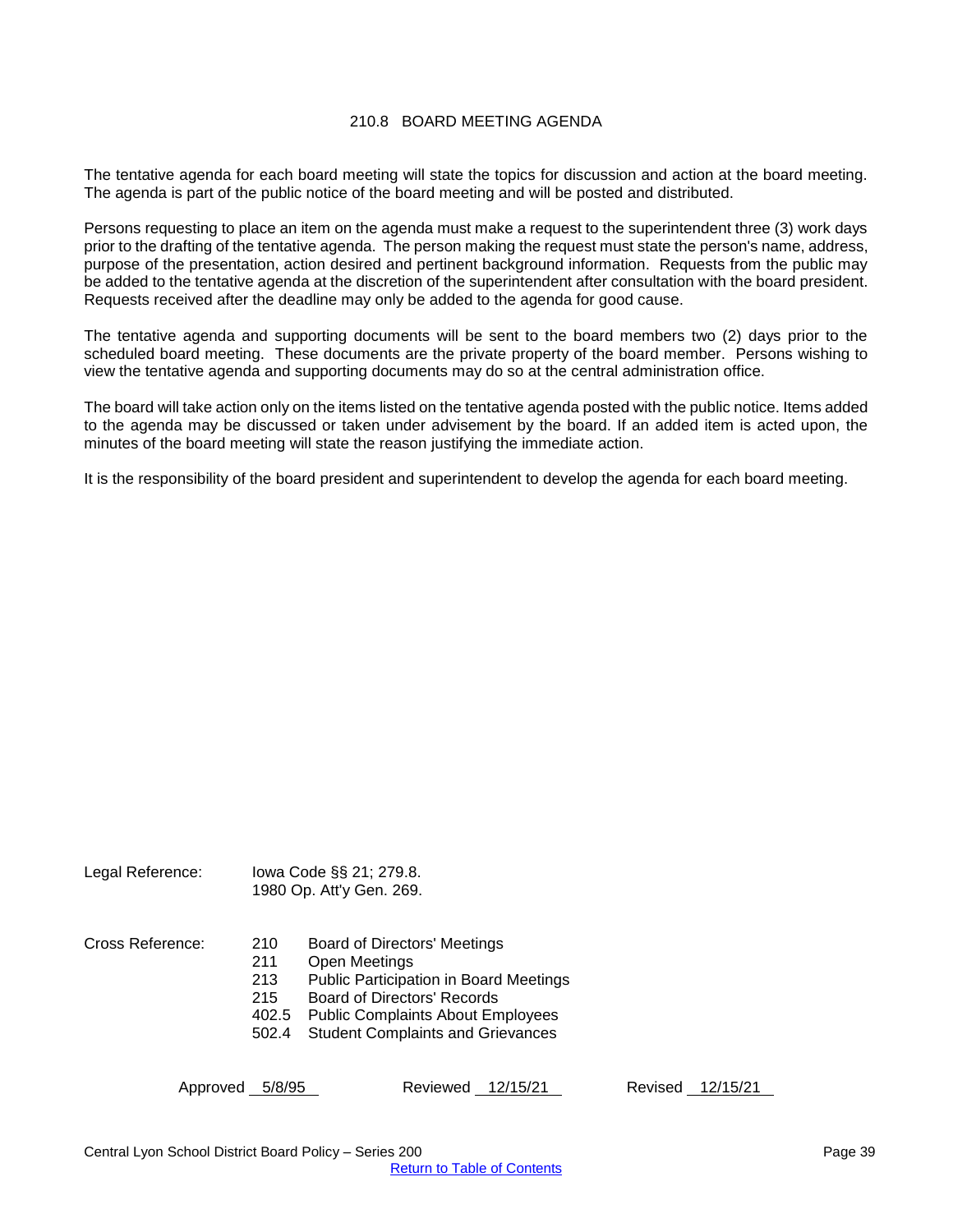#### 210.8E1 BOARD MEETING AGENDA EXAMPLE

[*Insert School District*] [*Regular Board Meeting*] or [*Special Board Meeting*] [*Insert Meeting Location*] [*Insert Date (Day, Month Date, Year)*] [*Insert Time (ex. 6:00 p.m.)*]

- <span id="page-39-0"></span>A. Call to Order, *Board President*
- B. Opening Activities [*Pledge of Allegiance, Mission Statement*]
- C. Roll Call, *Board Secretary*
- D. Public Forum [*Insert reference to policy or procedure title and number and a brief description of the limitations of public forum (Ex. IASB Sample Policy 213 – Public Participation in Meetings)*]
- E. Agenda Approval
- F. Consent Agenda Approval

F1. Consent Agenda Items [*Ex. Minutes, Bill Listing, Contract Approvals*] [*Insert reference to relevant district policies and procedures (Ex. IASB Sample Policy 210.9 – Consent Agenda)*]

- F2. Consent Agenda Items Continued...
- G. Presentations [*Ex. District goals and priorities update; student learning updates and achievements*] [*Insert presentation topic, presenter organization (if outside the district), and presenter name*] [*Insert reference to relevant district policies, priorities, and goals*]
- H. Public Hearings [*Ex. School calendar adoption, upcoming district budget, and other items for which a public hearing may be embedded into a regular meeting*]
- I. Discussion Items [*Informational, no action required*]
- J. Action Items [*Ex. Resolutions, Approvals, Adoptions*] J.1 Action Items. Consideration of approval of [*Insert action item description*] [*Insert Superintendent recommendation*] [*Insert district staff member name to present on this topic (If different than Superintendent)*] [*Insert reference to relevant district policies, priorities, and goals*] J.2 Action Items Continued…
- K. Policy Reviews [*Insert policy title and number*] [*Insert Introduction, Second Reading, or Third (and Final) Reading*] [*Insert district staff member name to present on this topic*]
- L. Upcoming Events and Community Updates
	- 1. Superintendent
	- 2. Board President and Board Members
	- 3. Other District Staff, as appropriate
- M. Adjournment

#### **Upcoming Meetings: [***Insert dates for upcoming board meetings***]**

Central Lyon School District Board Policy – Series 200 **Page 40** Page 40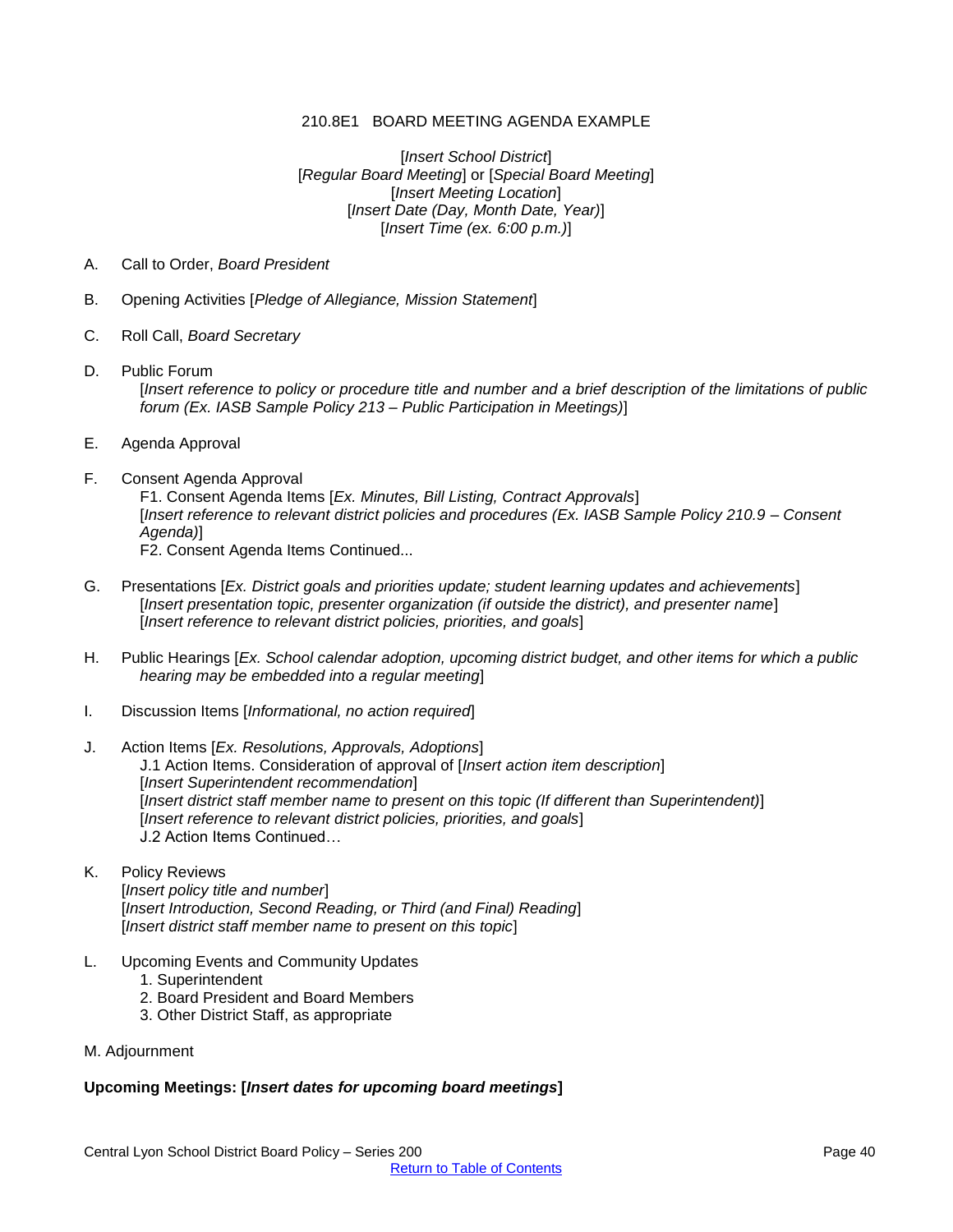#### 210.8E2 BOARD MEETING AGENDA EXAMPLE (*with closed session)*

[*Insert School District*] [*Regular Board Meeting*] or [*Special Board Meeting*] [*Insert Meeting Location*] [*Insert Date (Day, Month Date, Year)*] [*Insert Time (ex. 6:00 p.m.)*]

- <span id="page-40-0"></span>A. Call to Order, *Board President*
- B. Opening Activities [*Pledge of Allegiance, Mission Statement*]
- C. Roll Call, *Board Secretary*
- D. Public Forum [*Insert reference to policy or procedure title and number and a brief description of the limitations of public forum (Ex. IASB Sample Policy 213 – Public Participation in Meetings)*]
- E. Agenda Approval
- F. Consent Agenda Approval

F1. Consent Agenda Items [*Ex. Minutes, Bill Listing, Contract Approvals*] [*Insert reference to relevant district policies and procedures (Ex. IASB Sample Policy 210.9 – Consent Agenda)*]

- F2. Consent Agenda Items Continued...
- G. Presentations [*Ex. District goals and priorities update; student learning updates and achievements*] [*Insert presentation topic, presenter organization (if outside the district), and presenter name*] [*Insert reference to relevant district policies, priorities, and goals*]
- H. Public Hearings [*Ex. School calendar adoption, upcoming district budget, and other items for which a public hearing may be embedded into a regular meeting*]
- J. Discussion Items [*Informational, no action required*]
- K. Action Items [*Ex. Resolutions, Approvals, Adoptions*] K.1 Action Items. Consideration of approval of [*Insert action item description*]. [*Insert Superintendent recommendation*] [*Insert district staff member name to present on this topic (If different than Superintendent)*] [*Insert reference to relevant district policies, priorities, and goals*] K.2 Action Items Continued…
- L. Policy Reviews

[*Insert policy title and number*] [*Insert Introduction, Second Reading, or Third (and Final) Reading*] [*Insert district staff member name to present on this topic*]

- M. Upcoming Events and Community Updates
	- 1. Superintendent
	- 2. Board President and Board Members
	- 3. Other District Staff, as appropriate
- N. Closed Session [*Motion and vote to enter, no action taken*] [*Insert legal authority to enter closed session pursuant to Iowa Code § 21 (Ex., "I move that we hold a closed session as authorized by section 21.5 of the open meetings law to...*]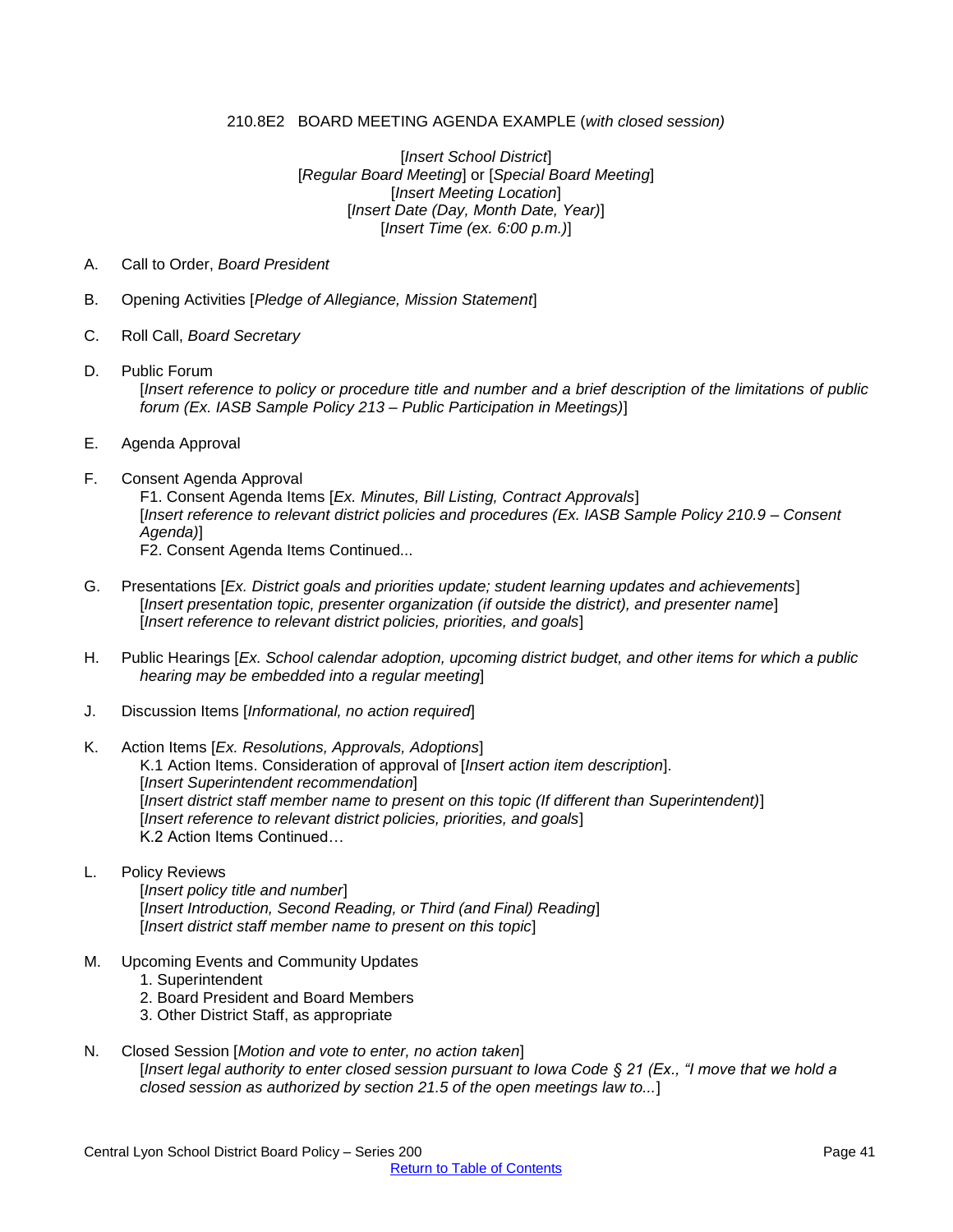[*Insert reference to relevant district policies and procedures (Ex. IASB Sample Policy 212 – Closed Sessions)*]

*\*Board decision to leave closed session\**

- O. Board Action (if needed) on Topic Discussed in Closed Session
- P. Adjournment

**Upcoming Meetings: [***Insert dates for upcoming board meetings***]**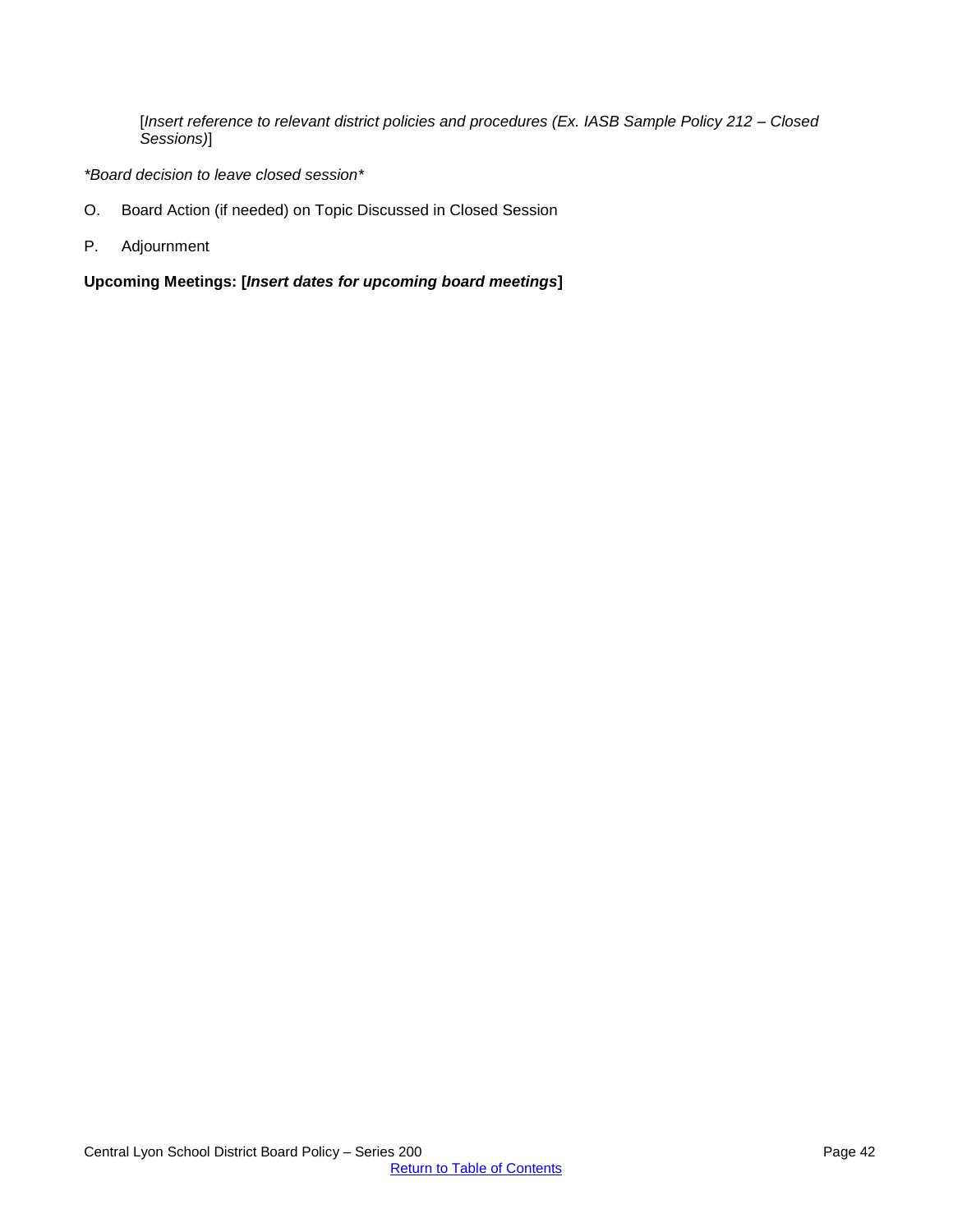#### 210.9 CONSENT AGENDAS

<span id="page-42-0"></span>Very often the board must consider agenda items which are noncontroversial or similar in content. Such agenda items might include ministerial tasks such as, but not limited to, the approval of the agenda, approval of previous minutes, approval of bills, approval of reports, etc. These items might also include similar groups of decisions such as, but not limited to, approval of staff contracts, approval of maintenance details for the school buildings and grounds, open enrollment requests or approval of various schedules.

In order for a more efficient administration of board meetings, the board may elect to use a consent agenda for the passage of noncontroversial items or items of a similar nature.

The superintendent in consultation with the board president and board secretary/business manager shall place items on the consent agenda. By using a consent agenda, the board has consented to the consideration of certain items as a group under one resolution. Items may be removed from the consent agenda at the request of a board member.

Nothing in this policy is to be construed as an attempt to avoid full compliance with laws dealing with open meetings or public notice of the agenda and meeting.

Legal Reference: Iowa Code §§ 21; 279.8.

Cross Reference: 210 Board of Directors' Meetings

Approved 5/15/06 Reviewed 12/15/21 Revised 5/15/06

Central Lyon School District Board Policy – Series 200 **Page 43** Page 43 [Return to Table of Contents](#page-0-0)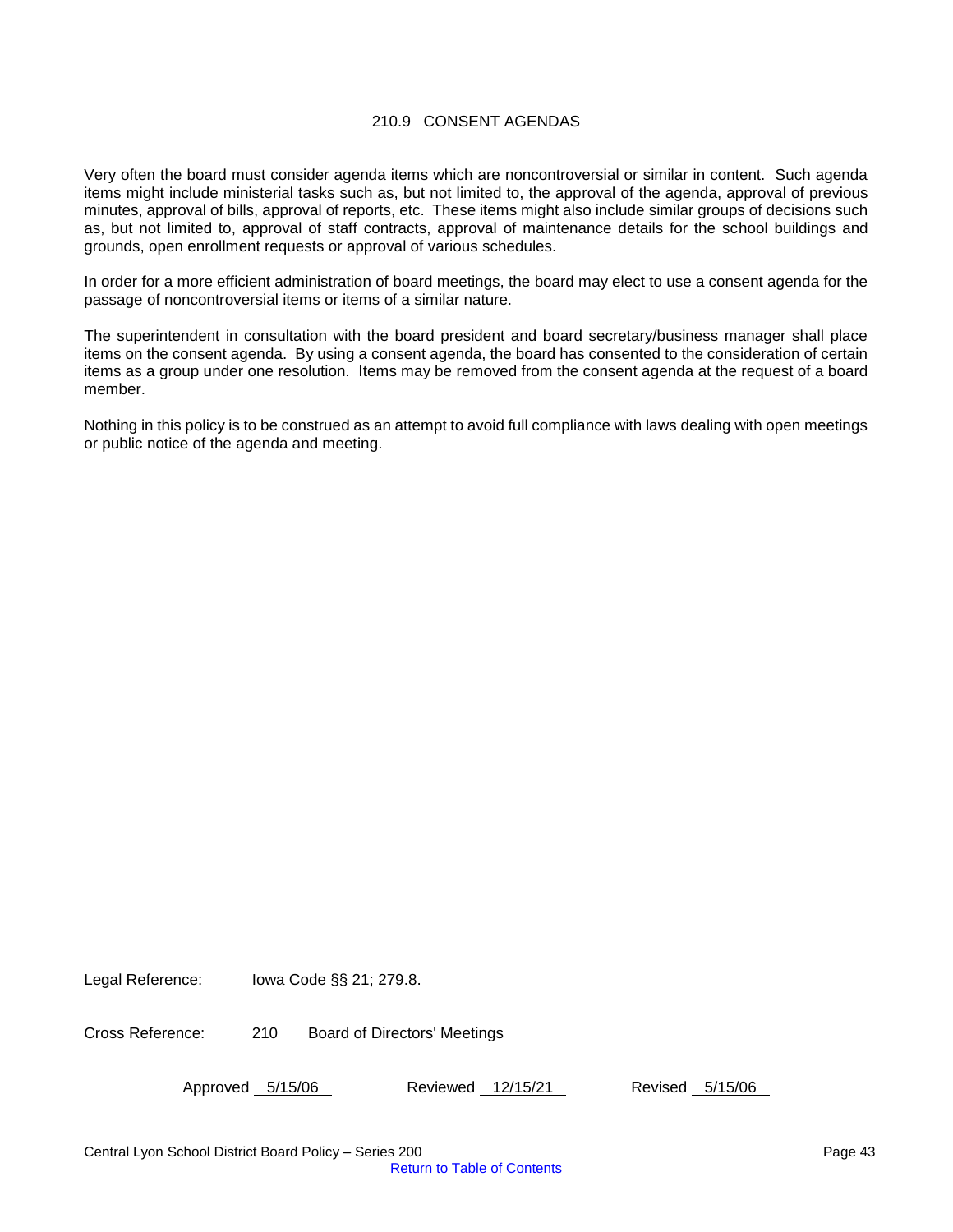#### <span id="page-43-0"></span>**211 OPEN MEETINGS**

A gathering of a majority of board members either in person or electronically in which deliberation of an issue within the scope of the board's policy making duties takes place is a board meeting. A gathering for the purpose of social or ministerial action will not constitute a board meeting when there is no discussion of policy or no intent to avoid the purpose of the open meetings law. Meetings of the board will be conducted in an open meeting unless a closed session is authorized by law or the meeting is exempt from the open meetings law.

Legal Reference: Iowa Code §§ 21, 279.1-.2.

Cross Reference: 208 Ad Hoc Committees

210 Board of Directors' Meetings<br>210.8 Board Meeting Agenda

210.8 Board Meeting Agenda<br>212 Closed Sessions

Closed Sessions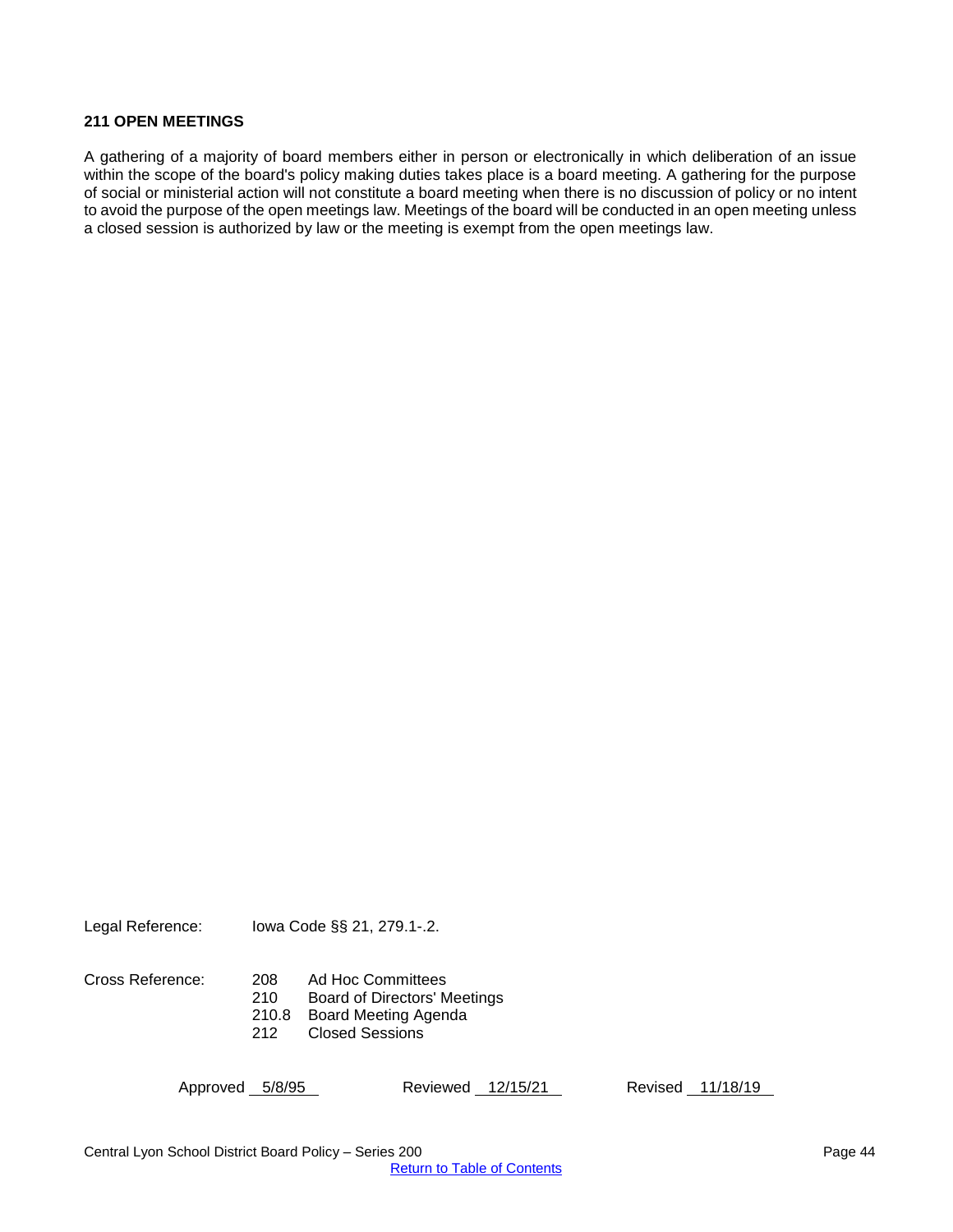#### <span id="page-44-0"></span>**212 CLOSED SESSIONS**

Generally, board meetings will be open meetings, unless a closed session or exempt meeting is provided for by law. The board will hold a closed session or exempt meeting in the situations stated below.

#### **Exceptions to the Open Meetings Law**

Closed sessions take place as part of an open meeting. The item for discussion in the closed session will be listed as part of the tentative agenda on the public notice. The motion for a closed session, stating the purpose for the closed session, will be made and seconded during the open meeting. A minimum of two-thirds of the board, or all of the board members present, must vote in favor of the motion on a roll call vote. Closed sessions will be tape recorded and have detailed minutes kept by the board secretary. Final action on matters discussed in the closed session will be taken in an open meeting.

The minutes and the tape recording will restate the motion made in the open meeting, the roll call vote, the members present, and the time the closed session began and ended. The tape recordings and the written minutes will be kept for one year from the date of the meeting. Real estate related minutes and tapes will be made public after the real estate transaction is completed.

The detailed minutes and tape recording will be sealed and will not be public records open to public inspection. The minutes and tape recording will only be available to board members or opened upon court order in an action to enforce the requirements of the open meetings law. The board has complete discretion as to whom may be present at a closed session.

Reasons for the board entering into a closed session from an open meeting include, but are not limited to, the following:

- 1. To review or discuss records which are required or authorized by state or federal law to be kept confidential or to be kept confidential as a condition for the board's possession or receipt of federal funds.
- 2. To discuss strategy with legal counsel in matters presently in litigation, or where litigation is imminent, if disclosure would be likely to prejudice or disadvantage the board.
- 3. To discuss whether to conduct a hearing, or conduct a hearing for suspension or expulsion of a student, unless an open meeting is requested by the student or the parent of the student.
- 4. To evaluate the professional competency of an individual whose appointment, hiring, performance, or discharge is being considered when a closed session is necessary to prevent needless and irreparable injury to that individual's reputation and that individual requests a closed session.
- 5. To discuss the purchase or sale of particular real estate, but only when premature disclosure could be reasonably expected to increase the price the board would have to pay for the property, or in case of a sale reduce the price the board could receive for the property.

#### **Exemptions to the Open Meetings Law**

Board meetings at which a quorum is not present, or gatherings of the board for purely ministerial or social purposes when there is no discussion of policy or no intent to avoid the purposes of the open meetings law, are exempt from the open meetings law requirements. Since gatherings of this type are exempt from the open meetings requirements, they can be held without public notice, be separate from an open meeting, be held without taping the gathering or taking minutes, and be held without a vote or motion. The board may also hold an exempt session for the following:

- 1. negotiating sessions, strategy meetings of public employers or employee organizations, mediation and the deliberative process of arbitration;
- 2. to discuss strategy in matters relating to employment conditions of employees not covered by the collective bargaining law;
- 3. to conduct a private hearing relating to the recommended termination of a teacher's contract. The private hearing however, in the teacher's contract termination will be recorded verbatim by a court reporter; and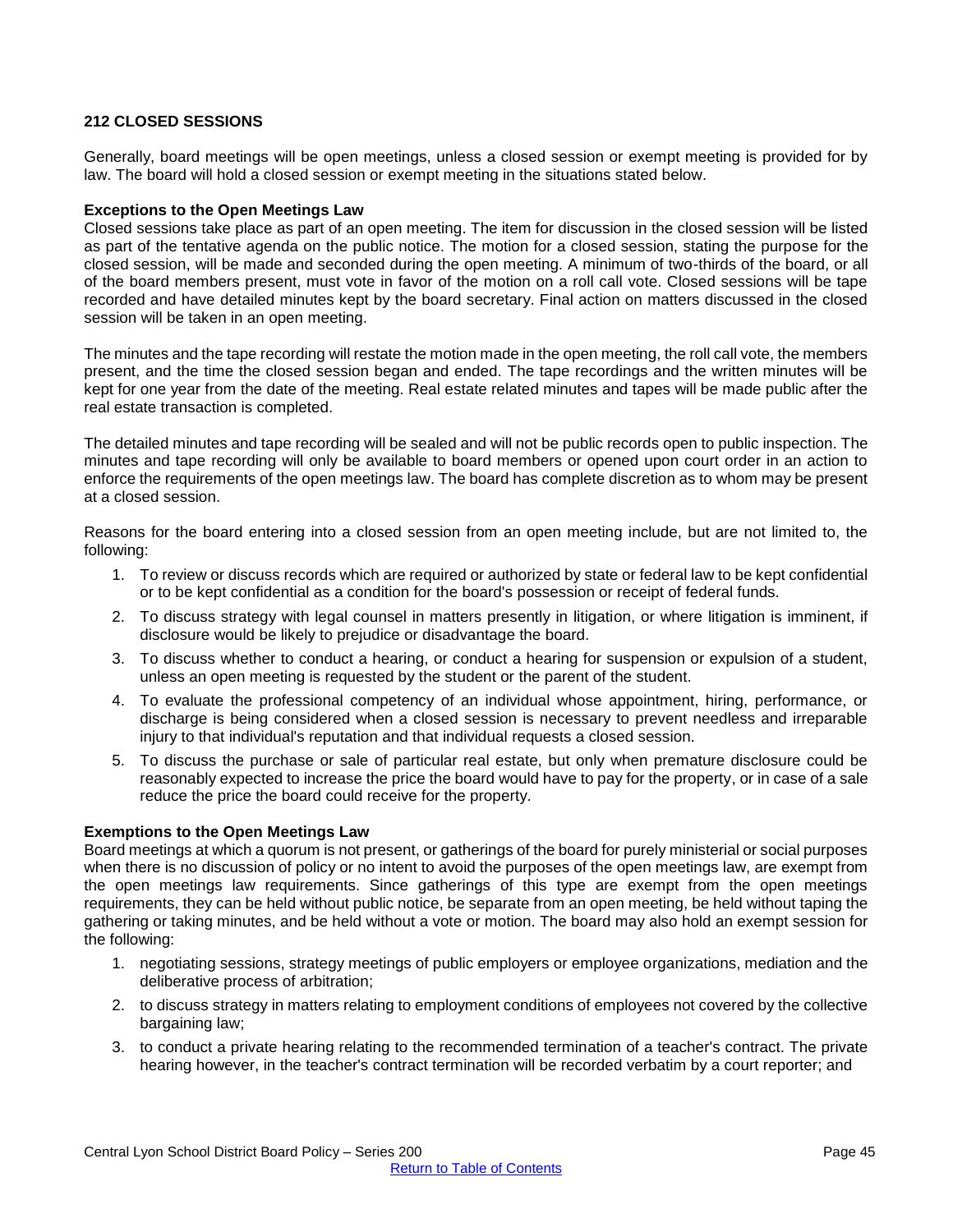4. to conduct a private hearing relating to the termination of a probationary administrator's contract or to review the proposed decision of the administrative law judge regarding the termination of an administrator's contract.

Legal Reference: Iowa Code §§ 20.17; 21; 22.7; 279.15, .16, .24.

Cross Reference: 208 Ad Hoc Committees<br>211 Open Meetings Open Meetings

| Approved 5/8/95 | Reviewed 12/15/21 | Revised 1/11/16 |
|-----------------|-------------------|-----------------|
|                 |                   |                 |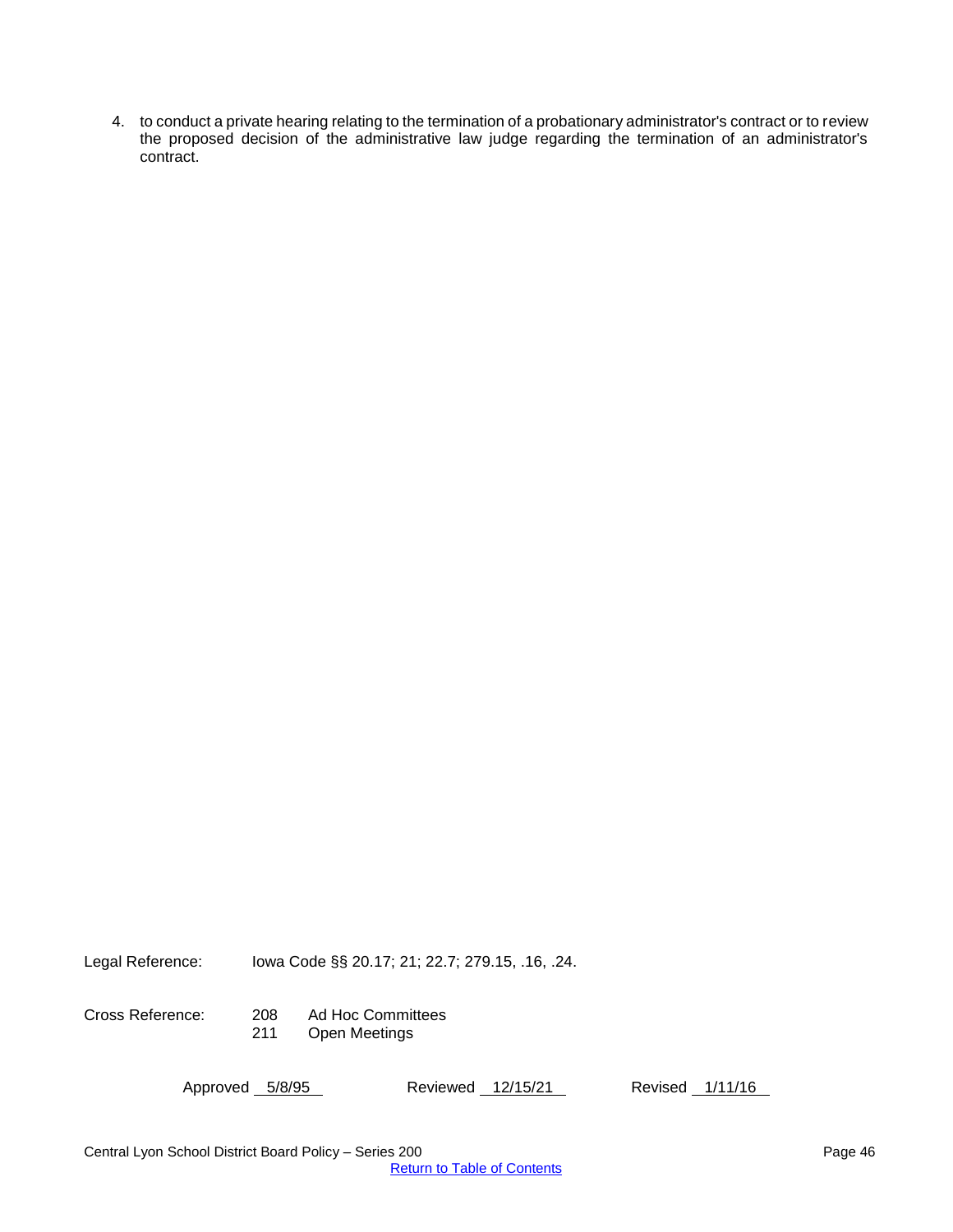#### <span id="page-46-0"></span>**213 PUBLIC PARTICIPATION IN BOARD MEETINGS**

The board recognizes the importance of citizen participation in school district matters. In order to assure citizens are heard and board meetings are conducted efficiently and in an organized manner, the board will set aside a specific time for public comment.

#### **Public Comment During Board Meetings**

Citizens wishing to address the board during public comment must notify the board secretary prior to the board meeting. The board president will recognize these individuals to make their comments at the appropriate time during public comment. Citizens wishing to present petitions to the board may also do so at this time. The board however, will only receive the petitions and not act upon them or their contents.

The board has the discretion to limit the amount of time set aside for public participation. Normally, speakers will be limited to five (5) minutes with a total allotted time for public participation of 30 minutes. However, the board president may modify this time limit, if deemed appropriate or necessary. Public comment is a time set aside for community input, but the board will not discuss or take any action on any matter during public comment.

Public comment shall be limited to regular board meetings and will not be routinely held during special board meetings.

#### **Petitions to Place a Topic on the Agenda**

Individuals who wish for an item to be placed on the board agenda may submit a valid petition to the board. For a petition to be valid, it must be signed by at least 150 eligible electors of the district, or ten percent of the individuals who voted in the last school election, whichever number is lower.

Upon receiving a valid petition to the board to place a proposal on the next board agenda for public hearing, the board will place the proposal identified in the petition on the agenda of the next regular meeting, or a special meeting held within 30 days of receipt of the petition. The board will provide a sign-up sheet for all individuals who wish to speak on the proposal, and individuals will be called to speak in order of sign-up. The sign-up sheet will require each individual to list their legal name and mailing address. Each speaker will be limited to an amount of time established by the board president that is reasonable and necessary based on the number of speakers signed up. The same time limit will apply to all speakers on the proposal. Each individual will be limited to one opportunity to speak. The board maintains absolute discretion on whether or not to discuss or act on the public comments made on the proposal. If a petition is related to curriculum, the district maintains discretion to determine whether to stop teaching that curriculum until the board holds the public hearing to discuss the curriculum.

The board has a significant interest in maintaining the decorum of its meetings, and it is expected that members of the public and the board will address each other with civility. The orderly process of the board meeting will not be interfered with or disrupted by public comment. Only individuals recognized by the board president will be allowed to speak. Comments by others are out of order. If disruptive, the individual causing disruption may be asked to leave the board meeting. Defamatory comments may be subject to legal action.

Legal Reference: Iowa Code §§ 21; 22; 279.8, 279.8B

- Cross Reference: 205 Board Member Liability
	- 210.8 Board Meeting Agenda
	- 214 Public Hearings
	- 307 Communication Channels
	- 401.4 Employee Complaints
	- 402.5 Public Complaints About Employees
	- 502.4 Student Complaints and Grievances

Approved 5/8/95 Reviewed 1/11/22 Revised 9/13/21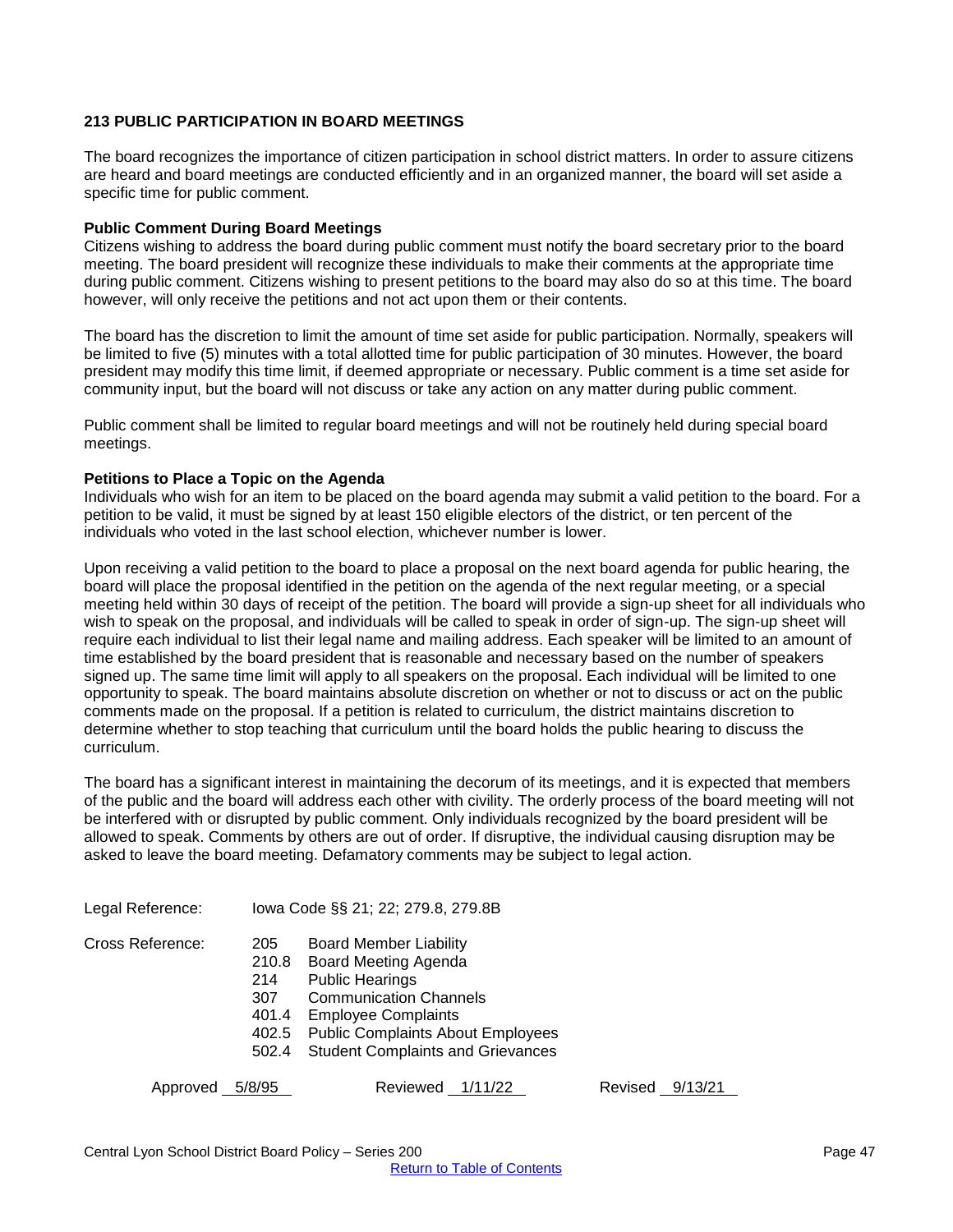### 213.1 PUBLIC COMPLAINTS

<span id="page-47-0"></span>The board recognizes situations may arise in the operation of the school district which are of concern to parents and other members of the school district community.

The board firmly believes concerns should be resolved at the lowest organizational level by those individuals closest to the concern. Whenever a complaint or concern is brought to the attention of the board it will be referred to the administration to be resolved. Prior to board action however, the following should be completed:

- (a) Matters should first be addressed to the teacher or employee.
- (b) Unsettled matters from (a) above or problems and questions about individual attendance centers should be addressed to the employee's building principal.
- (c) Unsettled matters from (b) above or problems and questions concerning the school district should be directed to the superintendent.
- (d) If a matter cannot be settled satisfactorily by the superintendent, it may then be brought to the board for consideration. To bring a concern, the individual shall notify the board president or board secretary in writing, who may bring it to the attention of the entire board.

Parents, guardians and community members of the district who have concerns about the district or the board may refer to the student handbook for additional guidance from the Iowa Department of Education.

It is within the discretion of the board to address complaints from the members of the school district community, and the board will only consider whether to address complaints if they are in writing, signed, and the complainant has complied with this policy. The board is not obligated to address a complaint and may defer to the decision of the superintendent. If the board elects not to address a complaint, the decision of the superintendent shall be final. If the board does elect to address a complaint, its decision shall be final.

Legal Reference: Iowa Code § 279.8

Cross Reference: 210.8 Board Meeting Agenda

- 213 Public Participation in Board Meetings
	- 307 Communication Channels

Approved 9/13/21 Reviewed 1/11/22 Revised 9/13/21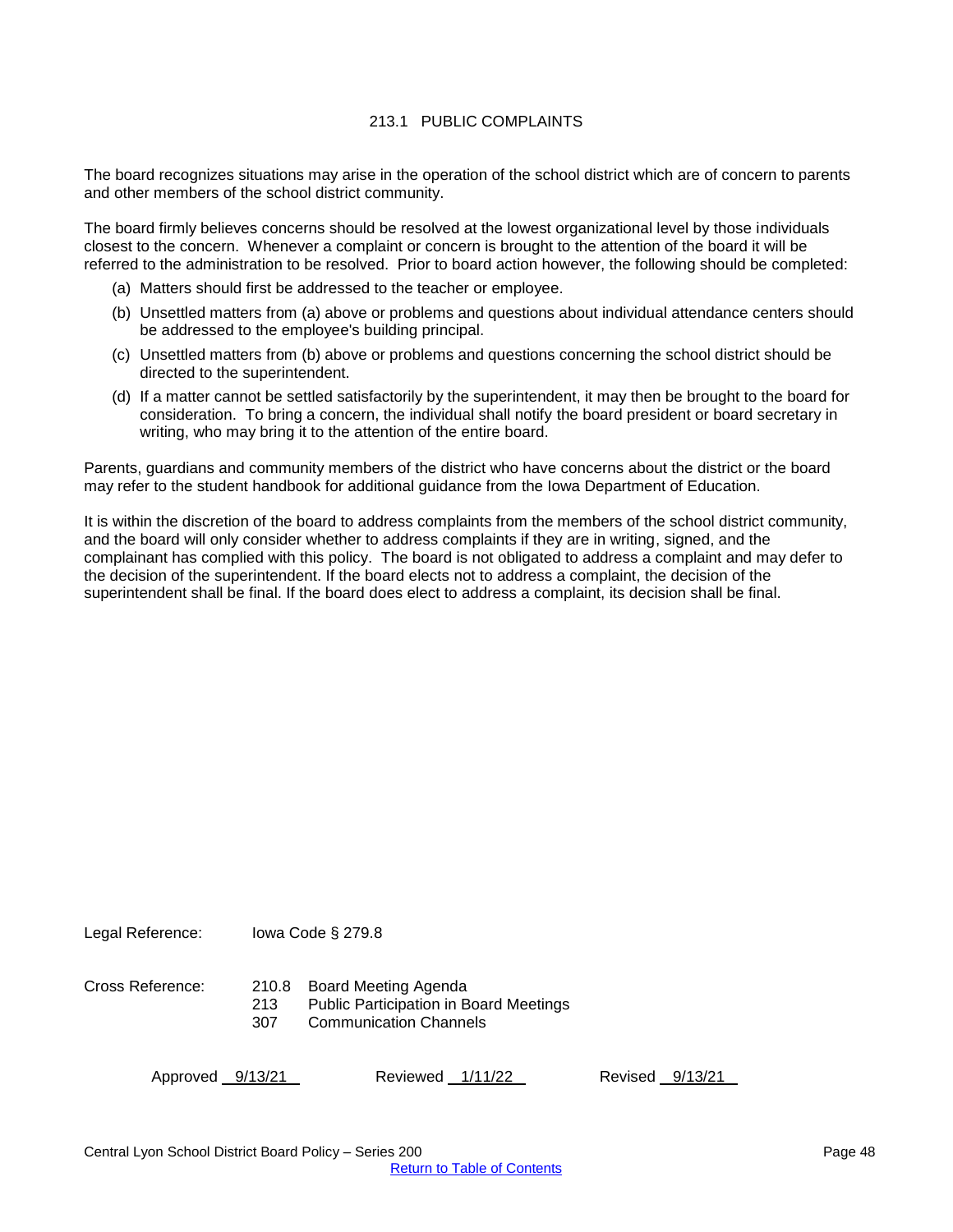#### <span id="page-48-0"></span>**214 PUBLIC HEARINGS**

Public hearings may be held on school district matters at the discretion of the board. Public notice of a public hearing will be in the same manner as for a board meeting except that the notice will be given at least seven (7) days before the hearing is to be held unless it is impossible or impractical to do so, or the law requires otherwise.

At public hearings, citizens of the district who register at the door will be allowed to speak on the issue for which the public hearing is being held. Others may be allowed to speak at the board's discretion. Speakers are asked to keep their remarks as brief as possible. Prior to the beginning of the hearing, speakers and spectators will be apprised of the rules of order to be followed regarding time limitations, questions, remarks and rebuttals. In no event will a speaker be allowed to take the time of another speaker.

The board will conduct public hearings in an orderly fashion. At the beginning of the hearing, statements, background materials and public hearing rules and procedures will be presented by the board president. The board president will recognize the speakers. A board member may ask questions of the speakers after receiving permission from the board president. Only those speakers recognized by the chair will be allowed to speak. Comments by others are out of order. Individuals who interfere with or interrupt speakers, the board or the proceedings will be asked to leave.

Legal Reference: Iowa Code §§ Ch. 21; 26.12; Ch. 24; 279.8, .10; 297.22.

Cross Reference: 210 Board of Directors' Meetings

213 Public Participation in Board Meetings

- 601.1 School Calendar
- 703.1 Budget Planning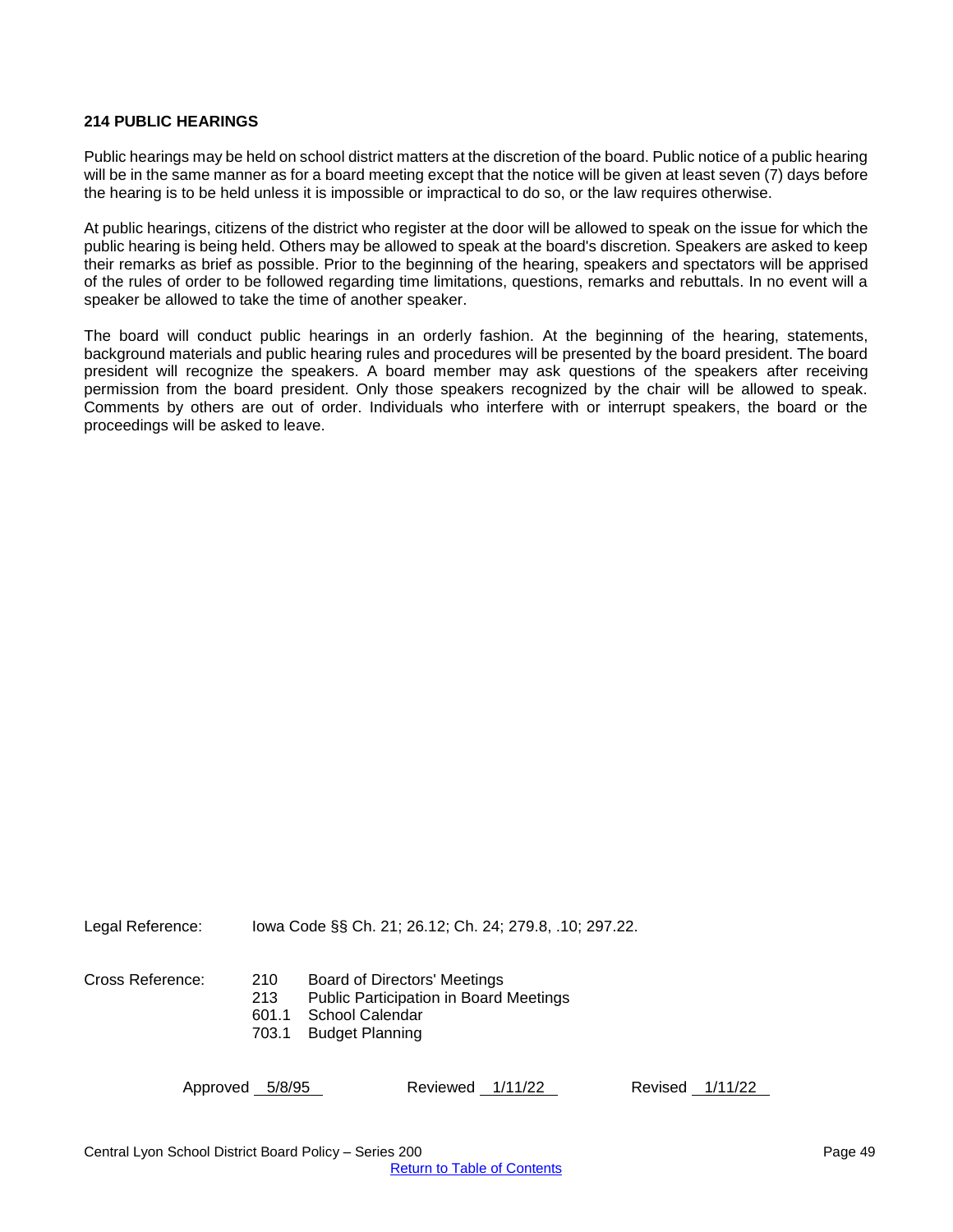#### <span id="page-49-0"></span>**215 BOARD OF DIRECTORS' RECORDS**

The board will keep and maintain permanent records of the board including, but not limited to, records of the minutes of board meetings and other required records of the board.

It is the responsibility of the board secretary to keep the minutes of the board meetings. The minutes of each board meeting will include, at a minimum, the following items: a record of the date, time, place, members present, action taken and the vote of each member, and the schedule of bills allowed will be attached. This information will be available within two weeks of the board meeting and forwarded to the newspaper designated as the official newspaper for publication. The information does not need to be published within two weeks. The schedule of bills allowed may be published on a once monthly basis in lieu of publication with the minutes. The permanent records of the board minutes may include more detail than is required for the publication of the minutes.

Minutes waiting approval at the next board meeting will be available for inspection on the school's website, [www.centrallyon.org,](www.centrallyon.org) after the board secretary transcribes the notes into typewritten material which has been proofread for errors and retyped.

Legal Reference: Iowa Code §§ 21; 22; 279.8, .35, .36; 291.6, .7; 618.3. 281 I.A.C. 12.3(1).

Cross Reference: 206.3 Secretary

- 
- 206.4 Treasurer
- 208 Ad Hoc Committees
- 210.8 Board Meeting Agenda
- 708 Care, Maintenance and Disposal of School District Records
- 901 Public Examination of School District Records

Approved 2/14/22 Reviewed 2/14/22 Revised 2/14/22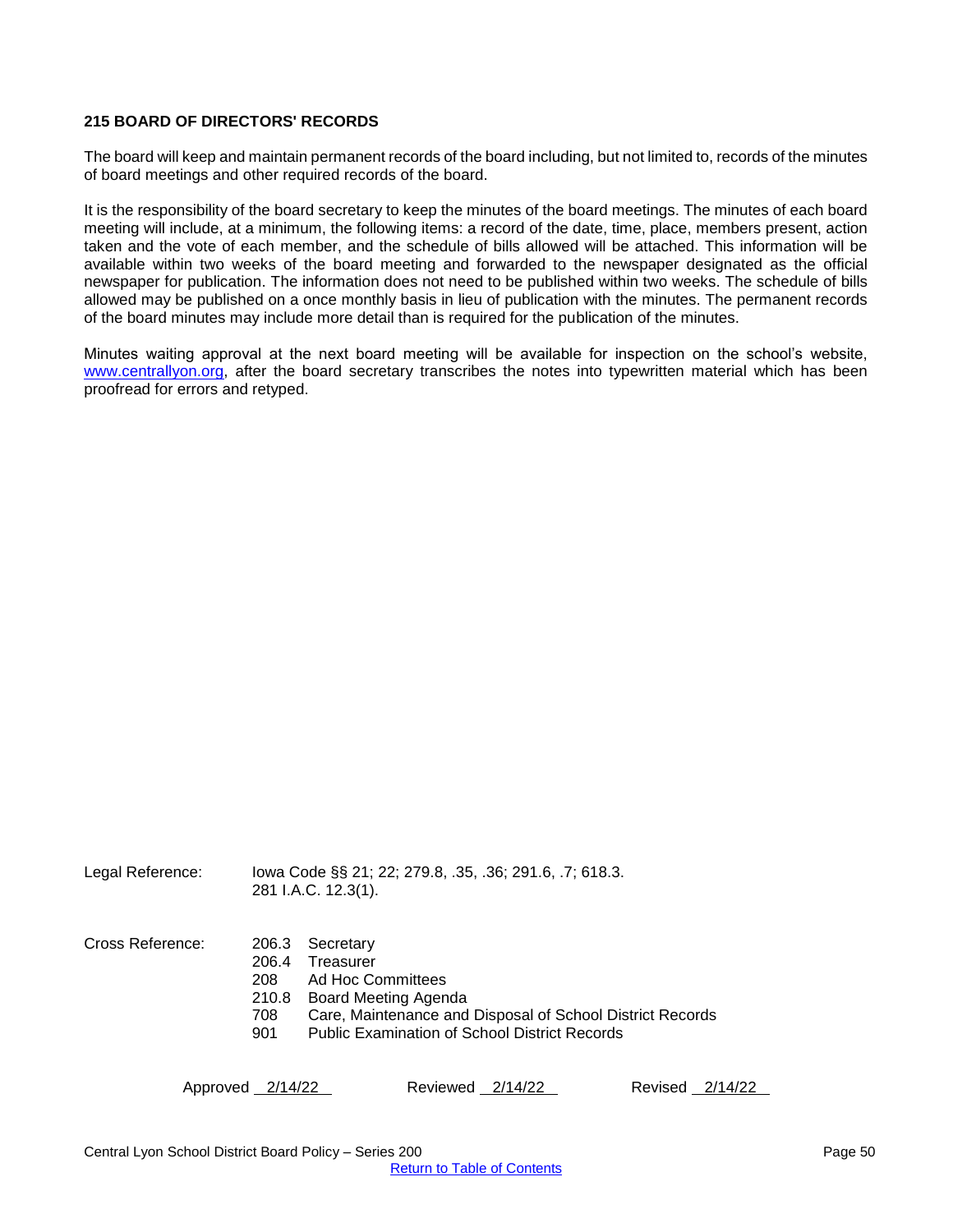## 215.1E1 BOARD MEETING MINUTES

<span id="page-50-0"></span>Since the official minutes of the board are the only legal record, it is important that they be recorded with extreme care and completeness. The board secretary will follow the following guidelines in writing board minutes:

With respect to content, the minutes should show the following:

- 1. The place, date, and time of each meeting.
- 2. The type of meeting--regular, special, emergency, work session.
- 3. Members present and members absent, by name.
- 4. The call to order and adjournment.
- 5. The departure of members by name before adjournment.
- 6. The late arrival of members, by name.
- 7. The time and place of the next meeting.
- 8. Approval, or amendment and approval, of the minutes of the preceding meeting.
- 9. Complete information as to each subject of the board's deliberation and the action taken.
- 10. The maker and seconder of the motion, what action was taken, and the vote on the motion detailed enough to attribute a vote to each member present.
- 11. Complete text of all board resolutions, numbered consecutively for each fiscal year.
- 12. A record of all contracts entered into, with the contract documents kept in a separate file.
- 13. A record of all change orders on construction contracts.
- 14. All employment changes, including resignations or terminations.
- 15. A record, by number, of the bills of account approved by the board for payment.
- 16. A record of all calls for bids, bids received, and action taken thereon.
- 17. Approval of all transfers of funds from one budgetary fund to another.
- 18. Important documents forming a part of a motion should be made a part of the minutes by exhibit and placed in the minute book along with the minutes.
- 19. Board policy and administrative guides should be made a part of the minutes by exhibit.
- 20. Adoption of textbooks and establishment of bus routes by the board for the school year as well as the school calendar should become a part of the minutes.
- 21. Approval or disapproval of open enrollment requests with justification for disapproval or approval after the deadline.
- 22. A record of all delegations appearing before the board and a record of all petitions.
- 23. At the annual meeting each year the record should indicate that the books of the treasurer and secretary and the Certified Annual Report have been examined and approved subject to audit.
- 24. The election or appointment of board officers.
- 25. The appointment of auditors to examine the books.

At the annual or organizational meeting in odd-numbered years, the minutes should reflect the following:

- 26. Appointment of a temporary chairperson if not specified in policy.
- 27. Oath of office administered to newly elected board members.
- 28. Nominations taken for the office of president and vice-president.
- 29. Election of the president and vice-president, the votes and the oath of office administered to the president and vice-president.
- 30. The resolution to pay bills when the board is not in session.
- 31. A resolution to automatically disburse payroll along with a roster of all employees under contract.
- 32. A resolution naming depositories along with the maximum deposit for each depository.
- 33. Resolution authorizing the use of a check protector and signer and the proper control of the signer.
- 34. Motion designating a member or a committee to examine the bills of account for a designated period of time on a rotation basis if desired for the balance of the school year.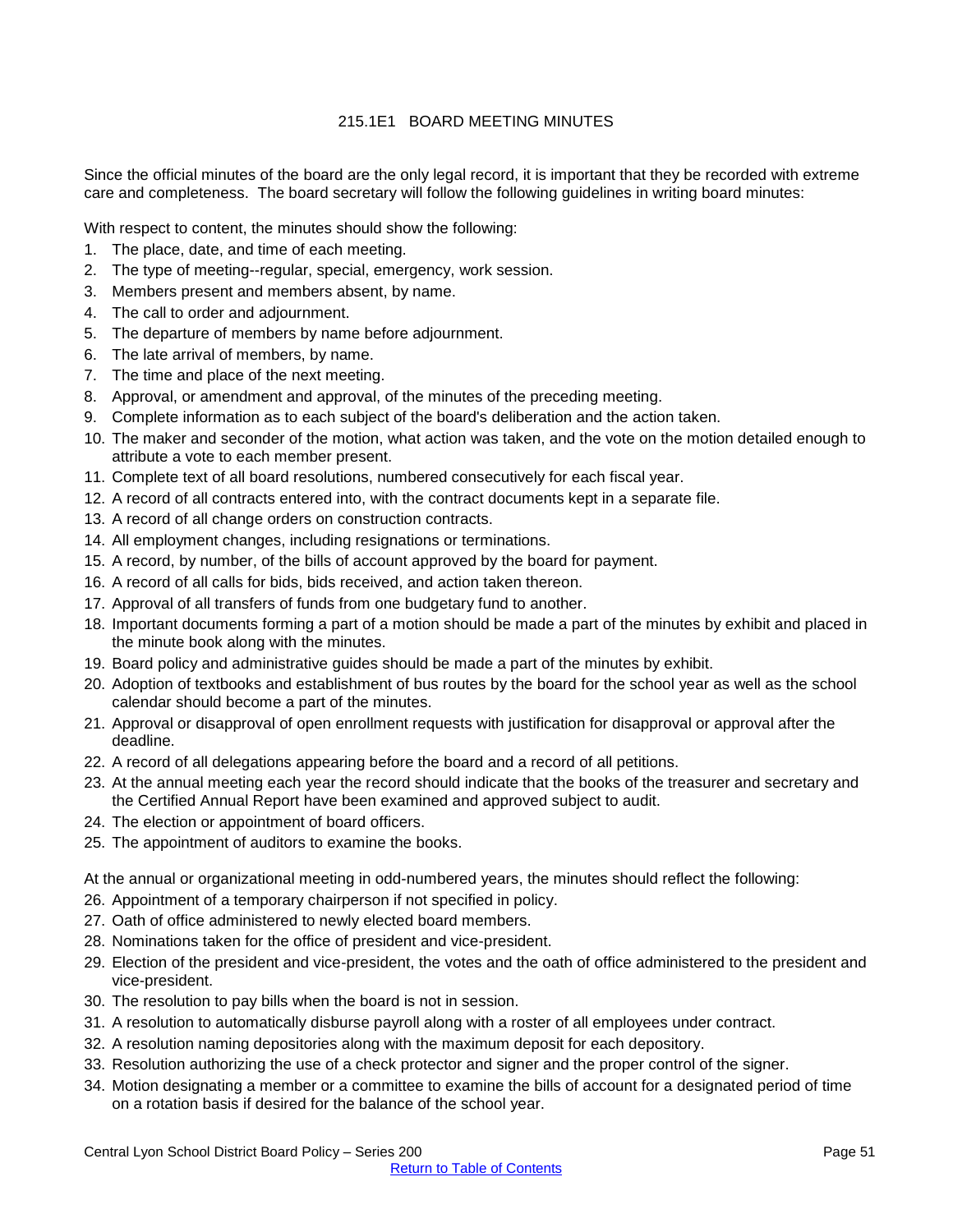## <span id="page-51-0"></span>**216 BOARD OF DIRECTORS' MEMBER SERVICES**

## 216.1 ASSOCIATION MEMBERSHIP

<span id="page-51-1"></span>Participation in board member associations are beneficial to the board. The board will maintain an active membership in the Iowa Association of School Boards and in organizations the board determines will be of benefit to the board and the school district.

Legal Reference: Iowa Code § 279.38.

Cross Reference: 216.2 Board of Directors' Member Development and Training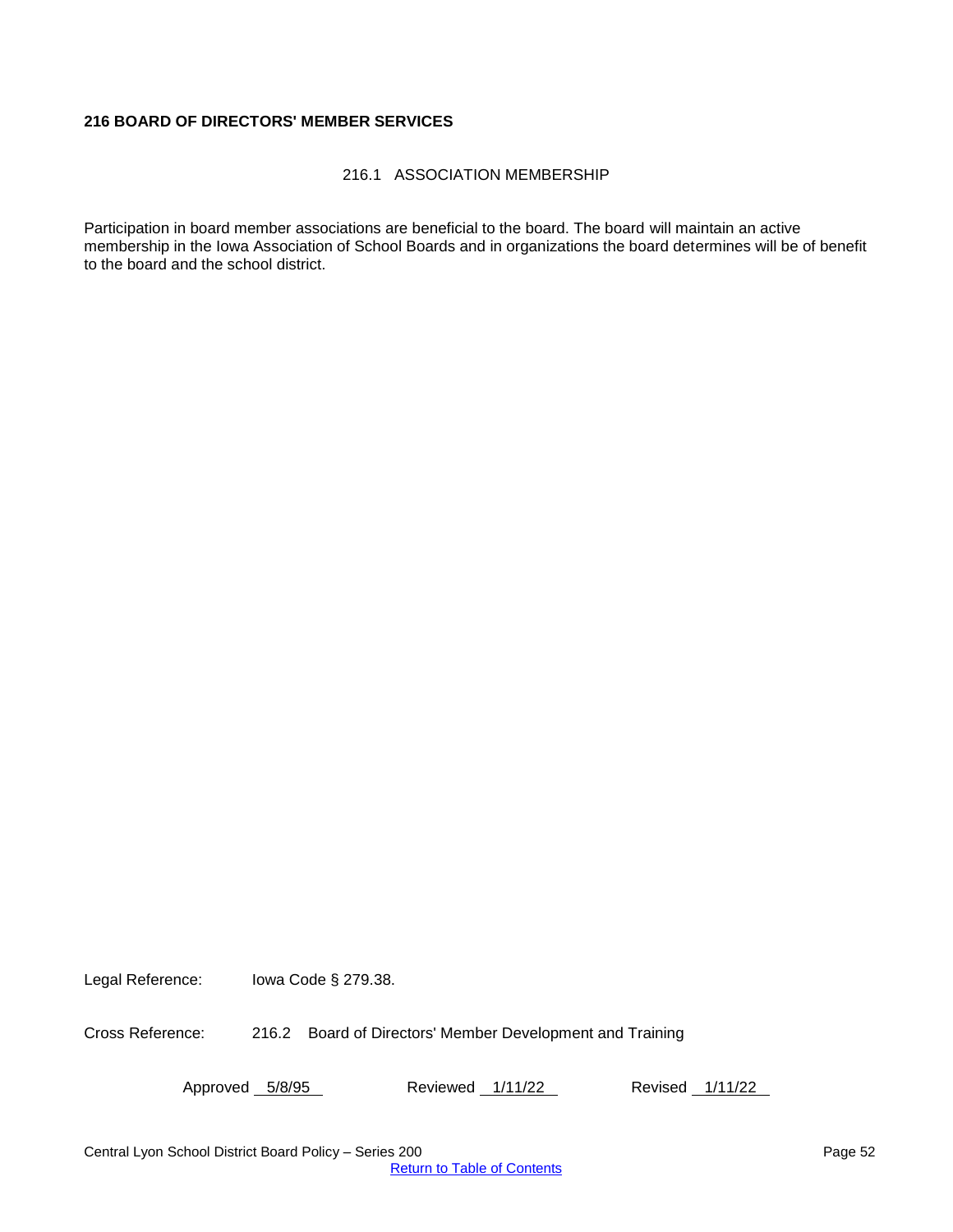## 216.2 BOARD OF DIRECTORS' MEMBER DEVELOPMENT AND TRAINING

<span id="page-52-0"></span>The board may participate in conferences sponsored by educational associations and agencies in addition to its own in-service programs and work sessions.

The board will work closely with the Iowa Association of School Boards' and encourage the board members to participate in conferences to achieve the Better Boardsmanship Award.

Legal Reference: Iowa Code §§ 279.8, .38.

Cross Reference: 216.1 Association Membership

Approved 2/14/22 Reviewed 2/14/22 Revised 2/14/22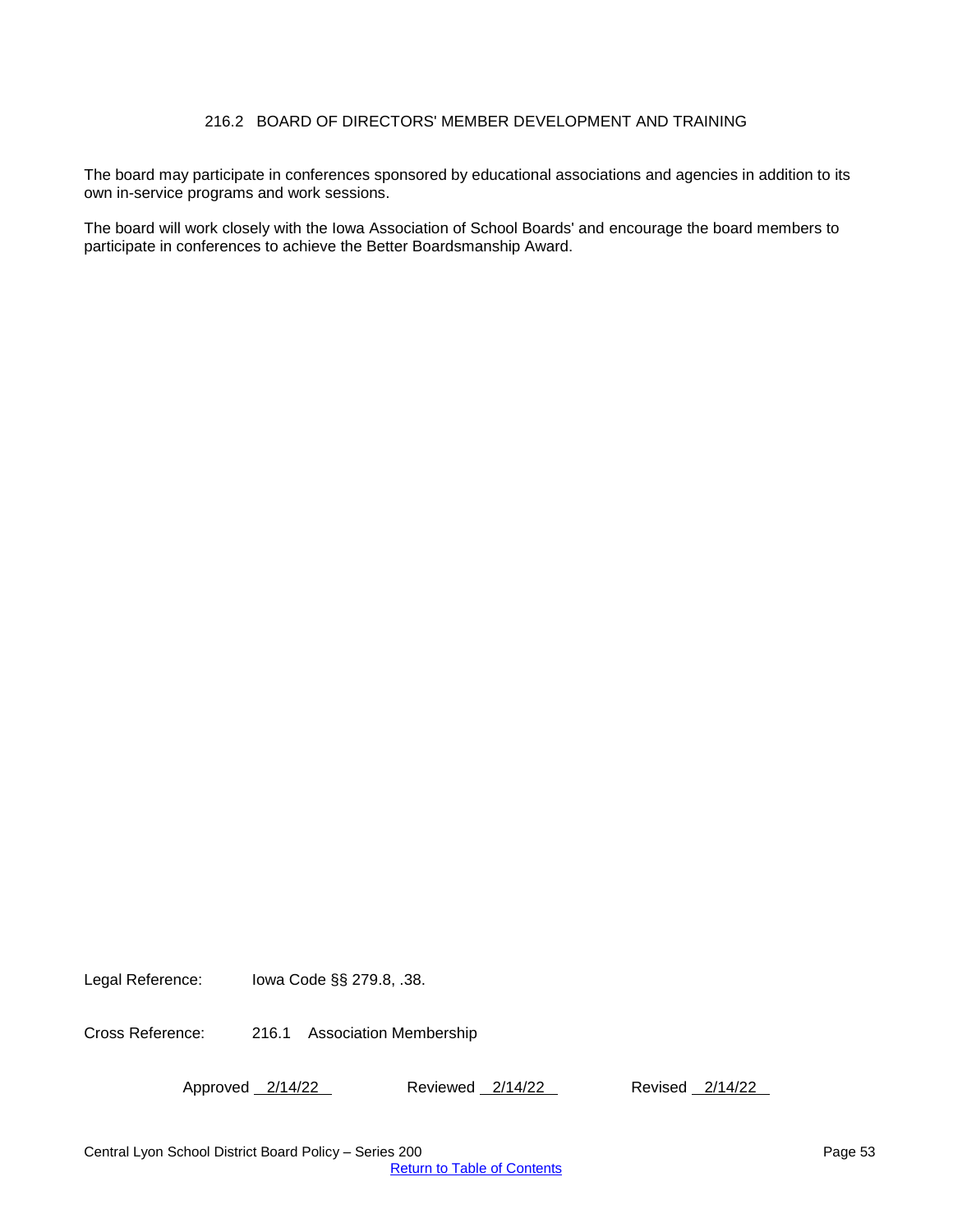#### 216.3 BOARD OF DIRECTORS' MEMBER COMPENSATION AND EXPENSES

<span id="page-53-0"></span>As an elected public official, the board member is a public servant who serves without compensation. Board members will be reimbursed for actual and necessary expenses incurred in the performance of their official duties.

Prior to reimbursement of actual and necessary expenses, the board member must submit a detailed receipt indicating the date, purpose and nature of the expense for each claim item. Failure to provide a detailed receipt will make the expense non-reimbursable. Personal expenses will be reimbursed by the board member to the school district no later than ten working days following the date of the expense. In exceptional circumstances, the board may allow a claim without proper receipt. Written documentation explaining the exceptional circumstances will be maintained as part of the school district's record of the claim.

It is the responsibility of the board secretary to compile the expenses of board members and bring them to the board for audit and approval in the same manner as other claims of the school district. It is the responsibility of the board to determine through the audit and approval process of the board whether the expenses incurred by a board member are actual and necessary expenses incurred in the performance of their official duties.

Legal Reference: Iowa Code §§ 68B; 277.27; 279.7A, .8, .32 (2005).

Cross Reference: 203 Board of Directors' Conflict of Interest 401.7 Employee Travel Compensation 401.10 Credit Cards

Approved 5/8/95 Reviewed 1/11/22 Revised 5/8/95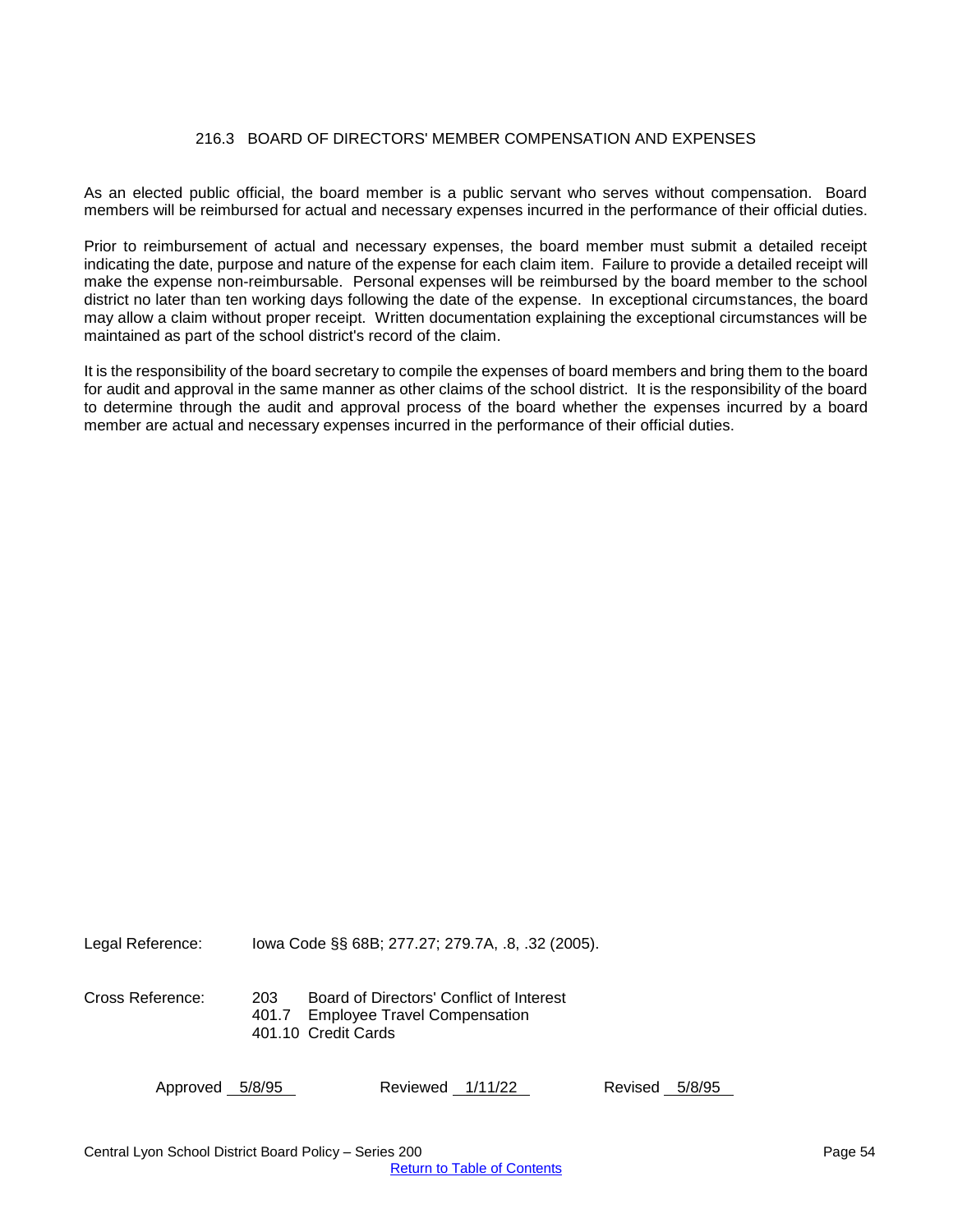#### <span id="page-54-0"></span>**217 GIFTS TO BOARD OF DIRECTORS**

Board members may receive a gift on behalf of the school district. Board members will not, either directly or indirectly, solicit, accept or receive a gift, series of gifts or an honorarium unless the donor does not meet the definition of "restricted donor" stated below or the gift or honorarium does not meet the definition of gift or honorarium stated below.

A "restricted donor" is defined as a person or other entity which:

- Is seeking to be or is a party to any one or any combination of sales, purchases, leases or contracts to, from or with the school district;
- Will be directly and substantially affected financially by the performance or nonperformance of the board member's official duty in a way that is greater than the effect on the public generally or on a substantial class of persons to which the person belongs as a member of a profession, occupation, industry or region; or
- Is a lobbyist or a client of a lobbyist with respect to matters within the school district's jurisdiction.

A "gift" is the giving of anything of value in return for which something of equal or greater value is not given or received. However, "gift" does not include any of the following:

- Contributions to a candidate or a candidate's committee;
- Information material relevant to a board member's official function, such as books, pamphlets, reports, documents, periodicals or other information that is recorded in a written, audio or visual format;
- Anything received from a person related within the fourth (4th) degree by kinship or marriage, unless the donor is acting as an agent or intermediary for another person not so related;
- An inheritance;
- Anything available or distributed to the general public free of charge without regard to the official status of the board recipient;
- Items received from a charitable, professional, educational or business organization to which the board member belongs as a dues paying member if the items are given to all members of the organization without regard to an individual member's status or positions held outside of the organization and if the dues paid are not inconsequential when compared to the items received;
- Actual expenses of a board member for food, beverages, travel and lodging for a meeting, which is given in return for participation in a panel or speaking engagement at the meeting when the expenses relate directly to the day or days on which the board member has participation or presentation responsibilities;
- Plaques or items of negligible resale value given as recognition for public service;
- Nonmonetary items with a value of less than three (3) dollars that are received from any one (1) donor during one (1) calendar day;
- Items or services solicited or given to a state, national or regional organization in which the state of Iowa or a school district is a member for purposes of a business or educational conference, seminar or other meeting or solicited by or given to state, national or regional government organizations whose memberships and officers are primarily composed of state or local government officials or employees for purposes of a business or educational conference, seminar or other meeting;
- Items or services received by members or representatives of members as part of a regularly scheduled event that is part of a business or educational conference, seminar or other meeting that is sponsored and directed by any state, national or regional government organization in which the state of Iowa or a political subdivision of the state of Iowa is a member or received at such an event by members or representatives of members of state, national or regional government organizations whose memberships and officers are primarily composed of state or local government officials or employees;
- Funeral flowers or memorials to a church or nonprofit organization;
- Gifts which are given to a public official for the public official's wedding or twenty-fifth (25) or fiftieth (50) wedding anniversary;